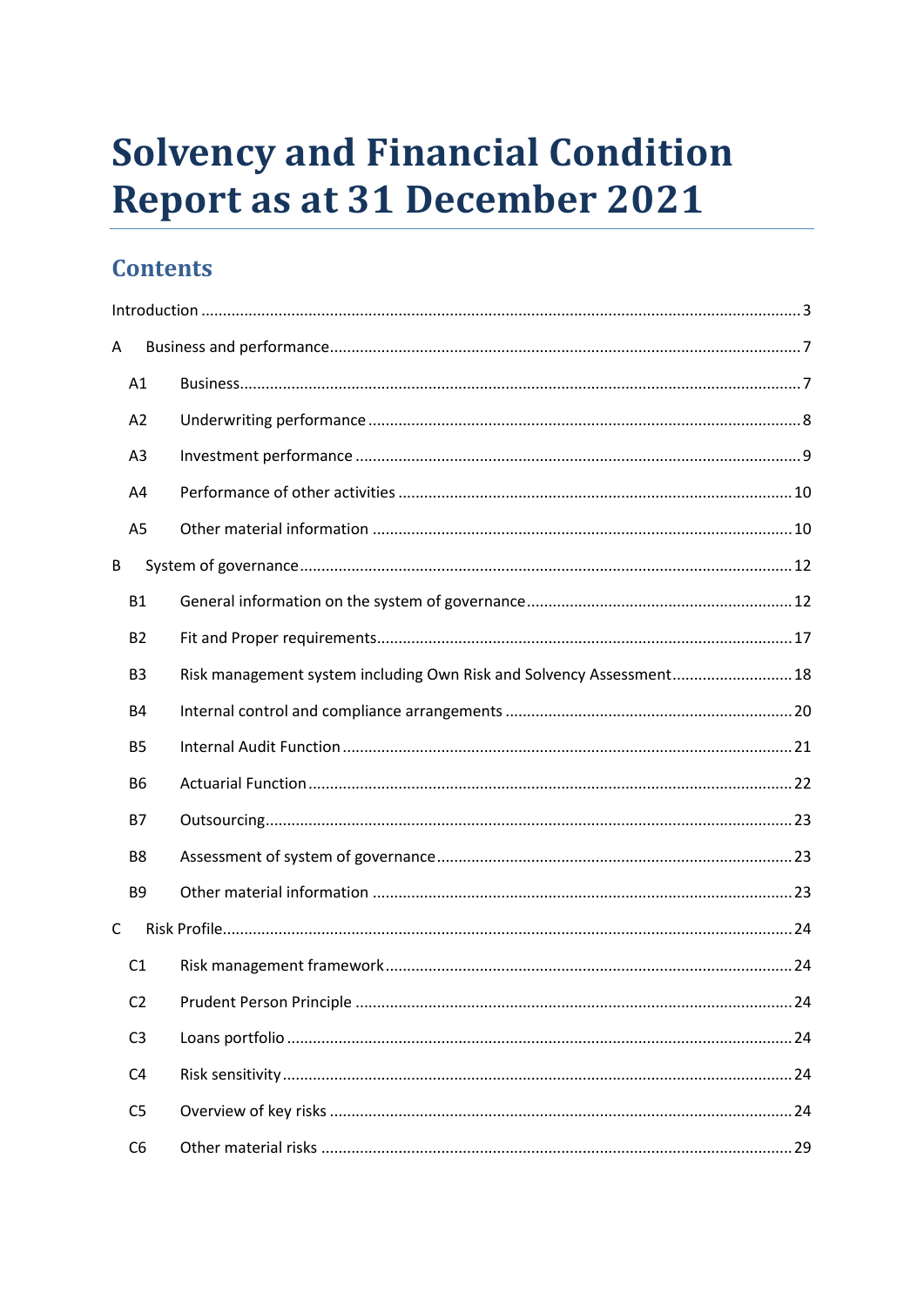|   | C <sub>7</sub> |  |  |
|---|----------------|--|--|
|   | C <sub>8</sub> |  |  |
|   | C <sub>9</sub> |  |  |
| D |                |  |  |
|   | D <sub>1</sub> |  |  |
|   | D <sub>2</sub> |  |  |
|   | D <sub>3</sub> |  |  |
|   | D <sub>4</sub> |  |  |
|   | D <sub>5</sub> |  |  |
| E |                |  |  |
|   | E1             |  |  |
|   | E <sub>2</sub> |  |  |
|   | E <sub>3</sub> |  |  |
|   | E4             |  |  |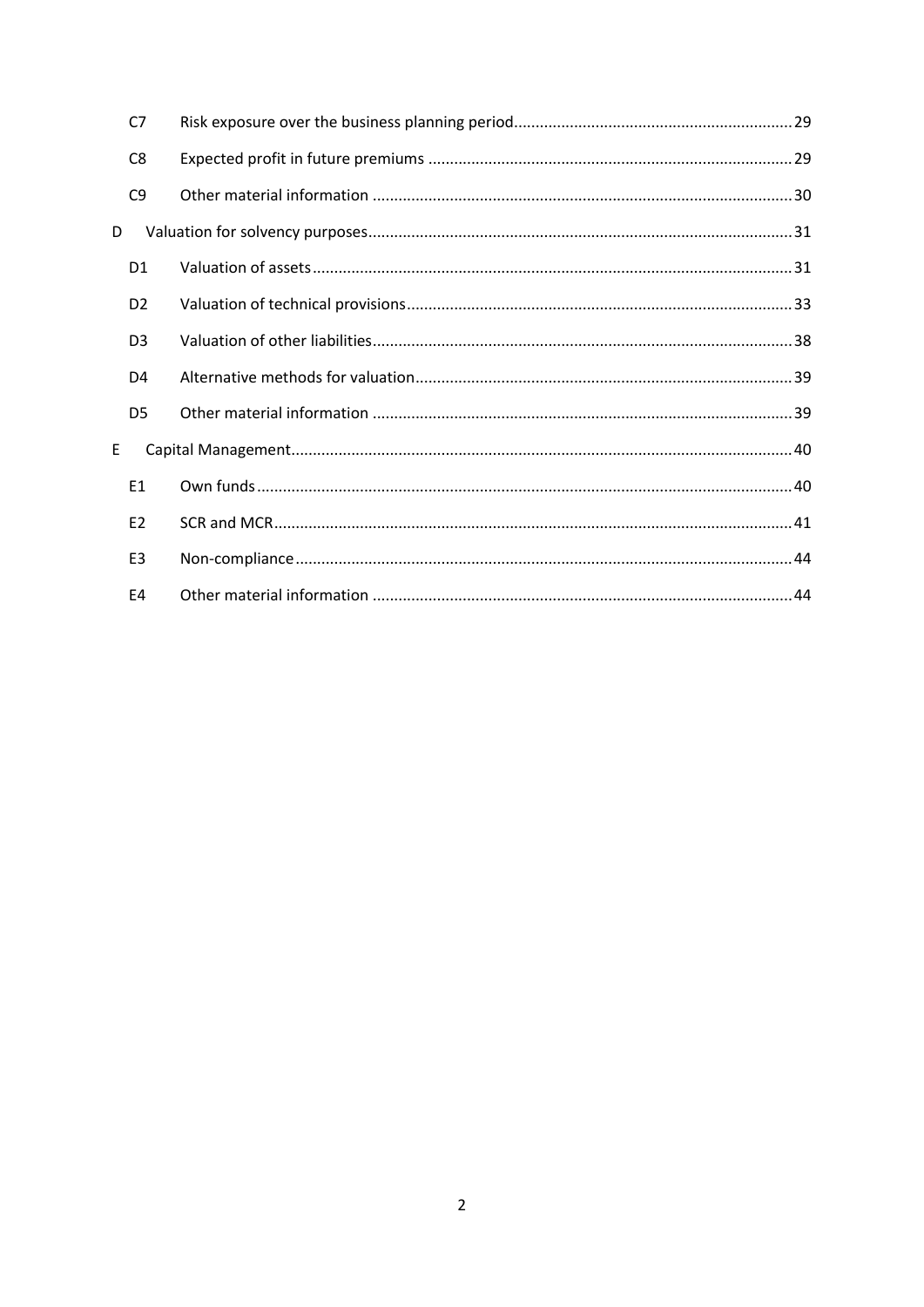## <span id="page-2-0"></span>**Introduction**

This Solvency and Financial Condition Report (SFCR) has been prepared to assist members to understand the capital position of the Society.

The contents of the SFCR are prescribed by EU regulation and must contain the following sections:

| <b>SFCR Section</b>                       | <b>Description of Contents</b>                                                                                                                                                                                       |  |
|-------------------------------------------|----------------------------------------------------------------------------------------------------------------------------------------------------------------------------------------------------------------------|--|
| <b>Business and Performance</b>           | Information about the Society and a summary of business and<br>financial performance over the year.                                                                                                                  |  |
| System of Governance                      | Information about the Society's organisational structure and<br>system of governance, including risk management, internal<br>control, internal audit and the actuarial function.                                     |  |
| <b>Risk Profile</b>                       | Information about the key risks facing the Society and how these<br>are managed.                                                                                                                                     |  |
| Valuation for Solvency<br><b>Purposes</b> | Valuation of the Society's assets and liabilities in accordance with<br>accounting standards and solvency rules, including details on the<br>assumptions used to calculate them and the differences between<br>them. |  |
| Capital Management                        | Information on the capital requirements of the Society in line with<br>Solvency II regulations.                                                                                                                      |  |

#### **Business and Performance**

All of the Society's business risks and returns continued to be within one business segment i.e. long term with-profits regular savings plans with life and/or disablement cover.

Premiums earned for the year were approximately 4% lower at £4,267k against the £4,447k achieved in 2020. This was largely due to lower levels of new business during 2021, coupled with the fact that 2021 had a high number of maturing policies.

Net Operating Costs were significantly lower than in the prior year at £912k (2020: £1,094k). This reflects the full-year impact of a cost reduction exercise that took place in the latter half of 2020. Exceptional costs of approximately £96.8k were incurred in 2020 as a result of the staff restructure, whilst a one-off cost of £21.6k was incurred in 2021 for the refurbishment of the flat above the office.

Investment income was lower than in the prior year at £887k (2020: £957k). During the year, there were net gains on the realisation of investments of £169k compared to net losses on the realisation of investments of £317k in 2020. There were also unrealised gains on investments of £692k as at 31 December 2021 compared to unrealised gains of £1,462k as at 31 December 2020.

Claims amounting to £5,041k were incurred during the year compared to the £4,343k incurred during 2020.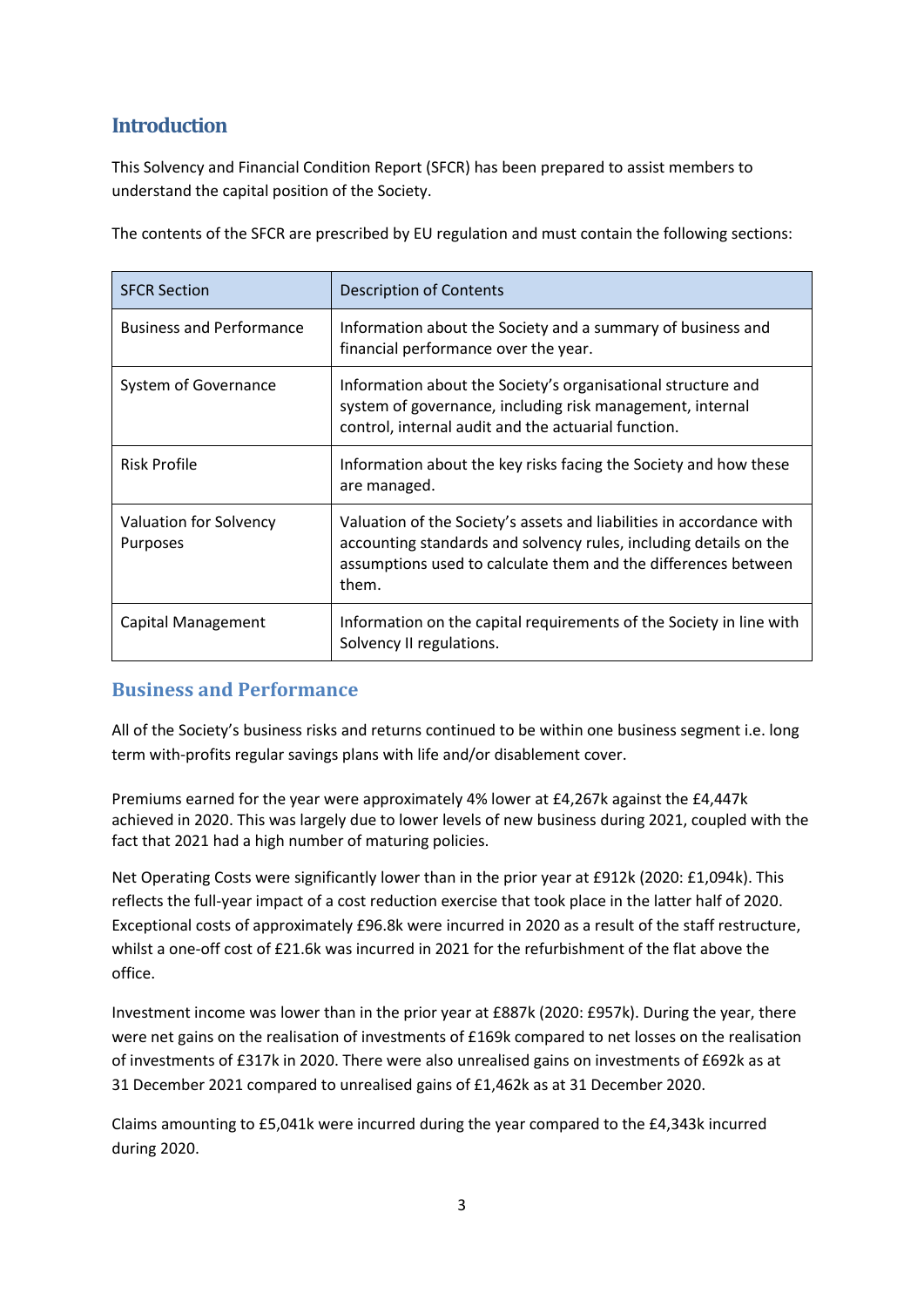The Management Committee has assessed the potential implications of Covid-19 and the war in Ukraine on the Society's business and performance, including the impact on asset values, solvency, the possibility of increased levels surrenders and the possibility of reductions in new business levels. As a result of this assessment, the Management Committee has no material concerns relating to the effect of Covid-19 or the war in Ukraine on the Society's viability. Further information is provided in section A5.

### **System of Governance**

The Society operates under the direction of the Management Committee, with day-to-day management responsibility delegated to the Chief Executive. The Society also has an Audit and Risk Management sub-Committee that deals with matters relating to financial and regulatory reporting, internal and external audit, internal control and risk management. The Society also has a With-Profits Advisory Arrangement whose role is to protect the interests of With-Profits policyholders and ensure that the With-Profits Fund is managed in accordance with the Principles and Practices of Financial Management.

The Society has strong risk management arrangements, including an Own Risk and Solvency Assessment (ORSA) process. This is a rolling process, under the governance of the Management Committee, that provides a detailed analysis of the Society's capital adequacy, risk management and forward-looking perspective.

The adequacy and effectiveness of the Society's risk management, internal control and governance processes are subject to periodic review by Internal Audit, which reports its findings and recommendations independently to the Audit and Risk Management sub-Committee.

### **Risk Profile**

The Society manages its risks to ensure that it can meet its obligations to policyholders as they fall due, whilst aiming to provide them with a reasonable return on their investment. The principal risks faced by the Society are:

- Life underwriting risk, which arises from the underwriting of the Society's policies and includes mortality, longevity, morbidity, lapse rates, expense levels and life catastrophe risk.
- Market risk, which is the risk that a financial instrument will fluctuate in value because of the volatility of market prices.
- Counterparty risk, which is the risk of potential losses due to unexpected default, or deterioration in the credit standing of counterparties and debtors.
- Liquidity risk, which is the risk that the Society, though solvent, does not have sufficient financial resources to meet its obligations as they fall due.
- Operational risk, which is the risk of loss arising from inadequate or failed internal processes, or from personnel and systems, or from external events.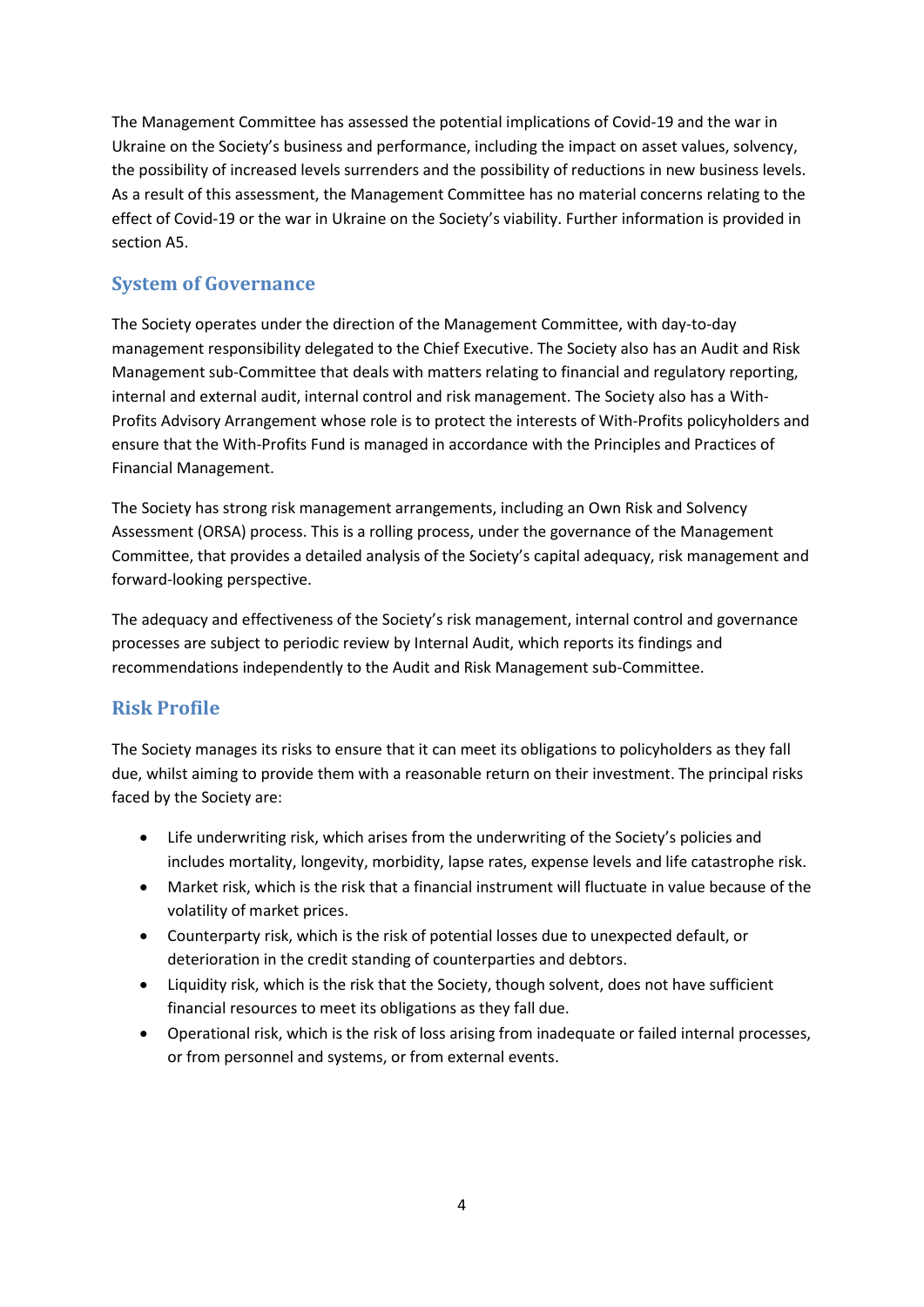### **Valuation for Solvency Purposes**

The table below summarises the Society's assets and liabilities in accordance with Financial Reporting Standards and Solvency II Regulations:

| £000                        | 31 December 2021 | 31 December 2020 |
|-----------------------------|------------------|------------------|
| <b>Assets</b>               | 37,331           | 37,255           |
| <b>Technical Provisions</b> | 25,611           | 27,914           |
| <b>Other Liabilities</b>    | 706              | 599              |
| Own Funds                   | 11,013           | 8.742            |

Asset values were at a very similar level to last year. Technical provisions decreased by approximately £2.3million. The change in technical provisions is mainly due to an increase in riskfree rates, a change in data from 2020 to 2021 (i.e. policies moving one year closer to maturity and policies terminating) and a change to the valuation model, offset partially by an increase in assumed future bonuses.

### **Capital Management**

The capital requirement is the amount that insurers are required to hold in excess of technical provisions. The table below summarises the Society's Own Funds, Capital Requirement and Free Assets in accordance with Solvency II Regulations:

| £000                       | 31 December 2021 | 31 December 2020 |
|----------------------------|------------------|------------------|
| Own Funds                  | 11,013           | 8.742            |
| <b>Capital Requirement</b> | 4,703            | 4,028            |
| <b>Free Assets</b>         | 6,310            | 4,715            |

The Society's Own Funds have increased as per the movements in assets, technical provisions and other liabilities as shown above. The increase in the Solvency Capital Requirement (SCR) is primarily attributable to the following factors:

- An increase in the value of equities due to market movements;
- An increase in the equity stress, in line with regulatory requirements;
- An increase in the holdings of non-sterling assets.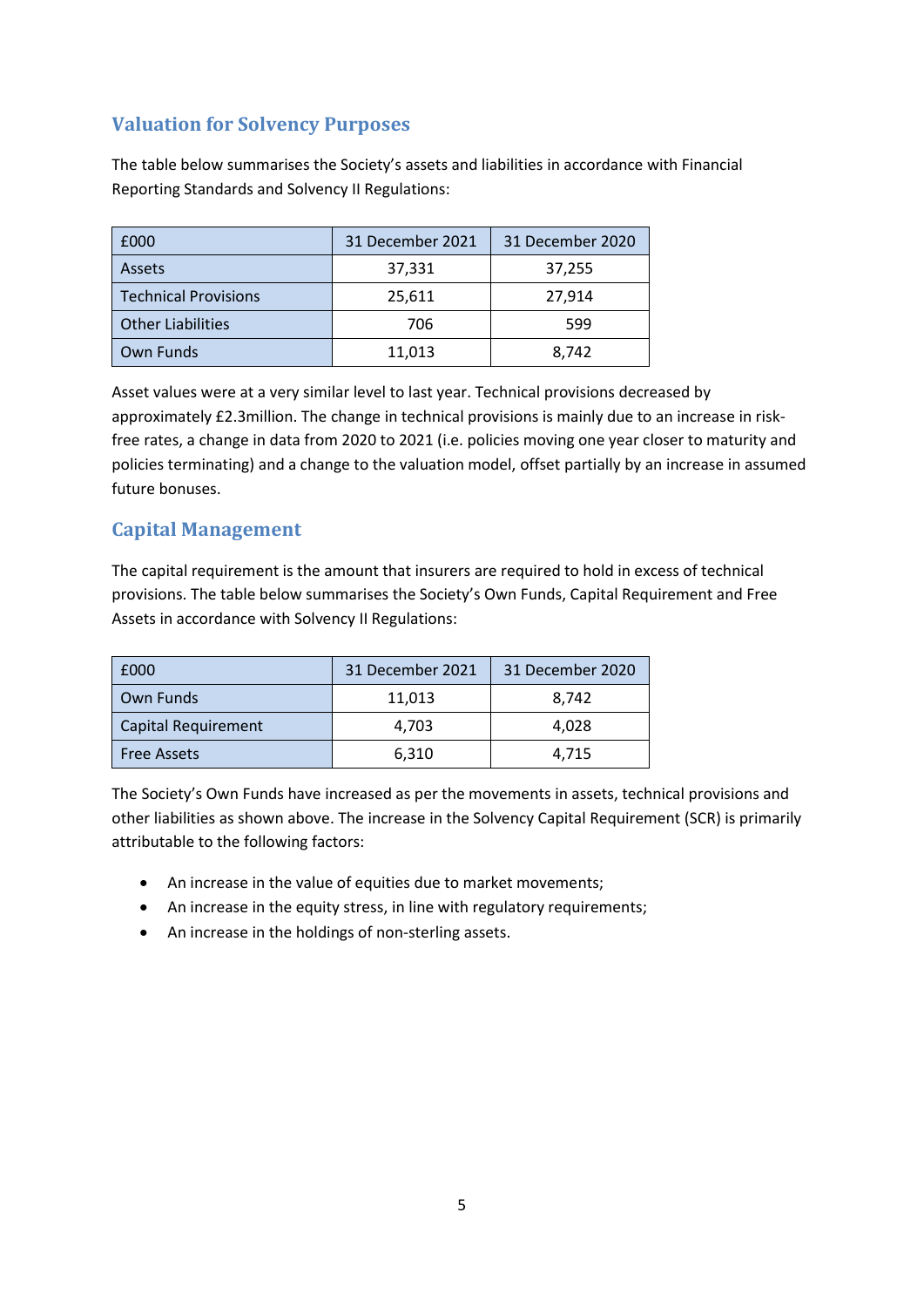### **Approval by the Management Committee**

The Management Committee is responsible for preparing the Solvency and Financial Condition Report in accordance with the Prudential Regulation Authority (PRA) rules and Solvency II Regulations.

The members of the Management Committee confirm that, to the best of their knowledge,

- throughout the 2021 year, the Society has complied in all material respects with the requirements of the PRA rules and Solvency II Regulations as applicable, and
- it is reasonable to believe that, at the date of publication of the SFCR, the Society continues so to comply and will continue so to comply in the future.

By order of the Management Committee,

Me Goodamie

M. D. Kichell

J W Goolamier, Chair M A Bicknell, Chief Executive 30 March 2022 30 March 2022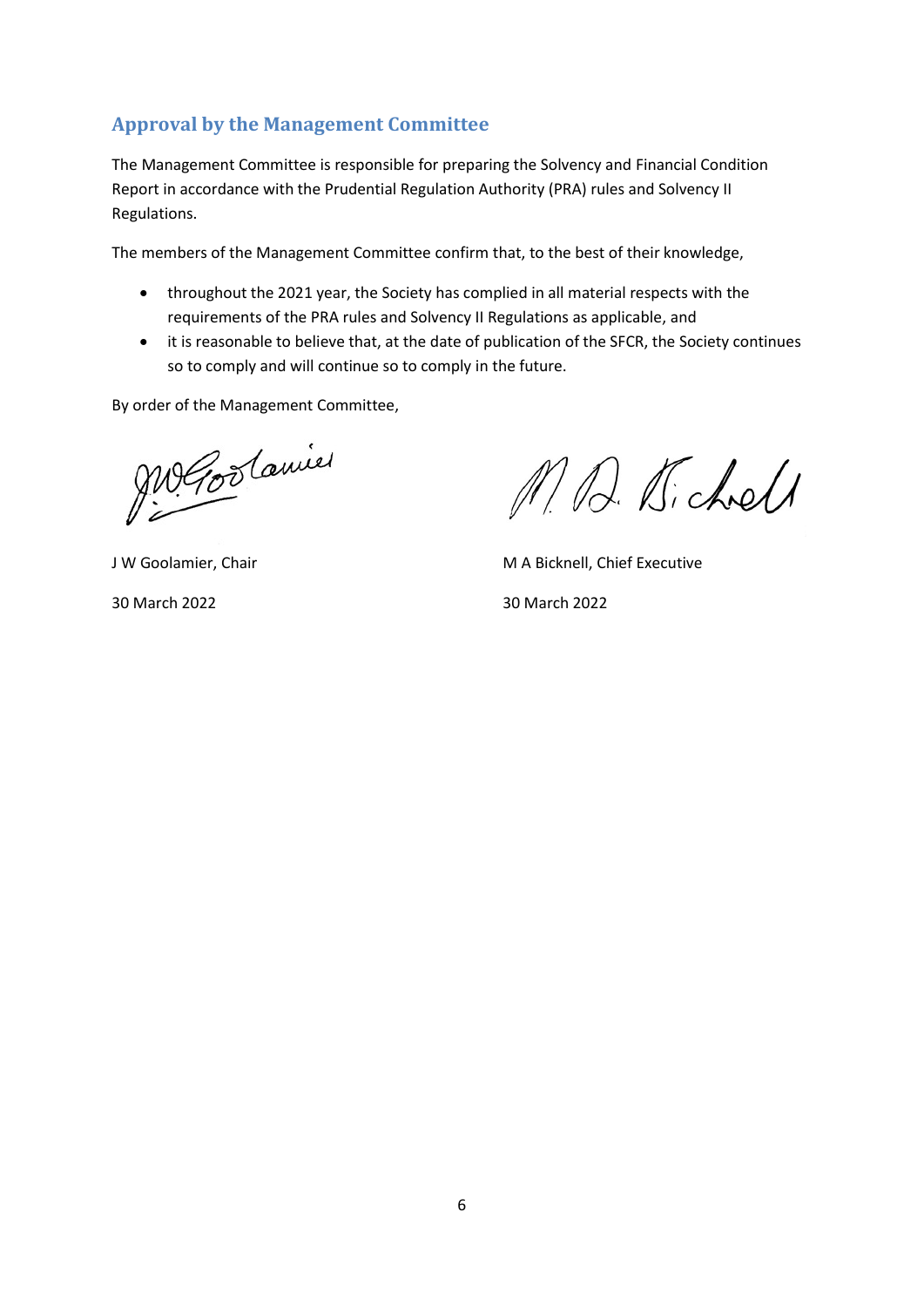### <span id="page-6-0"></span>**A Business and performance**

#### <span id="page-6-1"></span>**A1 Business**

#### **A1.1 Corporate structure**

The Society, which was founded in 1865, is a mutual friendly society, incorporated under the Friendly Societies Act 1992. The registered number of the Society is 708F.

The Society is not part of a group and does not have any subsidiaries.

#### **A1.2 Business objectives**

The Society's principal activity is to provide savings plans with life assurance through endowment policies, which, in the case of those with relevant certification, can include cover against permanent disablement.

#### **A1.3 Registered office**

The registered office of the Society is:

727 Washwood Heath Road Ward End Birmingham B8 2LE

#### **A1.4 Regulators**

The Society is authorised by the Prudential Regulation Authority. The Society is regulated by the Financial Conduct Authority and the Prudential Regulation Authority.

Prudential Regulation Authority Bank of England 20 Moorgate London EC2R 6DA

Financial Conduct Authority 12 Endeavour Square London E20 1JN

The Society, as a category 5 firm, is supervised through the smaller insurer regime at the Prudential Regulation Authority.

#### **A1.5 Auditors**

The statutory auditor of the Society is Royce Peeling Green Limited and can be contacted as follows:

Royce Peeling Green Limited The Copper Room Deva City Office Park Trinity Way Manchester M3 7BG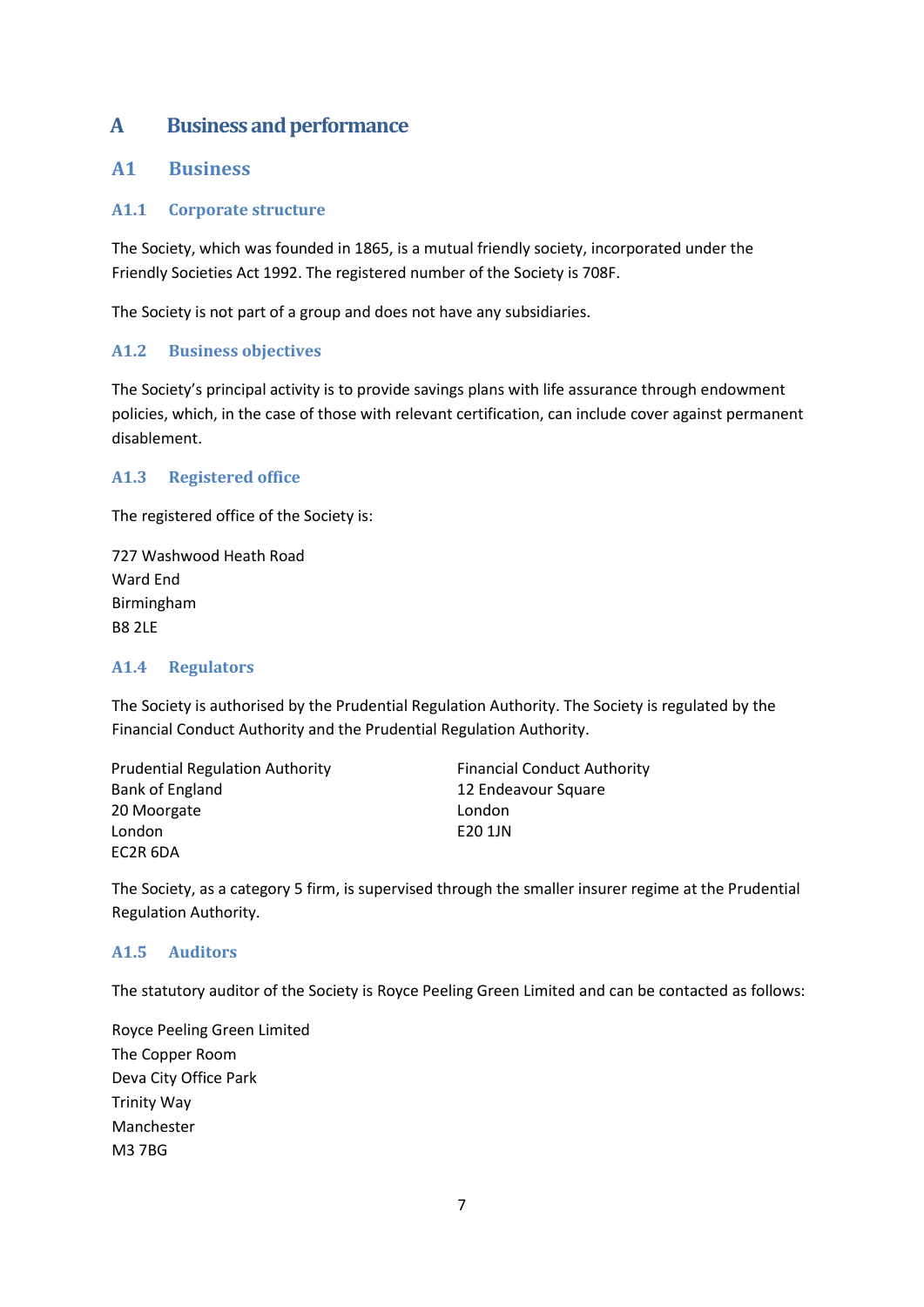#### **A1.6 Lines of business**

All of the Society's business risks and returns are within one business segment i.e. long term withprofits regular savings plans with life and/or disablement cover. All of the Society's business is transacted in the United Kingdom, although members may move overseas subsequent to taking out a policy. The premium income is as follows:

| £000                         | 2021  | 2020  |
|------------------------------|-------|-------|
| total gross premiums written | 4.267 | 4.447 |

For Solvency II purposes, all the Society's activity is classed as 'Insurance with profit participation.'

#### **A1.7 Significant business events during the year**

There were no significant business events during the year. Further detail on the Society's business is contained in the Annual Report and Financial Statements, which can be found on the Society's website.

#### <span id="page-7-0"></span>**A2 Underwriting performance**

#### **A2.1 Premiums and Claims**

The table below shows the Society's premiums and claims for the year:

| £000                          | 2021  | 2020  |
|-------------------------------|-------|-------|
| gross premiums                | 4,267 | 4,447 |
| reinsurers' share of premiums |       |       |
| gross claims                  | 5,041 | 4,343 |
| reinsurers' share of claims   |       |       |

Underwriting and reserving risks arise within with-profits business due to fluctuations in persistency, expenses and claims rates relative to the actuarial assumptions made in the pricing process. These risks are managed by the Society through its Underwriting Arrangements Policy. The permitted classes and characteristics of business to be written are discussed by the Management Committee at least annually. The capacity to accept new business is determined by the Society's available capital resources, in accordance with the ORSA process. The pricing of the Society's products is reviewed on a periodic basis, taking account of underwriting data and experience and in accordance with the professional advice of the Chief Actuary. The Society has robust underwriting arrangements in place, which include prospective policyholders being required to declare any pre-existing conditions and, in relation to disability plan business, to provide evidence that they carry out safety critical functions on the railway.

Due to the nature of business transacted, the Society does not use reinsurance arrangements. The Society's lack of reinsurance arrangements is consistent with its risk appetite. They are not required to mitigate the volatility of capital. There is therefore no allowance for reinsurance in the estimation of technical provisions. Exposure of the Society's portfolio to catastrophic claims experience is considered by the Management Committee on a periodic basis.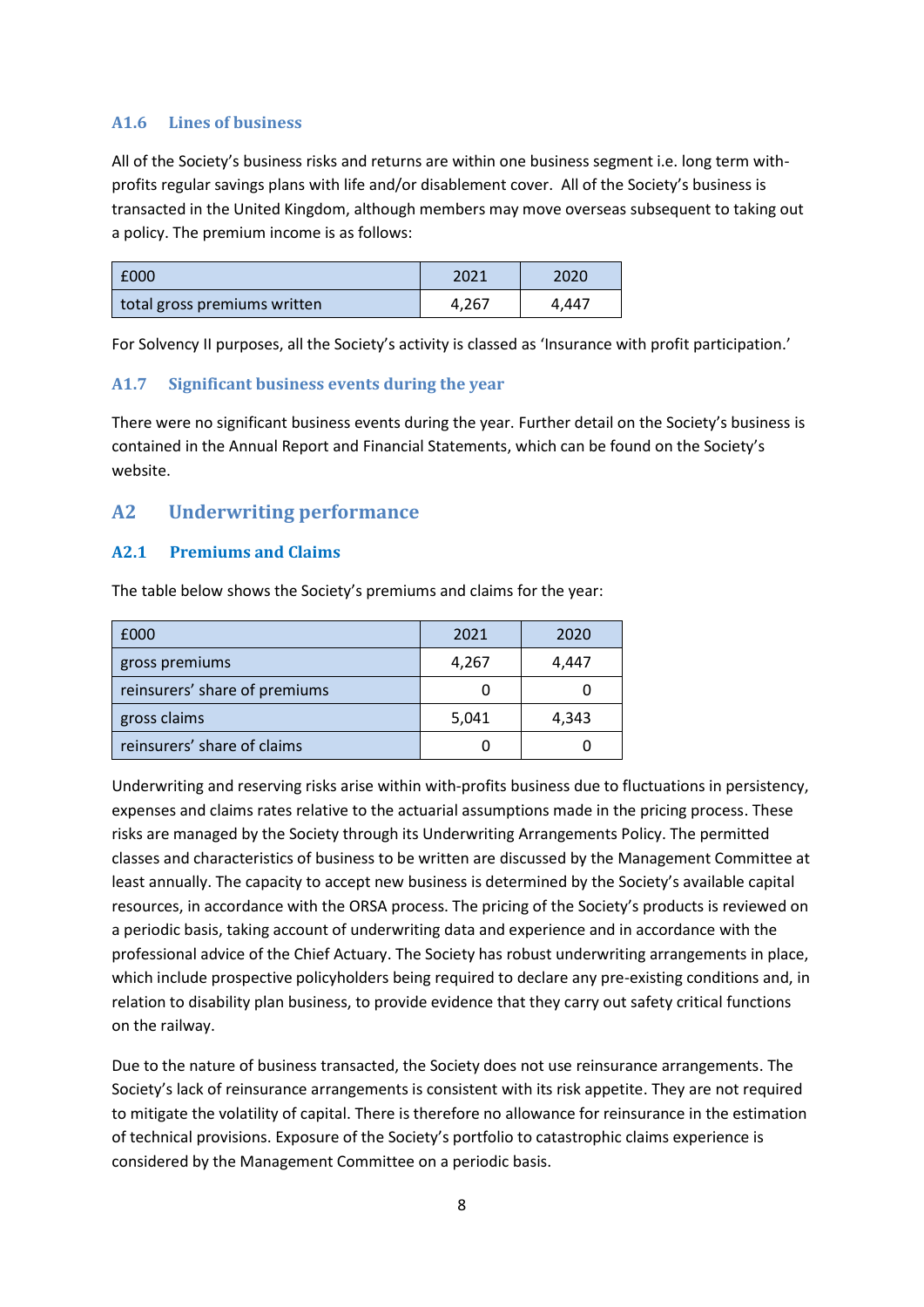#### **A2.2 Operating Expenses**

The Society's operating expenses are set out below:

| £000                     | 2021 | 2020  |
|--------------------------|------|-------|
| acquisition costs        | 103  | 129   |
| administrative expenses  | 808  | 965   |
| total operating expenses | 912  | 1,094 |

The Society does not have any material leasing arrangements.

#### <span id="page-8-0"></span>**A3 Investment performance**

Performance for the year ended 31 December 2021 and for the prior year was as follows:

| £000                         | Interest,<br>dividends<br>receivable<br>and rent | realised<br>gains/(losses) | unrealised<br>gains/(losses) | total       | total          |
|------------------------------|--------------------------------------------------|----------------------------|------------------------------|-------------|----------------|
|                              | 2021                                             | 2021                       | 2021                         | 2021        | 2020           |
| government bonds             | 152                                              | (43)                       | (491)                        | (382)       | 644            |
| corporate bonds              | 294                                              | (21)                       | (424)                        | (151)       | 453            |
| equities                     | 156                                              | 169                        | 766                          | 1,091       | 175            |
| collectives                  | 33                                               | 64                         | 701                          | 798         | 555            |
| cash and cash<br>equivalents | 0                                                | 0                          | 0                            | $\mathbf 0$ | $\overline{2}$ |
| loans and mortgages          | 42                                               | 0                          | $\mathbf 0$                  | 42          | 50             |
| investment property          | 210                                              | 0                          | 140                          | 350         | 223            |
| Total                        | 887                                              | 169                        | 692                          | 1,748       | 2,102          |

Investment costs for the various categories were as follows:

| £000                         | investment costs |      |  |
|------------------------------|------------------|------|--|
|                              | 2021             | 2020 |  |
| government bonds             |                  |      |  |
| corporate bonds              | 108              | 103  |  |
| equities                     |                  |      |  |
| collectives                  |                  |      |  |
| cash and cash<br>equivalents |                  |      |  |
| loans and mortgages          | n                |      |  |
| investment property          | 17               | 19   |  |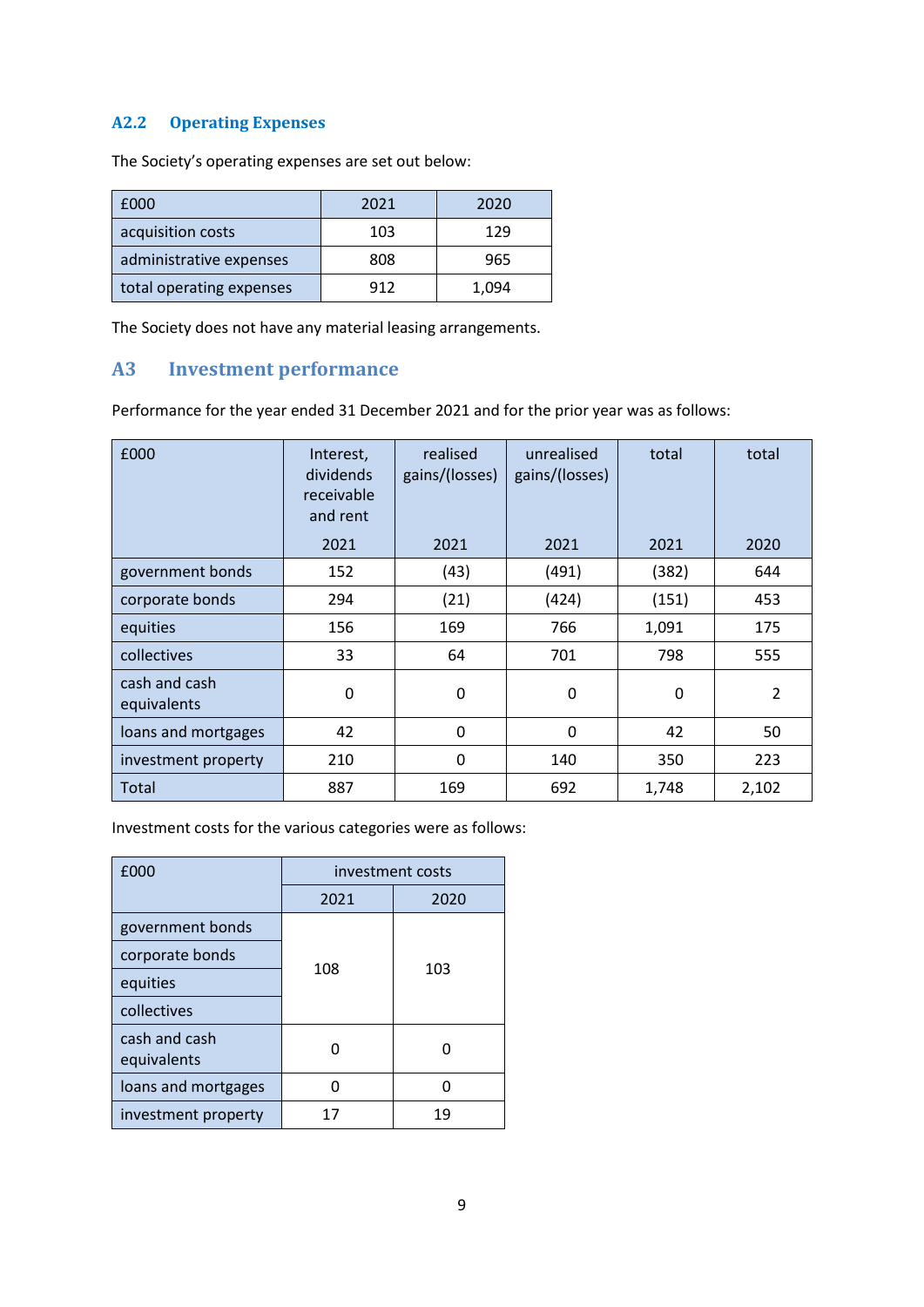#### <span id="page-9-0"></span>**A4 Performance of other activities**

The Society does not carry out any other activities.

#### <span id="page-9-1"></span>**A5 Other material information**

#### **A5.1 Impact of Covid-19 on the Society**

During 2021, the Society continued to witness the devastating impact on human life of the Covid-19 pandemic. The Society's investments, which are mainly bonds and equities, plus some property and deposits, performed well during the year.

Overall, 2021 life assurance claims were within their normal range. There is general uncertainty about the long-term effects of Covid-19, both through "long Covid" and through treatments for other illnesses that have not taken place due to the pandemic, but the Society's products are not particularly sensitive to increases in mortality or morbidity, so this does not create any material concerns.

Levels of surrenders have increased significantly from the levels seen in 2020, but remain low compared to historic levels. A reduction in surrenders during the first twelve months of the pandemic was a pattern seen by many insurers and is likely to be related to "accidental saving" from a reduction in spending due to restrictions, with jobs in the railway industry largely sheltered from the pandemic due to government intervention.

New business levels in 2021 were higher than those seen in April to December 2020 but lower than in early 2020 and previous years. The reduction in new business is mainly related to the inability of the Area Representatives, the Society's main source of sales, to have face-to-face interaction with members during the pandemic. This has been partially offset by expansion of sales via other distribution channels through increased marketing.

The Society is in a strong solvency position. Own Funds remained significantly above the SCR during 2021, with Own Funds increasing from 217% of the SCR at 31 December 2020 to 234% at 31 December 2021.

We will continue to closely monitor the impact of Covid-19 on the operating performance of the Society. We will also maintain our monitoring of the valuation of assets and the valuation of technical provisions, which are sensitive to movements in risk-free rates. The Society's business model is very reliant on the UK railway industry, although it is slowly expanding into other areas. Therefore, we will continue to monitor the industry, including the implementation of *Great British Railways: The Williams-Shapps Plan for Rail*.

We have no material concerns relating to the effects of Covid-19 on the Society.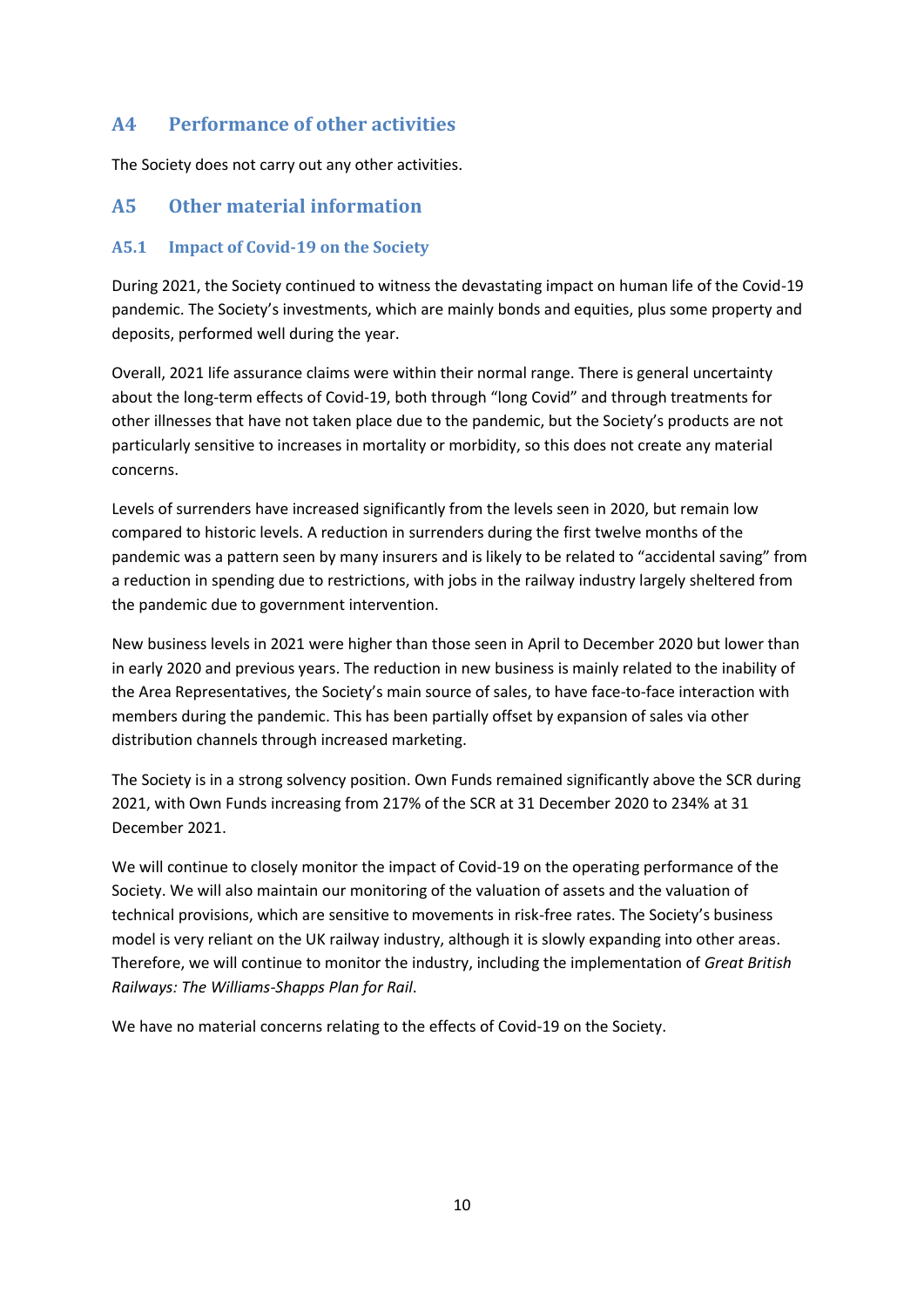#### **A5.2 Impact of Russian invasion of Ukraine on the Society post year-end**

We are deeply saddened by the situation in Ukraine and our heart-felt thoughts are with the Ukrainian people and all those who are impacted by this humanitarian crisis.

Compared to the devastating impact on people's lives of this conflict, any analysis of the financial impact on the Society's business is very much of secondary importance. The safety and wellbeing of people across the region is our paramount concern. However, as a responsible mutual, it is important that we assess the impact on the Society and where necessary take action to protect our members' investments.

The Society does not hold any direct Russian or Belarusian investments and has no direct exposure to their markets or currencies. The Society's investments are well diversified within asset classes, sectors and regions and are designed to cushion it from unexpected market uncertainty. The high level of financial strength that the Society enjoys enables us to take a long-term view and weather any short-term volatility for the benefit of our members.

We continue to closely monitor the impact of the current situation on investment markets and on our capital position as part of our ORSA process. Whilst asset values have fallen, Own Funds have remained significantly above the SCR at all points since the year-end.

We have assessed the potential impacts of the economic outlook, including inflation rates, on consumer confidence. We do not anticipate that there will be any significant effect on our new business levels in the short, medium or long terms. However, this will be closely monitored as maintaining new business volumes is key, given that expenses are largely fixed in nature.

As a result of the situation in Ukraine, there is an increased risk of cyber-attacks targeting the UK financial services sector. We believe that the Society's exposure to this risk is relatively low. However, we continue to review our security arrangements with the aim of strengthening controls and reducing vulnerabilities.

We have no material concerns relating to the effect of the war in Ukraine on the Society's business.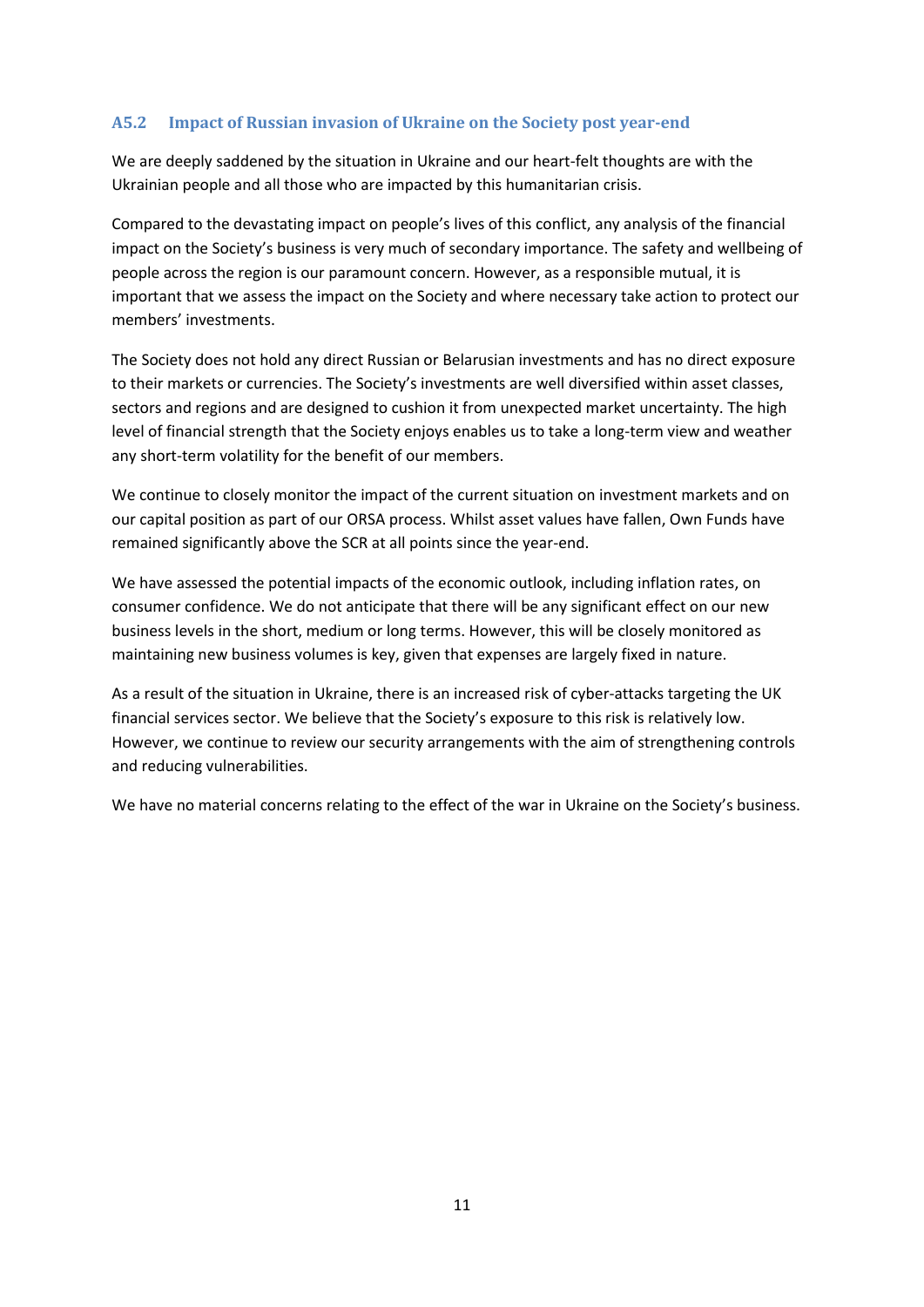### <span id="page-11-0"></span>**B System of governance**

### <span id="page-11-1"></span>**B1 General information on the system of governance**

The Society operates under the direction of the Management Committee, with day-to-day management responsibility delegated to the Chief Executive. The strategic direction of the Society, performance against annual and long-term plans and targets, monitoring of the business and reviewing the work of sub-Committees is within the remit of the Management Committee.

The core responsibilities of the Management Committee are to:

- ensure that the Society operates within an effective system of internal control, risk management, governance and compliance,
- ensure that the SCR and minimum capital requirement are maintained at all times,
- determine the strategy and approve the Business Plan,
- ensure that the business is conducted in an efficient and effective manner and that the interests of members are at the heart of everything the Society does, and
- support key persons, including those subject to the Senior Managers and Certification Regime, to discharge their responsibilities in respect of the area of the business for which they are responsible.

There are certain decision-making powers that are reserved for the Management Committee. These include:

- declaration of bonus rates,
- approval of the Annual Report and Financial Statements,
- approval of the ORSA,
- appointment and dismissal of the Chief Executive,
- approval of the Business Plan and budgets,
- acquisition and disposal of significant assets.

At the end of 2021, the Management Committee comprised a Chair, Chief Executive, two Non-Executive Professional Directors and four Non-Executive Member Directors. A 'Professional Director' is classed as one who possesses an appropriate professional qualification or has recent and relevant experience within the financial services industry. A 'Member Director' is classed as one who is drawn directly from the membership and has a knowledge of the railway industry in which the Society operates. The Management Committee considers that the balance of knowledge, experience, skills and independence is appropriate although it continues to monitor the situation to comply with regulatory requirements and to reflect the Society's strategy. The Society also has an Audit and Risk Management sub-Committee and a With-Profits Advisory Arrangement. The Chief Executive is responsible for overseeing all activities of the Society and refers material matters to the Management Committee.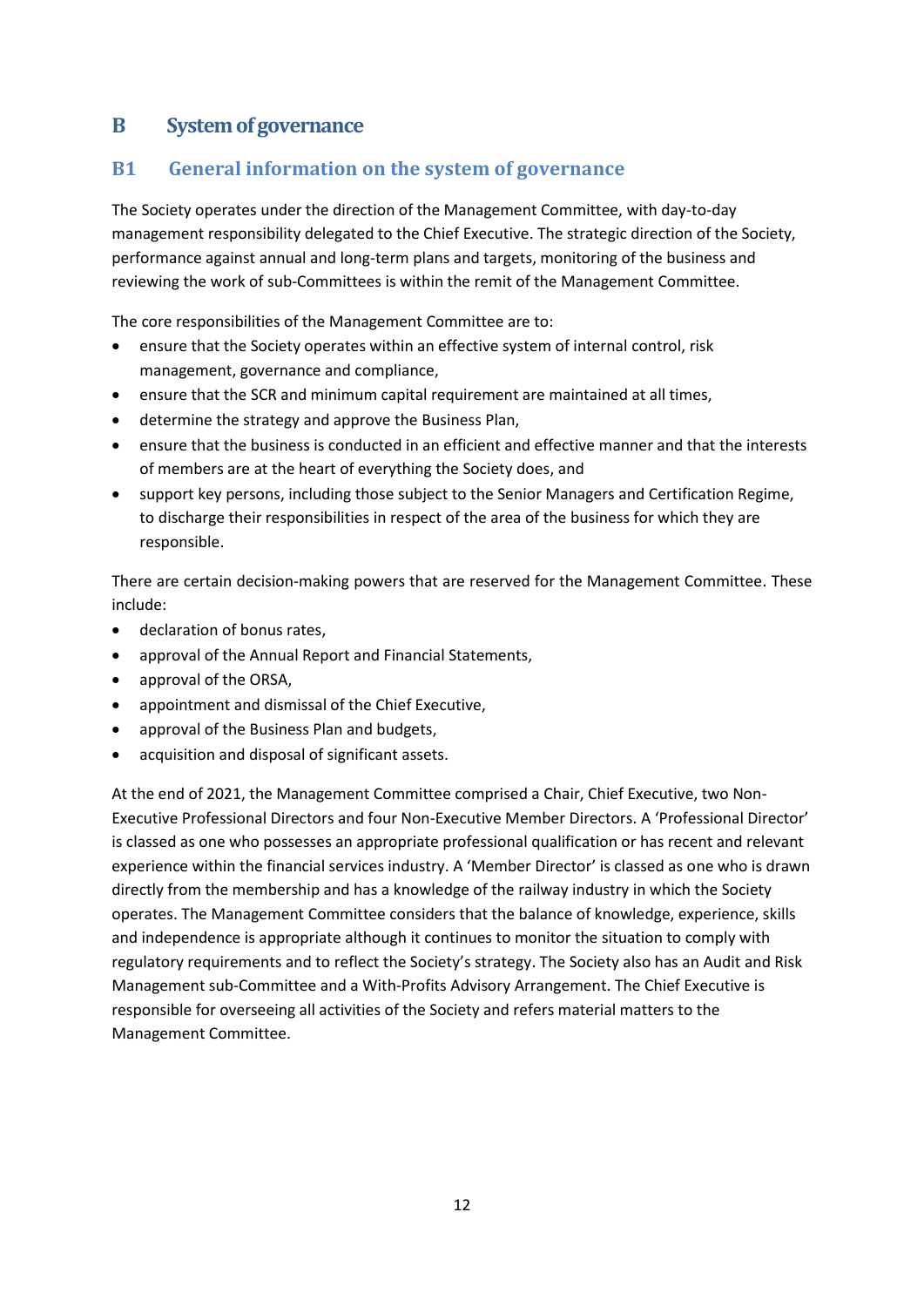#### **B1.1 Membership of the Management Committee**

The following individuals were members of the Management Committee as at 31 December 2021:

| J W Goolamier         | Chair                                            |
|-----------------------|--------------------------------------------------|
| M A Casey             | Deputy Chair                                     |
| L P Davies            | Senior Independent Director                      |
| R A J Townsley        | Chair of Audit and Risk Management sub-Committee |
| M A Bicknell          | <b>Chief Executive</b>                           |
| J McKenna             | Chair of With-Profits Advisory Arrangement       |
| R T Brushfield-Hodges |                                                  |
| D I Storrie           |                                                  |

#### **B1.2 Audit and Risk Management sub-Committee**

The main responsibilities of the Audit and Risk Management sub-Committee are to:

- review the effectiveness of the Society's financial and regulatory reporting,
- review the system of internal control,
- review the arrangements for identifying and evaluating risks in relation to the Society's current and future activity in accordance with the Business Plan,
- monitor the effectiveness of the external audit function including a review of the external auditor's appointment, fees and independence, and
- monitor the role and effectiveness of the internal audit function, including a review of the internal auditor's appointment, fees and independence.

The Audit and Risk Management sub-Committee met four times during the year. The sub-Committee has unfettered access to both the internal and external auditors and, equally, the audit firms have right of access to the sub-Committee and to the Management Committee as deemed appropriate. In addition to monitoring the external audit from the outset of the planning stage, the sub-Committee also considers the significant findings and recommendations arising from the audit of the Society's Annual Report and Financial Statements.

It is considered that the members of the sub-Committee possess the necessary mix of skills and knowledge of the Society to enable them to exercise appropriate judgements and bring challenge and debate to issues as appropriate.

The Terms of Reference of the Audit and Risk Management sub-Committee are available on the Society's website.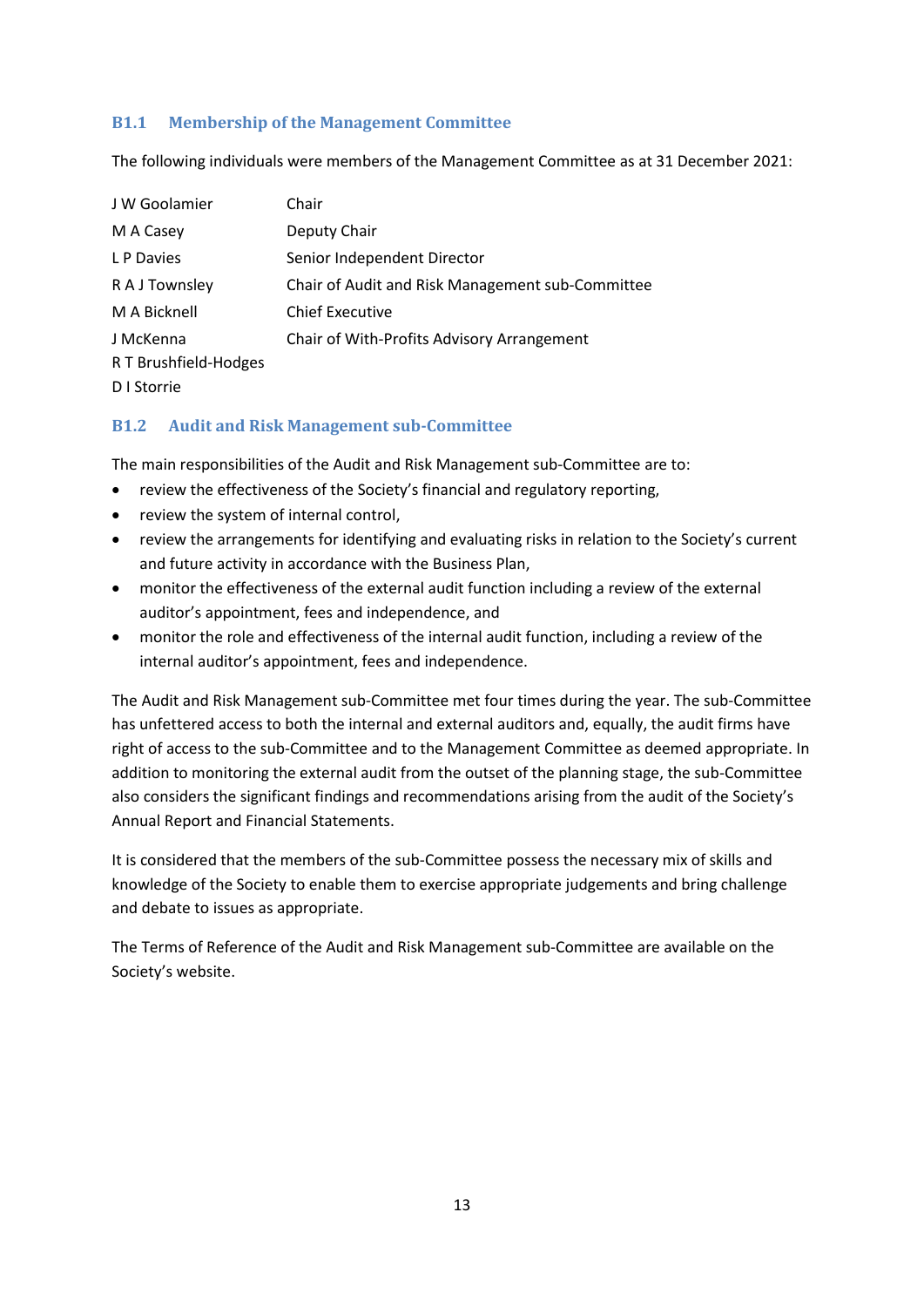#### **B1.3 Membership of the Audit and Risk Management sub-Committee**

The following individuals were members of the Audit and Risk Management sub-Committee as at 31 December 2021:

R A J Townsley Chair M A Casey J McKenna D I Storrie

#### **B1.4 With-Profits Advisory Arrangement**

The purpose of the With-Profits Advisory Arrangement (WPAA) is to protect the interests of With-Profits policyholders and ensure that the With-Profits Fund is managed in accordance with the Principles and Practices of Financial Management (PPFM). The WPAA is advisory in nature i.e. it is not a decision-making body; instead, its role is to inform the decision making of the Management Committee.

The main responsibilities of the WPAA are to:

- assess, report on and provide advice to the Management Committee on the manner in which the With-Profits business is administered in accordance with the PPFM,
- review the way in which the Management Committee exercises its discretion in the management of the With-Profits Fund including matters relating to the calculation and application of asset shares, smoothing and bonus calculations,
- challenge any significant changes to the risk profile or investment strategy of the Society, and
- assess the performance of the With-Profits Actuary.

The WPAA met four times during the year. The WPAA has unfettered access to the With-Profits Actuary and, equally, the With-Profits Actuary has open access to the WPAA and Management Committee as deemed appropriate.

The PPFM and the Terms of Reference of the WPAA are available on the Society's website.

#### **B1.5 Membership of the With-Profits Advisory Arrangement**

The following individuals were members of the With-Profits Advisory Arrangement as at 31 December 2021:

J McKenna Chair R T Brushfield-Hodges M A Casey L P Davies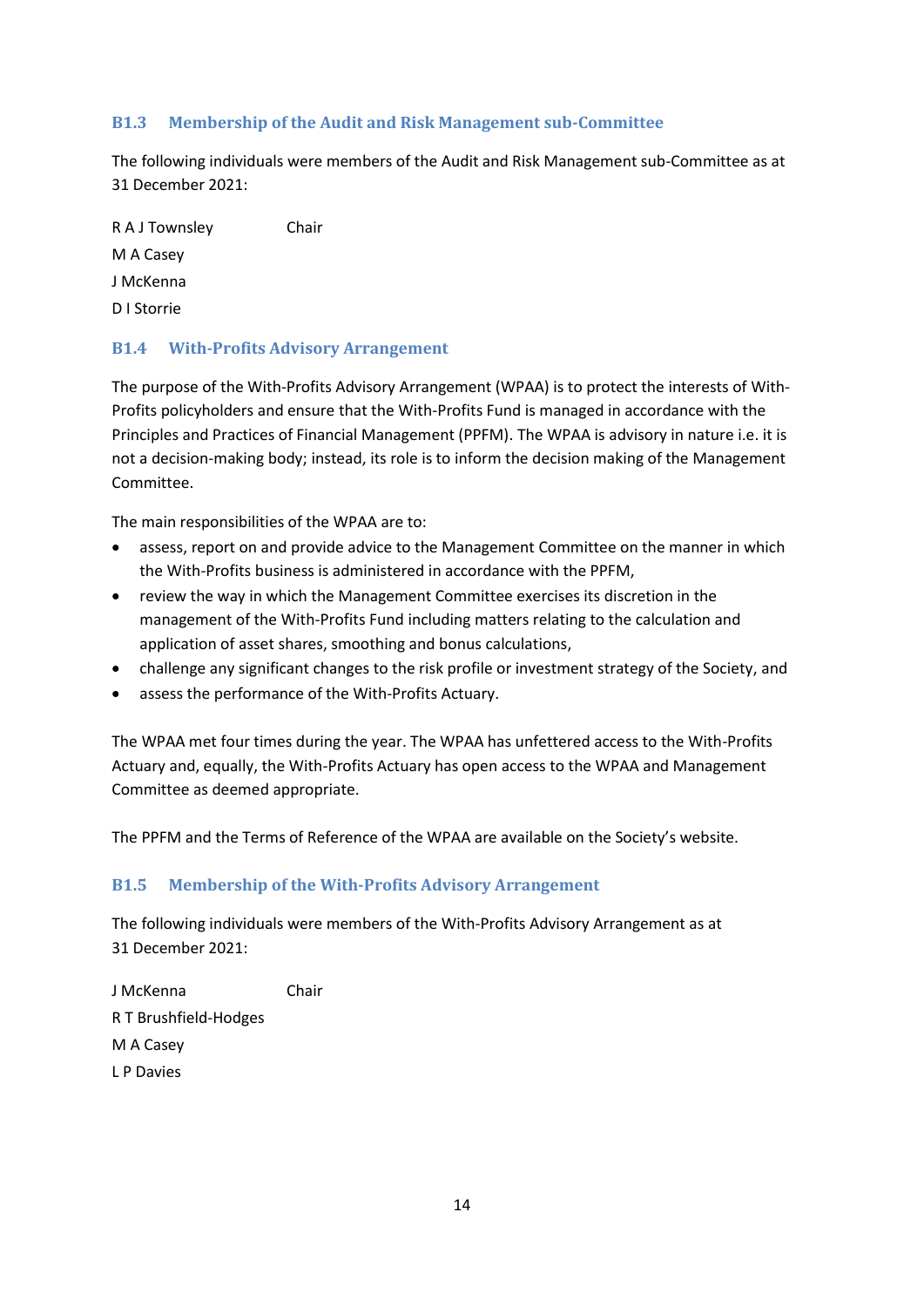#### **B1.6 Key functions**

The Society follows 'fit and proper person' principles to ensure that key functions are led by appropriately skilled people. All outsourced services are reviewed periodically and, when considered appropriate, are re-tendered or re-negotiated.

| <b>Key Function</b> | Provider                        | Key roles and responsibilities and how they report to the<br><b>Management Committee</b>                                                                                                                                                                                                                                                                                                                                                                                                                      |
|---------------------|---------------------------------|---------------------------------------------------------------------------------------------------------------------------------------------------------------------------------------------------------------------------------------------------------------------------------------------------------------------------------------------------------------------------------------------------------------------------------------------------------------------------------------------------------------|
| Internal<br>Audit   | outsourced -<br><b>CKCA Ltd</b> | The Internal Audit function is delivered through an outsourced<br>arrangement by a regional firm of Chartered Accountants.                                                                                                                                                                                                                                                                                                                                                                                    |
|                     |                                 | The purpose of Internal Audit is to provide the Audit and Risk<br>Management sub-Committee with assurance that the Society's<br>risk management, internal control and governance arrangements<br>are operating effectively to protect the assets, reputation and<br>sustainability of the Society.                                                                                                                                                                                                            |
|                     |                                 | The Chair of the Audit and Risk Management sub-Committee has<br>regulatory responsibility for safeguarding the independence and<br>oversight of the performance of the Internal Audit function.                                                                                                                                                                                                                                                                                                               |
|                     |                                 | Further information regarding Internal Audit is contained in<br>section B5.                                                                                                                                                                                                                                                                                                                                                                                                                                   |
| <b>Risk</b>         | in-house                        | The Risk Management function is delivered in-house.                                                                                                                                                                                                                                                                                                                                                                                                                                                           |
| Management          |                                 | The Finance Manager, as Chief Risk Officer (SMF 4), has<br>responsibility for the Society's overall risk management<br>arrangements and reports to the Audit and Risk Management sub-<br>Committee in this capacity.                                                                                                                                                                                                                                                                                          |
|                     |                                 | Further information regarding Risk Management is contained in<br>section B3.                                                                                                                                                                                                                                                                                                                                                                                                                                  |
| Actuarial           | outsourced -<br><b>SDA LLP</b>  | The Actuarial Function is delivered through an outsourced<br>arrangement. The roles of Chief Actuary (SMF 20) and With-Profits<br>Actuary (SMF 20a) are currently held by the same person. The<br>Chief Actuary reports to the Management Committee and the<br>Audit and Risk Management sub-Committee. The With-Profits<br>Actuary reports to the Management Committee and the With-<br>Profits Advisory Arrangement.<br>Further information regarding the Actuarial Function is contained<br>in section B6. |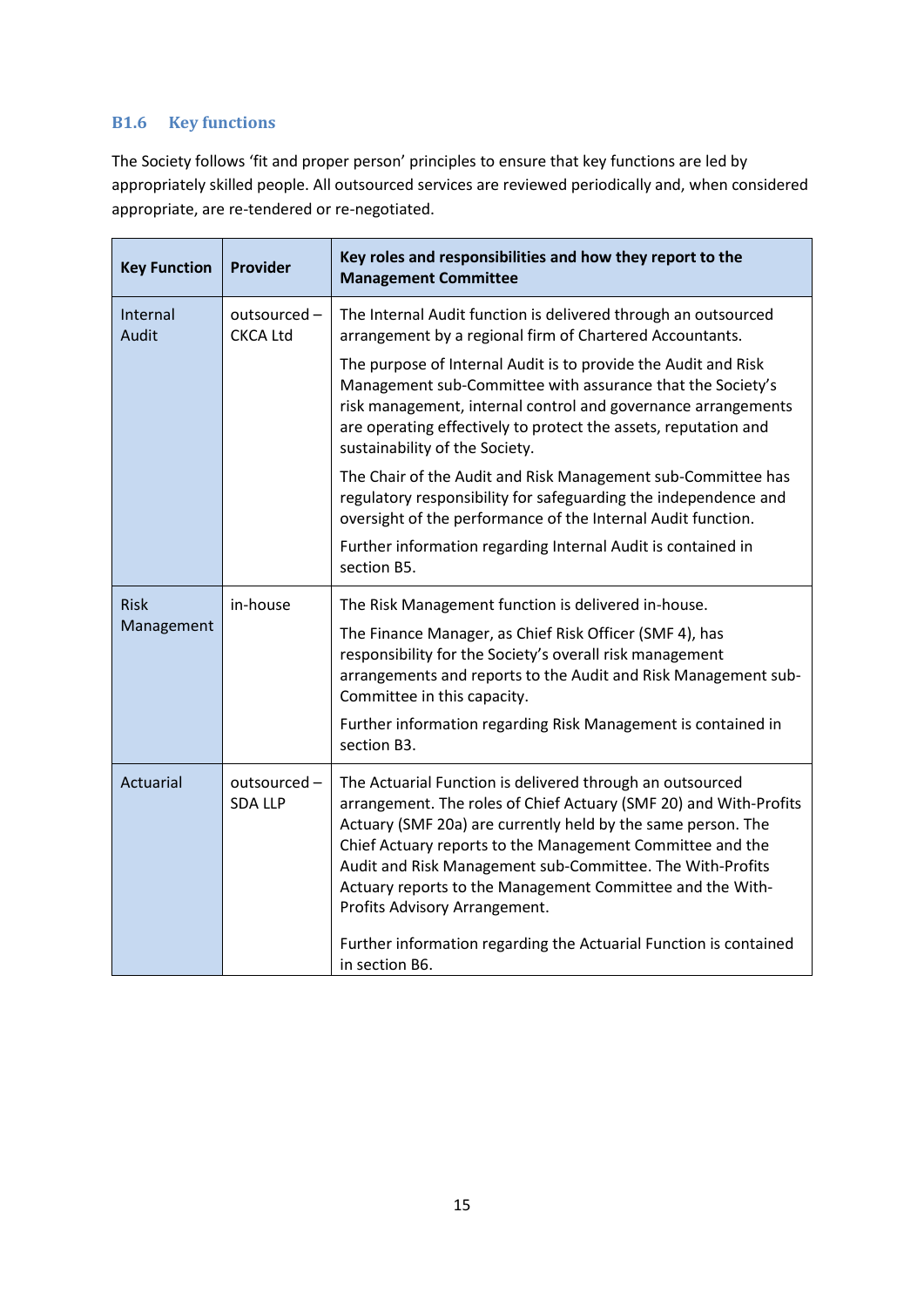| <b>Key Function</b> | Provider | Key roles and responsibilities and how they report to the<br><b>Management Committee</b>                                                                                                                                                                                                                  |
|---------------------|----------|-----------------------------------------------------------------------------------------------------------------------------------------------------------------------------------------------------------------------------------------------------------------------------------------------------------|
| Compliance          | in-house | The Compliance Function is delivered in-house with external<br>support as and when required. Regulatory responsibility for the<br>Compliance Oversight Function (SMF 16) is held by the Chief<br>Executive. The Chief Executive reports any significant compliance<br>issues to the Management Committee. |
|                     |          | The Chief Executive is also the Society's Money Laundering<br>Reporting Officer (SMF 17).                                                                                                                                                                                                                 |
|                     |          | Further information regarding the compliance function is<br>contained in section B4.                                                                                                                                                                                                                      |

#### **B1.7 Changes to system of governance during 2021**

There were no changes to the system of governance during 2021.

#### **B1.8 Remuneration policy**

The principles underlying the remuneration policy of the Society apply to all employees. These include the following:

- the remuneration package needs to be sufficient to attract and retain high-calibre individuals, whilst demonstrating value for money to the Society,
- the remuneration package should be appropriately constructed so that it contributes to the retention and motivation of key individuals,
- remuneration packages should reflect the individual's role and responsibilities.

All employees receive a fixed salary that is appropriate to their role. In addition, employees may be awarded small bonus payments to reflect their performance and contribution to the Society's objectives. All employees are eligible to join the Society's Group Personal Pension Scheme. The Society does not operate supplementary pension or enhanced early retirement arrangements.

Non-Executive Directors of the Management Committee are remunerated by way of an annual fee and a meeting attendance allowance. In addition, reasonable expenses incurred in the course of Society business are reimbursed. Non-Executive Directors are not entitled to join the Pension Scheme.

#### **B1.9 Transactions with Committee Members, Officers and their close family members**

The following transactions have been undertaken as part of the normal business of the Society. These transactions were originally made on the same terms and conditions as applicable to other members of the Society, or on commercial terms.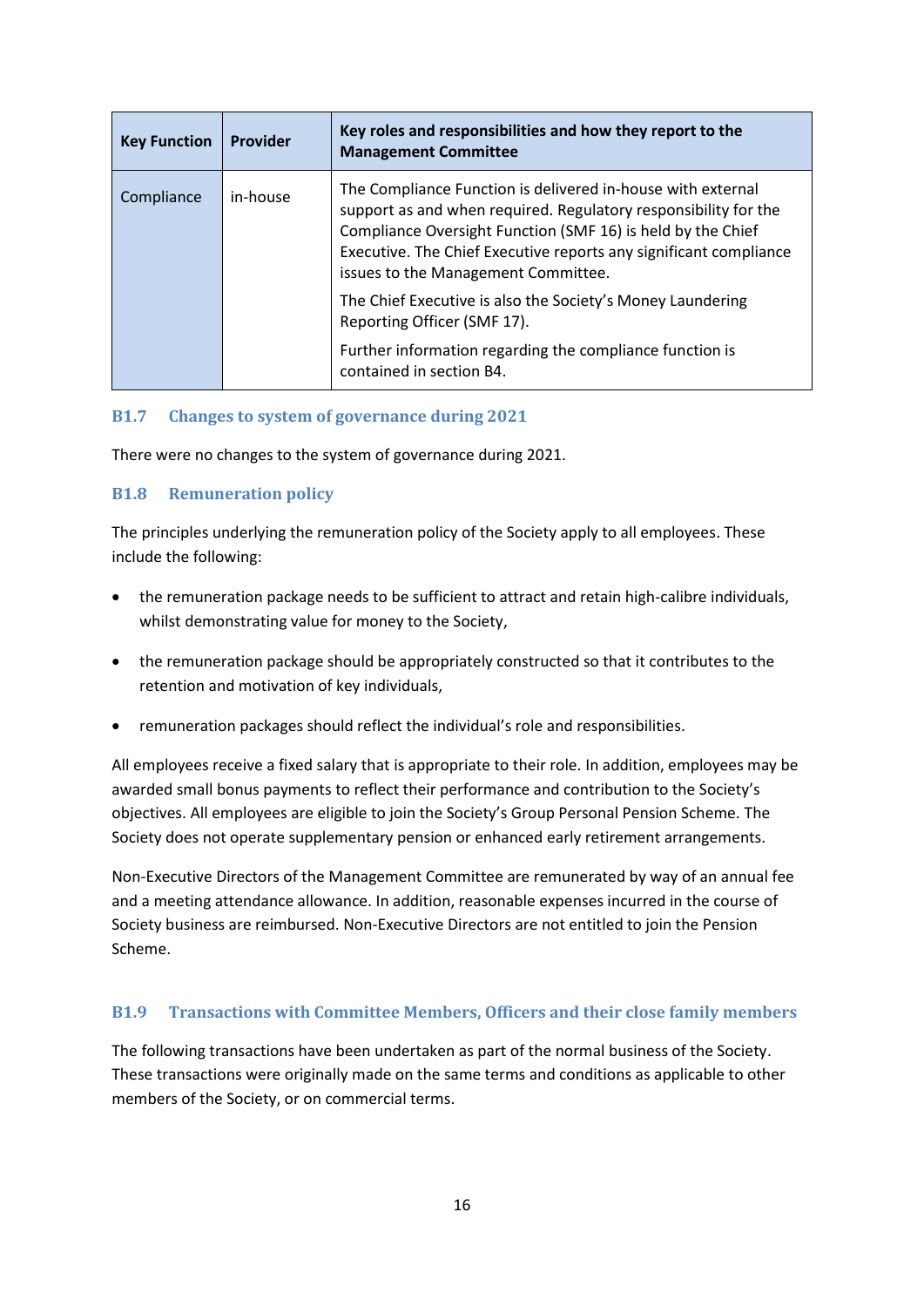| life assurance policies          | 2021    | 2021     | 2020    | 2020     |
|----------------------------------|---------|----------|---------|----------|
|                                  | persons | amount £ | persons | amount £ |
| premiums paid during the year    | 10      | 17,971   | 11      | 24,818   |
| total sum assured at 31 December | 10      | 235,450  | q       | 240,827  |

Commission payments of £1,493 (2020: £1,983) were made in 2021 to some Committee members in relation to their duties as Depot Introducers.

During the year, Mr R T Brushfield-Hodges was paid £190 (2020: £1,339) for consultancy services provided to the Society.

During the year, Mrs E J Brushfield-Hodges was paid £375 (2020: £Nil) for consultancy services provided to the Society.

### <span id="page-16-0"></span>**B2 Fit and Proper requirements**

#### **B2.1 Skills, knowledge and expertise**

The Society has arrangements in place to ensure that its Management Committee and Senior Managers collectively possess the skills, qualifications and experience to provide sound and prudent management of the Society. The key areas of knowledge are:

- insurance and financial services.
- business strategy and business model,
- solvency II requirements,
- financial and actuarial understanding,
- statutory and regulatory requirements.

A Management Committee evaluation is carried out periodically to ensure that those charged with the Society's governance possess the attributes required in the regulated financial services industry. Skills gaps or areas for development that are identified through this process are addressed through the provision of training or, where appropriate, through the recruitment of additional Committee members.

#### **B2.2 Fitness and propriety of persons**

The Society has arrangements in place to ensure that its Management Committee and Senior Managers meet the regulatory 'fit and proper' requirements. The following factors are taken into account when deciding whether an individual is fit and proper:

- honesty, integrity and reputation,
- competence and capability,
- financial soundness.

The Society employs the following procedures, as deemed appropriate to the nature of the appointment, to assess fitness and propriety:

• annual self-declaration,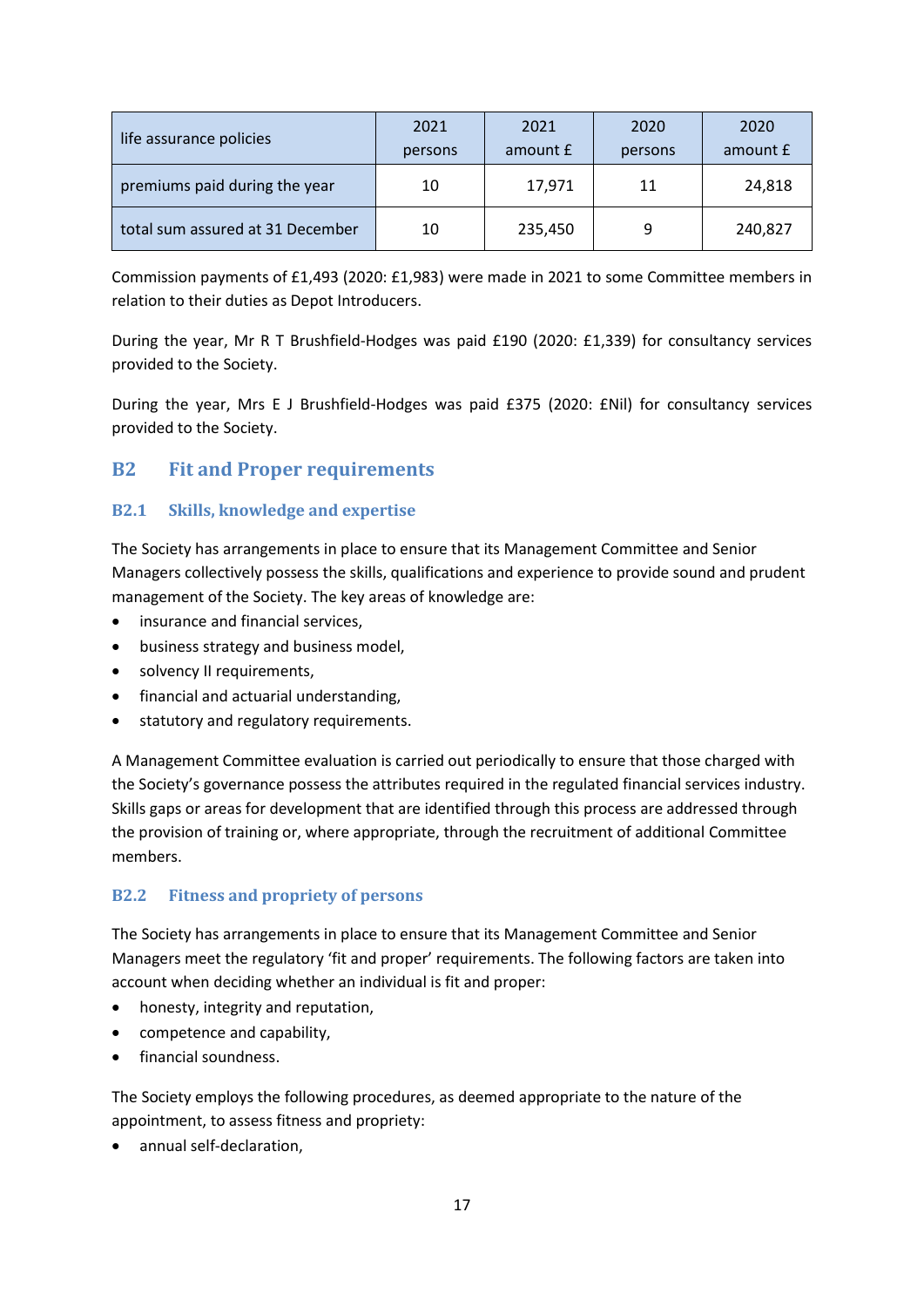- credit reference agency checks,
- professional qualifications check,
- FCA Register search.

#### **B2.3 Controlled Function holders**

The following persons were responsible as at 31 December 2021 for carrying out the controlled functions:

| <b>Controlled Function</b> |                                   | name            |
|----------------------------|-----------------------------------|-----------------|
| SMF <sub>1</sub>           | <b>Chief Executive Officer</b>    | Marc Bicknell   |
| SMF <sub>2</sub>           | <b>Chief Finance Officer</b>      | Lynsey Inglis   |
| SMF <sub>4</sub>           | <b>Chief Risk Officer</b>         | Lynsey Inglis   |
| SMF <sub>9</sub>           | Chair of the Governing Body       | Joe Goolamier   |
| <b>SMF 11</b>              | Chair of the Audit Committee      | Andrew Townsley |
| <b>SMF 14</b>              | Senior Independent Director       | Lee Davies      |
| <b>SMF 20</b>              | <b>Chief Actuary</b>              | Alison Carr     |
| SMF <sub>20a</sub>         | <b>With-Profits Actuary</b>       | Alison Carr     |
| <b>SMF 16</b>              | <b>Compliance Oversight</b>       | Marc Bicknell   |
| <b>SMF 17</b>              | <b>Money Laundering Reporting</b> | Marc Bicknell   |

### <span id="page-17-0"></span>**B3 Risk management system including Own Risk and Solvency Assessment**

#### **B3.1 Risk management framework**

Effective risk management is fundamental to the Society's strategy as it protects members' funds, ensures the efficient use of capital and helps to deliver the Business Plan. The Society manages its risks within a defined framework. The framework comprises the Risk Appetite Statement, the Capital Assessment of Risks and the Key Risks Summary. Ultimate responsibility for identifying and managing the risks faced by the Society rests with the Management Committee whilst the Audit and Risk Management sub-Committee has responsibility for the detailed scrutiny of risk management issues.

#### **B3.2 Risk identification**

The Society assesses its risks on an ongoing basis throughout the financial year. Key risks, and the mitigating actions and controls in place to manage the risks, are recorded in the Key Risks Summary, which is maintained by the Finance Manager, in her capacity as Chief Risk Officer.

#### **B3.3 Risk appetite, tolerances and limits**

The Society's Risk Appetite is determined by the Management Committee and is reviewed on a regular basis as new risks emerge, or at least annually. The Risk Appetite Statement is translated into risk thresholds and risk trigger points, which are used to manage the Society's solvency.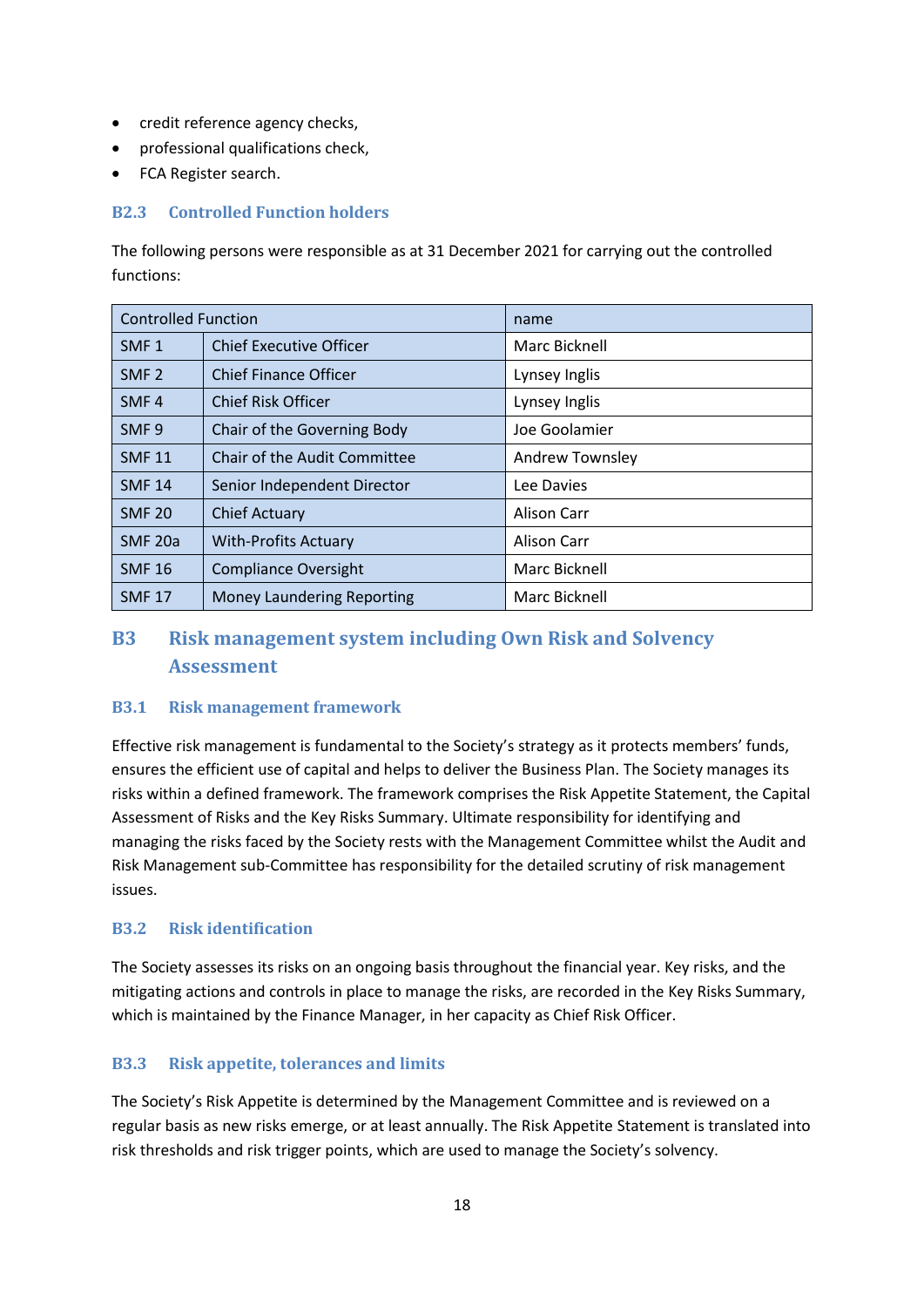#### **B3.4 Three Lines of Defence**

The Society has adopted Three Lines of Defence principles in its risk management framework. The First Line of Defence is the management activity, checking and validation carried out in accordance with policies and procedures. The Chief Executive is responsible for the First Line of Defence. The Second Line of Defence is the Risk Management function, which seeks to ensure conformity with risk, actuarial and compliance policies and procedures. The Finance Manager, as Chief Risk Officer, is responsible for the Second Line of Defence. The Third Line of Defence is the Internal Audit function, which provides an independent, objective and critical assessment of the design and effectiveness of the Society's internal control, risk management and governance arrangements.

#### **B3.5 Own Risk and Solvency Assessment**

The Society's ORSA is a rolling process that provides a detailed analysis of the Society's capital adequacy, risk management and forward-looking perspective. This is achieved using a combination of internal, actuarial and regulatory documents and information to report appropriately on the Society's financial position. The ORSA is carried out in accordance with the ORSA Policy agreed by the Management Committee. The intention of the Society's ORSA is to develop an understanding of the risks that the Society is exposed to and the associated capital requirements, thereby improving business decision-making processes.

#### **B3.6 Capital requirements**

A key element of the ORSA is an assessment of the Society's capital requirements. The Society uses the standard formula methodology as outlined in the Delegated Text and associated guidelines. Further information on this is provided in section E.

#### **B3.7 Own Risk and Solvency Assessment programme of review**

The ORSA is undertaken throughout the year in a way that is dovetailed with the business decisionmaking cycle, culminating in an annual ORSA submission to the Prudential Regulation Authority. The scheduled review programme for the various elements of the ORSA is as follows:

| section of ORSA                                                                                                                    | frequency of review |
|------------------------------------------------------------------------------------------------------------------------------------|---------------------|
| <b>Financial Performance</b>                                                                                                       | twice per year      |
| <b>Risk Appetite Statement</b>                                                                                                     | twice per year      |
| <b>Capital Assessment of Risks</b>                                                                                                 | annually            |
| <b>Key Risks Summary</b>                                                                                                           | annually            |
| <b>Business Plan</b>                                                                                                               | annually            |
| <b>Actuarial Reporting:</b><br>Solvency II Technical Provisions and Capital Requirements<br>Forward-Looking Assessment of Solvency | annually            |
| <b>Investment Policy</b>                                                                                                           | annually            |
| <b>Corporate Control Manual</b>                                                                                                    | annually            |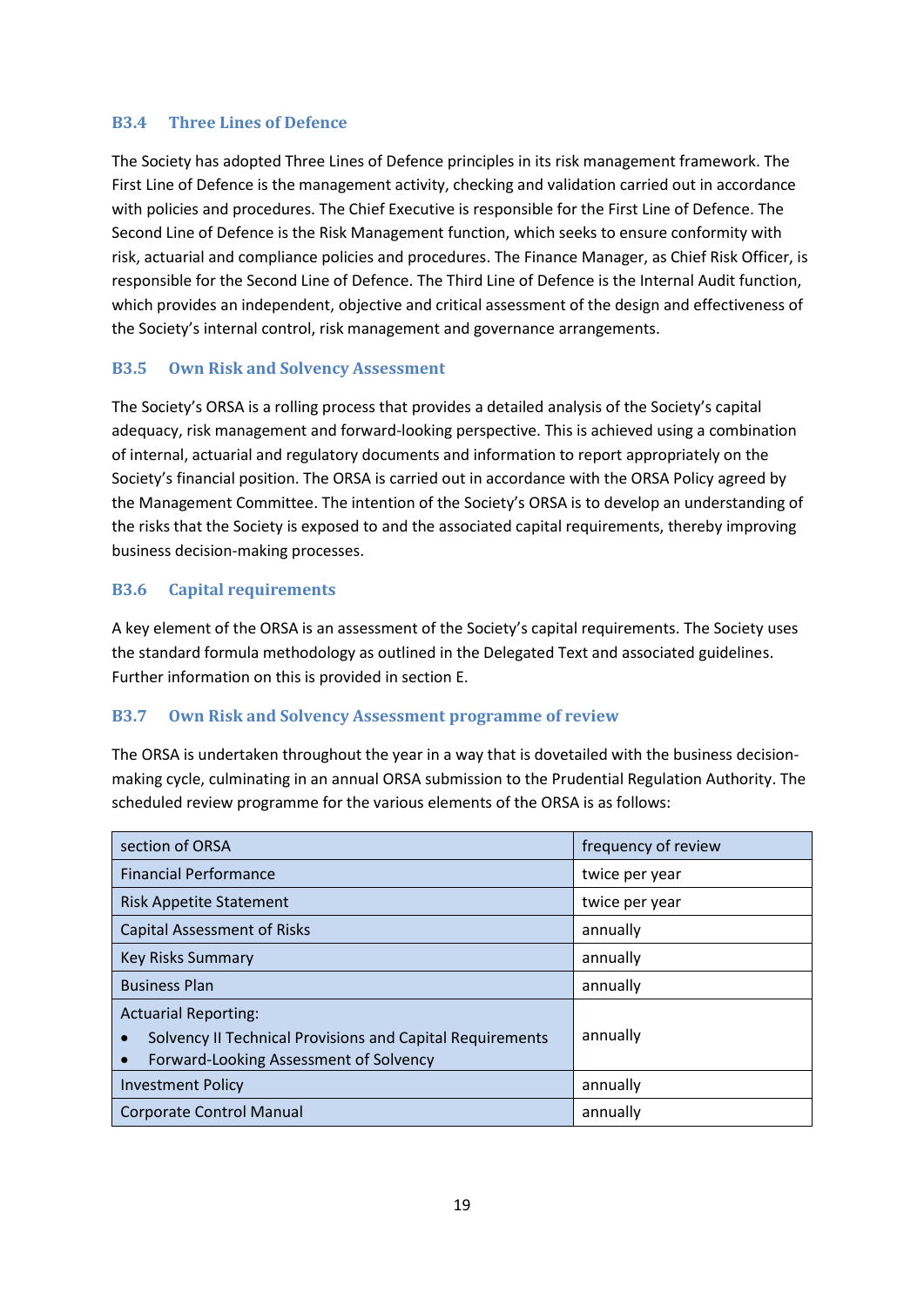In addition, the ORSA is considered if any significant events occur or risks emerge that could impact the ability of the Society to achieve its Business Plan. Examples of significant events or emerging risks could include:

- significant falls in asset values,
- significant reduction in the risk-free discount rate, leading to increased technical provisions,
- increase in the sterling value of the Minimum Capital Requirement,
- mass surrenders of policies.

#### **B3.8 Governance of the ORSA**

The Management Committee has ownership and ultimate responsibility for the ORSA, including the appropriateness and completeness of the processes and procedures and the approval of the disclosures and submissions to the Prudential Regulation Authority. The Society's Finance Manager carries out the Senior Manager Function of Chief Risk Officer and as such is responsible for the maintenance of the Society's risk management processes and procedures, for the accuracy of the financial data underlying the ORSA and for ensuring the continuous adequacy of the solvency of the Society through appropriate capital management. The Chief Actuary has a key role in the preparation of specific reports in the ORSA and for the provision of technical actuarial advice.

#### <span id="page-19-0"></span>**B4 Internal control and compliance arrangements**

#### **B4.1 Internal control system**

The Society's internal control arrangements are designed to provide reasonable assurance as to the reliability of the Society's financial reporting, to ensure compliance with applicable statutory and regulatory requirements and to provide for the economic, efficient and effective management of the Society's business. The Management Committee has ultimate responsibility for the maintenance of adequate and effective internal control, risk management and governance arrangements. It is supported in this by the Audit and Risk Management sub-Committee. Operational responsibility for the design and maintenance of the internal control system rests with the Chief Executive. The Society's internal control arrangements are subject to periodic review by the Internal Audit function, the results of whose work is reported to the Audit and Risk Management sub-Committee.

The Society's Financial Statements are subject to strong internal controls in their preparation prior to audit by the Society's statutory auditor. They are also subject to detailed scrutiny by the Audit and Risk Management sub-Committee and formal approval by the Management Committee ahead of submission to the Regulator and publication to the membership. The technical provisions and capital requirement are calculated by the Chief Actuary and are subject to scrutiny by a reviewing actuary, who is appointed by the statutory auditor.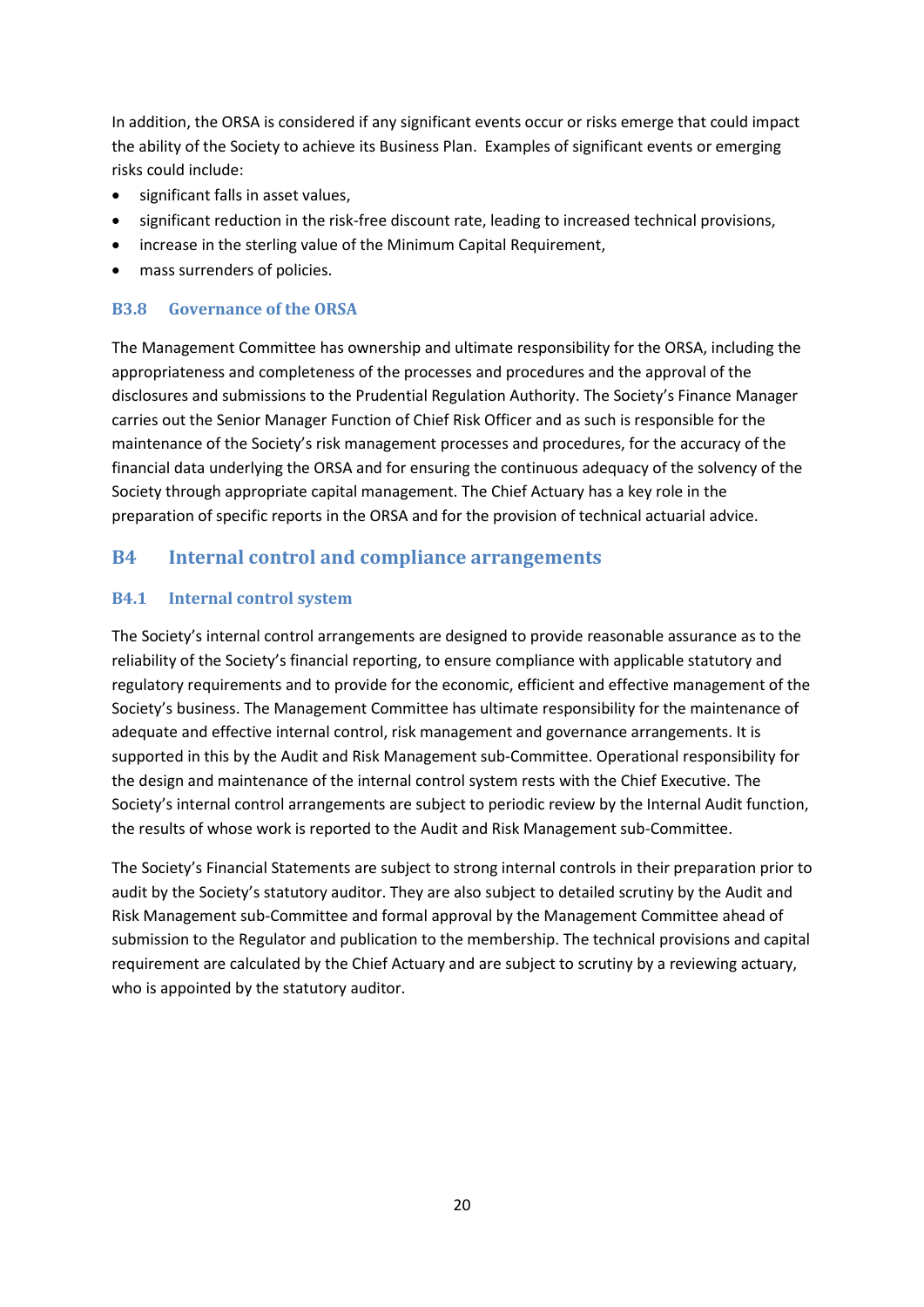Key elements of the Society's internal control system include:

| Reconciliation<br>procedures | These include the preparation of bank reconciliations and the reconciliation<br>of the general ledger.                                                                                                                                                                            |
|------------------------------|-----------------------------------------------------------------------------------------------------------------------------------------------------------------------------------------------------------------------------------------------------------------------------------|
| <b>IT</b> controls           | These include processing controls, security of data and systems, authorisation<br>and access controls, back up procedures, anti-virus, firewall protection,<br>disaster recovery arrangements, control over systems developments and<br>changes and business continuity planning. |
| Management<br>information    | This includes the monthly reports prepared for the Management Committee<br>on investments, new business volumes, claims and performance against<br>budget.                                                                                                                        |
| Segregation of<br>duties     | This includes the processes for the initiation and authorisation of payments.                                                                                                                                                                                                     |
| Data controls                | This includes the checking and reconciliation of policy data to ensure the<br>completeness and accuracy of the data upon which the actuarial valuation is<br>undertaken.                                                                                                          |
| <b>Physical security</b>     | This includes the access to the office premises and the locking away of<br>cheque books and other valuable or sensitive documents.                                                                                                                                                |

#### **B4.2 Implementation of the Compliance Function**

The compliance function is delivered in-house with external support as and when required. Regulatory responsibility for the Compliance Oversight Function (SMF 16) rests with the Chief Executive.

### <span id="page-20-0"></span>**B5 Internal Audit Function**

#### **B5.1 Implementation of the Internal Audit Function**

Internal Audit is an independent, objective assurance and consulting activity designed to add value and improve the Society's operations. It helps the Society accomplish its objectives by bringing a systematic, disciplined approach to evaluate and improve the effectiveness of risk management, control, and governance processes. Internal Audit is currently delivered under an outsourced arrangement by CKCA Limited, a regional firm of Chartered Accountants.

All of the Society's activities (including outsourced activities) are within the scope of Internal Audit. Internal Audit carries out an Audit Needs Assessment (ANA) to determine which areas of activity need to be subject to internal audit scrutiny and the frequency with which a review is carried out over the cycle of the Internal Audit strategy. The ANA is used to direct internal audit resources to those areas of the Society's operations that are assessed as generating the greatest risk to the achievement of its objectives. Internal Audit takes a risk-based approach and does not necessarily have to cover all of the potential scope areas every year. Its focus may change in light of emerging risks and Internal Audit's ongoing assessment of risk. Internal Audit can also, where appropriate, undertake special investigations and consulting arrangements at the request of the Audit and Risk Management sub-Committee, Management Committee or regulators.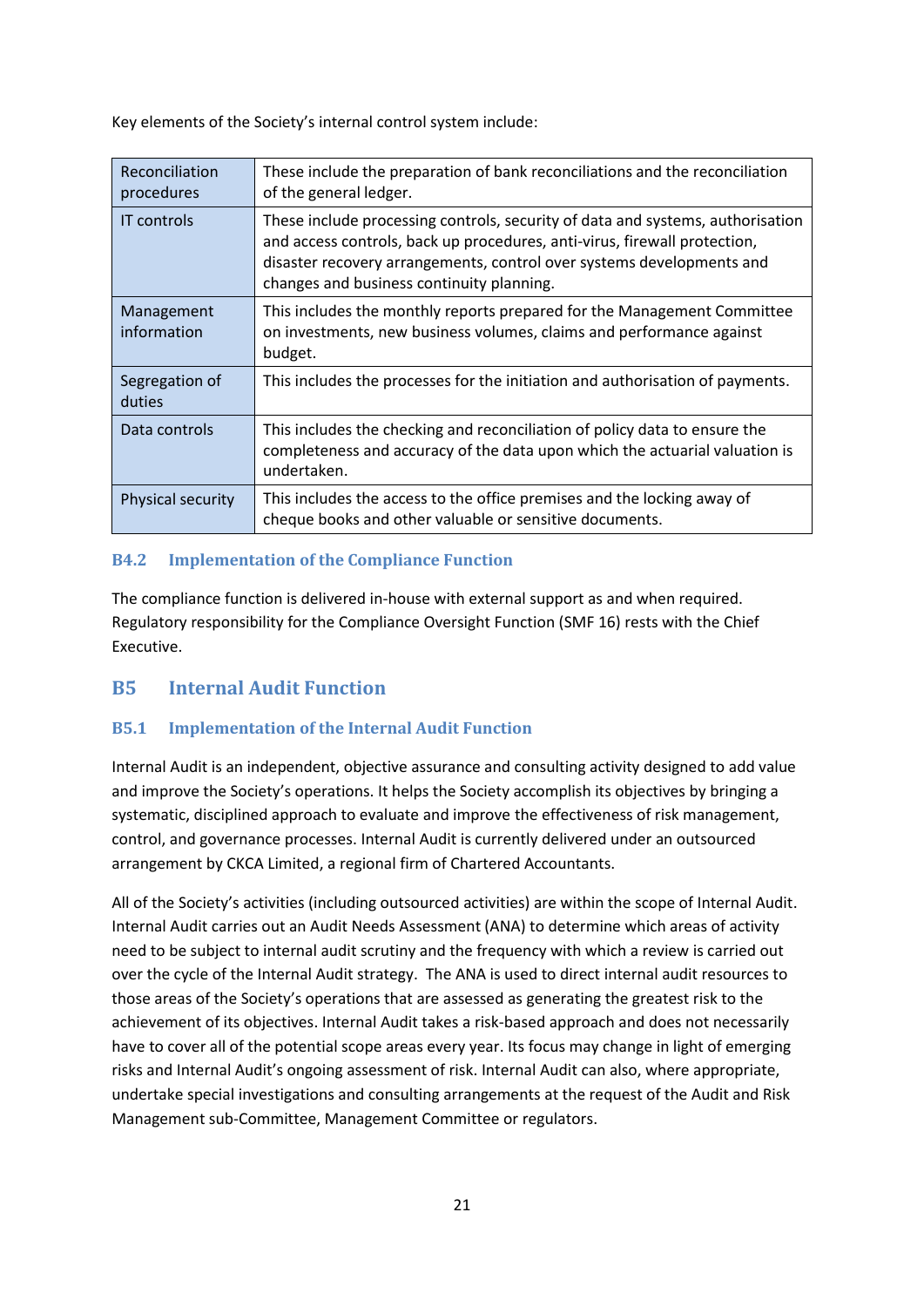#### **B5.2 Independence of the Internal Audit Function**

The Internal Audit function derives its authority from the Management Committee through the Audit and Risk Management sub-Committee. The Internal Audit function is authorised by the Audit and Risk Management sub-Committee to have full and complete access to any of the Society's records and personnel. The Internal Audit function, under the governance of the Audit and Risk Management sub-Committee, is free to decide which audits to perform, the scope, frequency and timing of its work, the procedures it follows and the content of its reports. The Internal Audit function does not have any operational responsibility or authority over any of the activities audited. It is not responsible for the implementation of internal controls, the development of procedures, the installation of systems, the preparation of regulatory submissions or any other activity that may impair, or be perceived to impair, its objectivity.

The Chair of the Audit and Risk Management sub-Committee has regulatory responsibility for safeguarding the independence and oversight of the performance of the Internal Audit function.

#### <span id="page-21-0"></span>**B6 Actuarial Function**

The Society has an Actuarial Function, which is wholly outsourced. The roles of Chief Actuary (SMF 20) and With-Profits Actuary (SMF 20a) are held by Mrs. A E Carr of SDA LLP. Mrs. Carr is a Fellow of the Institute and Faculty of Actuaries.

The specific responsibilities of the Chief Actuary are to:

- calculate the Society's Technical Provisions and SCR,
- assess the suitability of using standard formula methodology to calculate the Society's SCR,
- undertake the risk modelling underlying the calculation of the capital requirements of the Society,
- prepare the Society's Forward-Looking Assessment of Solvency and
- issue an opinion on the adequacy of the Society's underwriting policy and reinsurance arrangements.

The specific responsibilities of the With-Profits Actuary are to:

- advise the Management Committee on the key aspects of discretion to be exercised in the administration of the With-Profits Fund,
- advise the Management Committee as to whether the assumptions used to calculate the future discretionary benefits within the technical provisions are consistent with the Principles and Practices of Financial Management,
- report to the Society's With-Profits policyholders as to whether the discretion exercised by the Society in respect of the period covered by the Annual Report may be regarded as taking the interests of the relevant classes of the Society's With-Profits policyholders into account in a reasonable and proportionate manner.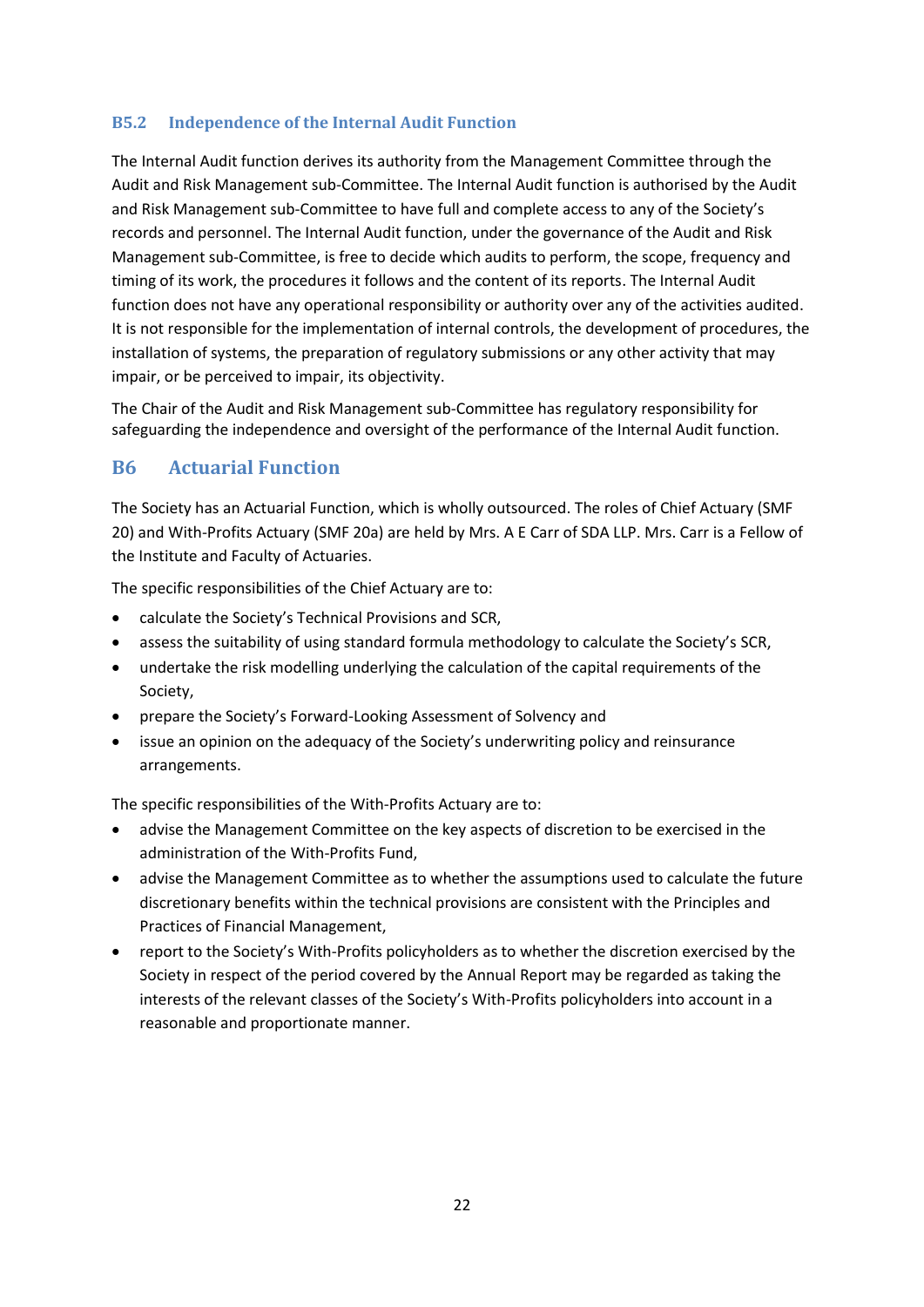### <span id="page-22-0"></span>**B7 Outsourcing**

The policy of the Society is that its core policy administration, information systems and finance functions are managed in-house. Outsourcing is generally restricted to key areas where either professional expertise is not available from within the Society's own resources or where third-party provision of a service or function is preferable, for example to help demonstrate independence.

The key areas where functions are currently outsourced are:

- Internal Audit
- Actuarial function
- Investment Fund Management
- Investment Property Management
- Information Systems Software Support

All outsourced providers are based in the United Kingdom.

In determining the award of an outsourced contract, the Society undertakes due diligence to establish a provider's financial stability and track record in providing similar services. In this regard, references are sought from amongst the Society's friendly society peer group.

#### <span id="page-22-1"></span>**B8 Assessment of system of governance**

The Society is committed to adopting best practice in Corporate Governance. As a member of the Association of Financial Mutuals (AFM), it uses the AFM's Corporate Governance Code to demonstrate this. Further information regarding this is contained in the Report on Corporate Governance within the Society's published Annual Report and Financial Statements.

#### <span id="page-22-2"></span>**B9 Other material information**

No other material information is necessary to give a full picture of the Society's system of governance.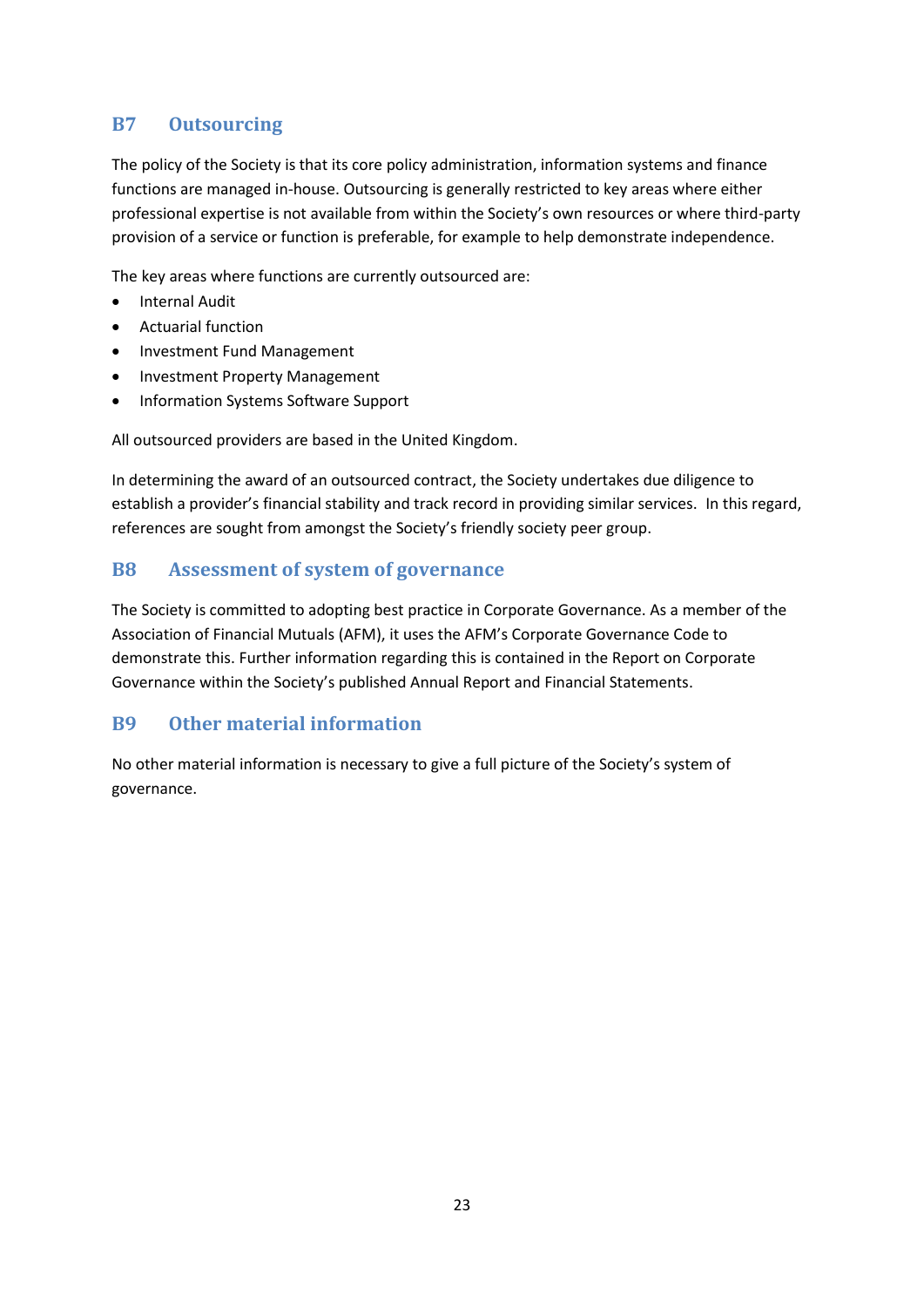### <span id="page-23-0"></span>**C Risk Profile**

#### <span id="page-23-1"></span>**C1 Risk management framework**

The Society manages its risks within a defined framework. The framework comprises the Risk Appetite Statement, the Capital Assessment of Risks and the Key Risks Summary. Ultimate responsibility for identifying and managing the risks faced by the Society rests with the Management Committee whilst the Audit and Risk Management sub-Committee has responsibility for the detailed scrutiny of risk management issues. The Finance Manager, as Chief Risk Officer (SMF 4), has responsibility for the Society's overall risk management arrangements, including the maintenance of adequate levels of solvency.

### <span id="page-23-2"></span>**C2 Prudent Person Principle**

The Society invests its assets in accordance with the 'prudent person principle' as set out in Article 132 of the Directive 2009/138/EC. The fund manager operates in accordance with the Investment Policy, which specifies the type of investments that they are allowed to invest in, the minimum and maximum proportions allowable, the maximum exposure to overseas holdings, the required modified duration of bonds and their levels of credit rating. The Society's Management Committee undertakes regular reviews of the performance of the fund manager and reviews the Investment Policy at least annually. The Society's Principles and Practices of Financial Management (PPFM) document sets out how the Society conducts its With-Profits business. The PPFM makes reference to the Investment Policy of the Society, the purpose of which is to maximise the overall return of the investments of the Society subject to ensuring that guarantees are met through maintaining adequate solvency and liquidity.

### <span id="page-23-3"></span>**C3 Loans portfolio**

As at 31 December 2021, the Society had no loans secured by mortgages (2020: £34,538). The one remaining loan secured by a mortgage was repaid in full in October 2021.

As at 31 December 2021, the Society had policy loans of £652,077 (2020: £767,869). Policy loans are available to members as an alternative to early surrender of their policies. Premiums continue to be collected until the maturity date or earlier death or disability of the life assured. Interest is charged based on the rate set by the Management Committee. The loan amount is then deducted from the policy proceeds at maturity or when a death or disablement payment is made.

### <span id="page-23-4"></span>**C4 Risk sensitivity**

For the key risks that the Society is exposed to, the sensitivity of the Society's surplus assets is investigated annually.

### <span id="page-23-5"></span>**C5 Overview of key risks**

An overview of the principal risks associated with the business including an outline of how they are each managed is provided as follows: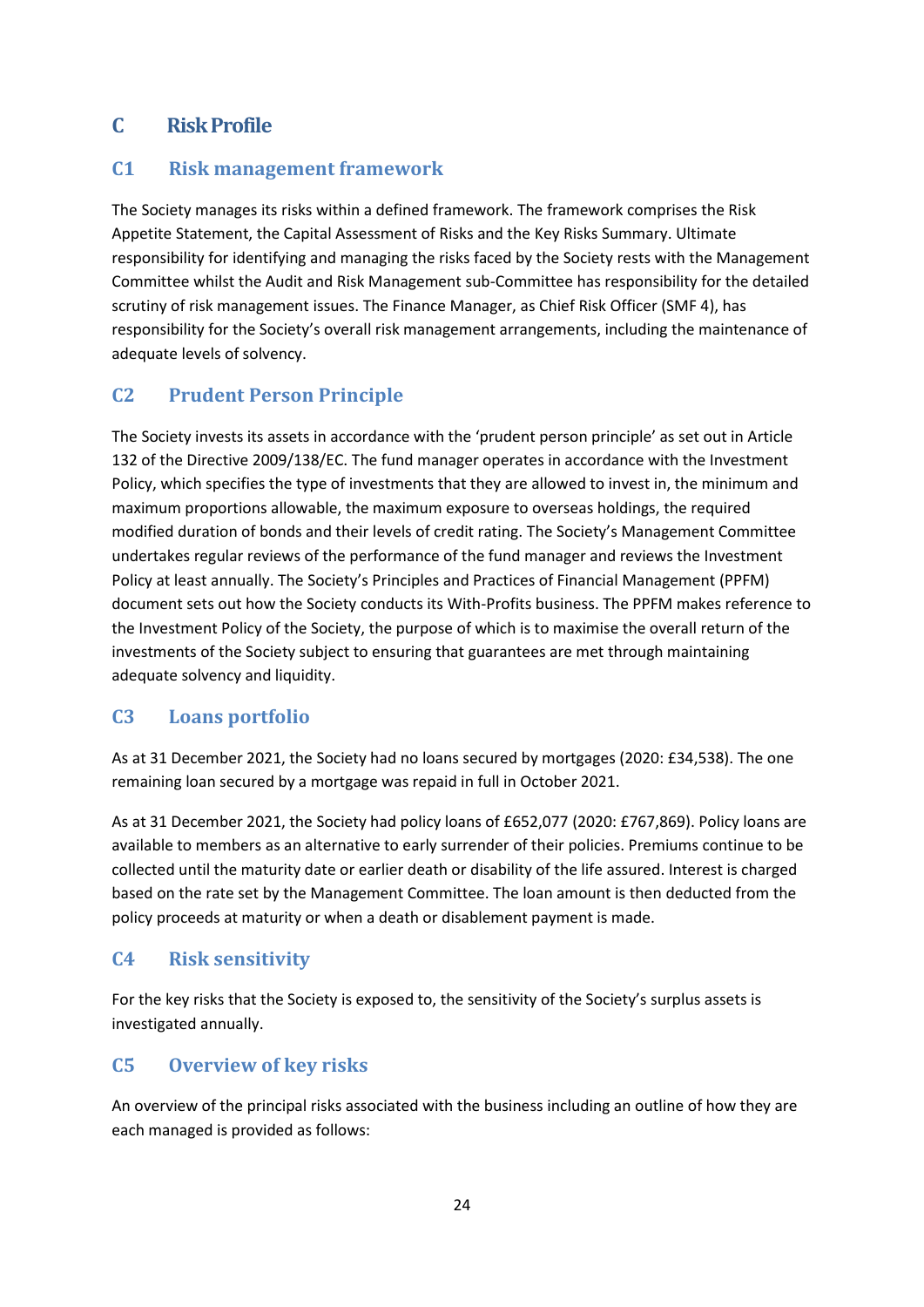#### **C5.1 Life Underwriting risk**

Life underwriting risk considers the risks arising from the underwriting of the Society's policies. For each risk, the stress is considered only for those policies where this increases the technical provisions. The SCR for life underwriting risk is quantified in section E2.2.

#### *Mortality*

This stress covers the loss or change in technical provisions following a permanent 15% increase in the expected mortality rates.

#### *Longevity*

This stress covers the loss or change in technical provisions following a permanent 20% decrease in the expected mortality. As the effect for the Society is to reduce liabilities and have no effect on assets, the stress is therefore assumed to be nil.

#### *Morbidity*

This stress covers the loss or change in technical provisions following a permanent increase in expected morbidity. The disability inception stress is based on a 35% increase in disability claims in the first 12 months from the valuation date and then 25% thereafter.

#### *Lapse*

This stress covers the loss or change in technical provisions as a result of the change in the expected exercise rate of policyholder surrenders and lapses.

The lapse stress is based on three scenarios, with the scenario having the greatest impact on total liabilities being used to calculate the additional capital to cover lapse risk:

- future lapses 50% higher than expected
- future lapses 50% lower than expected
- mass lapse of 40% of in-force business, i.e. a one-off event

#### *Expense*

This stress covers the risk of expense levels of administering the in-force policies being higher than assumed. This can arise from an increase in expenses through inflation or unexpected costs. The expense stress is a permanent 10% increase in administration expenses plus a 1% increase per annum in expense inflation.

#### *Life Catastrophe*

This stress covers the risk of loss, or of adverse change in the value of the technical provisions, resulting from the significant uncertainty of pricing and provisioning assumptions related to outbreaks of major epidemics, as well as the unusual accumulation of risks under extreme circumstances.

The life catastrophe stress is a 0.15% increase in mortality rates, for the next twelve months, for each policy where the payment of benefits is dependent on the policyholders' survival or death.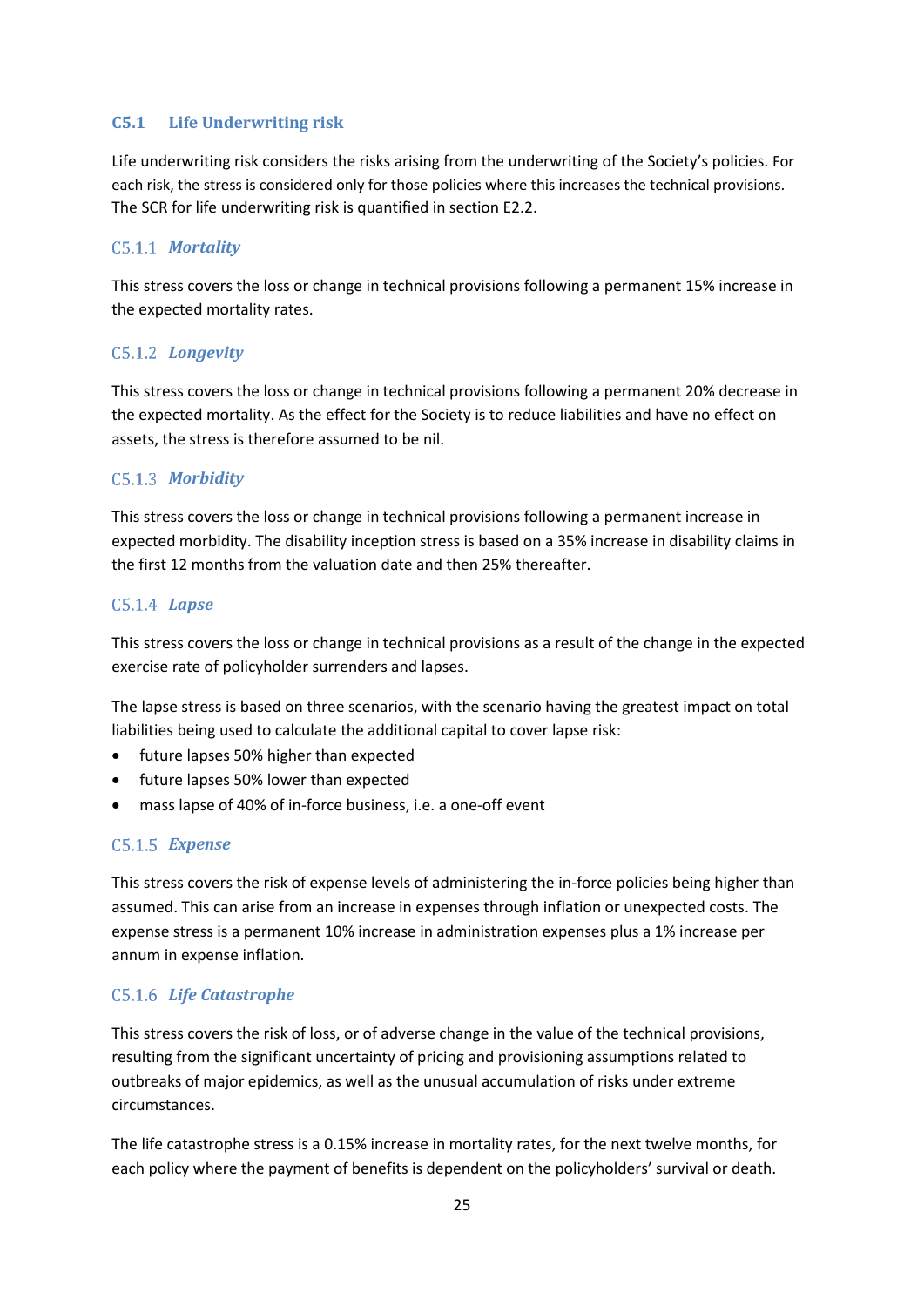The Delegated Act does not require the application of a morbidity catastrophe stress for health insurance that has not been unbundled from life assurance.

### *Correlation*

The Delegated Act takes into account the diversification within the life underwriting risks by using a correlation matrix. This is because it is unlikely that all these risks (major and individual) will occur simultaneously.

#### *Life Underwriting risk mitigation*

This Society's approach to underwriting aims to protect members from external anti-selection factors and means that if a policyholder has a pre-existing condition, they would not be able to claim for death or disablement due to that condition.

#### **C5.2 Market risk**

Market risk is the risk that the value of a financial instrument will fluctuate because of the volatility of market prices. Exposure to market risk is measured by the impact of movements in the level of financial variables such as stock prices, interest rates, property prices and exchange rates.

The market risk module considered for the Society's asset portfolio consists of the asset stresses described below, with the SCR for market risk quantified in section E2.3.

#### *Interest rate*

This stress allows for movements in the risk-free rates used for discounting within the calculation of technical provisions. The risk-free rate term structures are provided by the Prudential Regulation Authority on a monthly basis. The impacts of the change in risk-free rates are measured against both the assets and liabilities to give a net impact. The net impact (up or down movement) which generates the greatest capital requirement allowing for loss absorbency of technical provisions is then used for the capital requirement before loss absorbency.

#### *Equity*

The Delegated Act requires an immediate fall of 39% plus a symmetric adjustment for equities listed on regulatory markets in countries that are members of the EEA or OECD (and 49% for other equities). However, the Society has taken advantage of Article 308b of Omnibus 2 section 9a to apply a transitional adjustment to the standard stress. This allows equities listed on regulated markets in countries that are members of the EEA or OECD and bought before 2016 to have a 22% stress, which then moves up to 39% plus symmetric adjustment over a seven-year period after 1 January 2016. However, equities purchased after 2015 will have the full equity stress of 39%/49% plus symmetric adjustment.

LGT Vestra, the investment manager, has supplied the Society with details of which direct assets were bought after 1 January 2016 and thus have the full equity stress applied. For collective investments, it has been assumed that all equities were purchased after 2015.

As at 31 December 2021 the symmetric adjustment was calculated as +7.09%.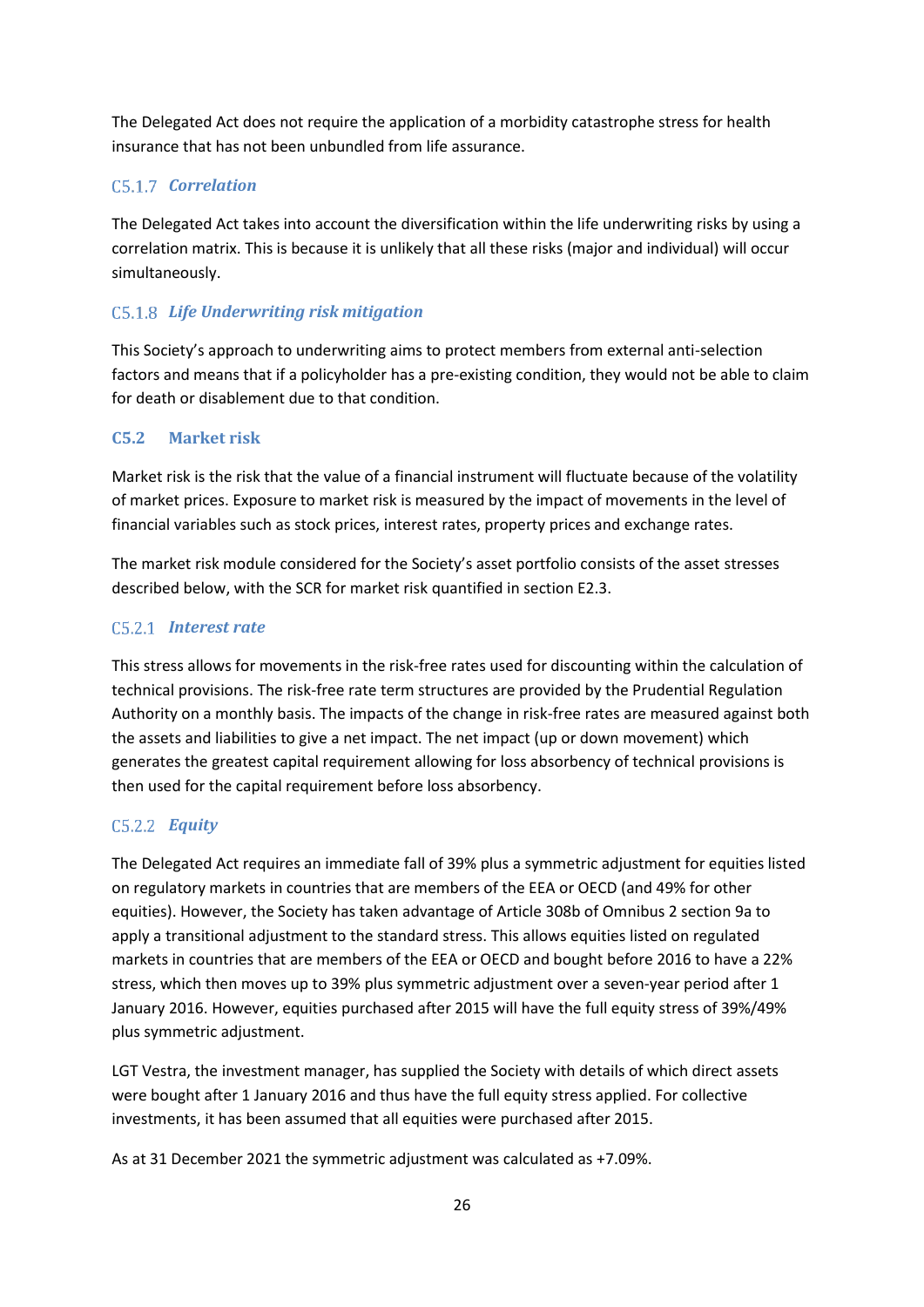#### C<sub>5.2.3</sub> Property

The asset stress allows for an instantaneous fall of 25% in the value of property, including property held via collective investment schemes. The Society owns four properties for investment purposes, along with its head office. Additionally, the Society owns shares in Real Estate Investment Trusts (REITs). A REIT is a company that invests wholly in physical real estate, so this investment is treated as property rather than equity for the purposes of determining the SCR.

#### C<sub>5.2.4</sub> *Currency*

The currency risk takes into account the impact of a sharp rise or fall in currency exchange rates. The currency stress allows for an instantaneous fall of 25% in the sterling market value of non-sterling assets.

The currency forwards held are assumed to be part of a continuing rolling hedge strategy, to be within the Society's investment policy and well understood by the Society and its investment managers and are therefore allowed within the calculations.

#### *Spread*

The spread is an additional return over the risk-free rate earned on bonds and is a representation of the riskiness of bond returns. The spread risk considers the impact of bond spreads increasing. It takes into account the term of the assets and liabilities. Bonds that are not risk-free are normally considered to have two spreads over the risk-free yield. The liquidity spread is compensation for investors for non-risk-free bonds not usually being traded in such high volumes as risk-free bonds such as government bonds and hence not being as easy to sell. The credit spread is compensation for investors for the possibility of the bond issuer defaulting.

All financial instruments that provide a predetermined income stream will be sensitive to the risk of the credit spread increasing. An increase to the credit spread does not have an impact on the value of the liabilities as they are valued using a risk-free rate.

The Delegated Act defines a set of spread increase stresses based on the duration to maturity and the current credit rating of the issuer.

#### C<sub>5.2.6</sub> *Concentration*

Concentration risk considers the impact of a large exposure with a particular counterparty. This exposure may result from holding a number of different asset classes with a single counterparty. The Delegated Act defines a set of excess exposure thresholds which depend on the credit rating of the counterparty.

#### C<sub>5</sub>.2.7 *Correlation*

The Delegated Act takes into account the diversification within the asset portfolios by using a correlation matrix. This is because it is unlikely that all these risks (major and individual) will occur simultaneously.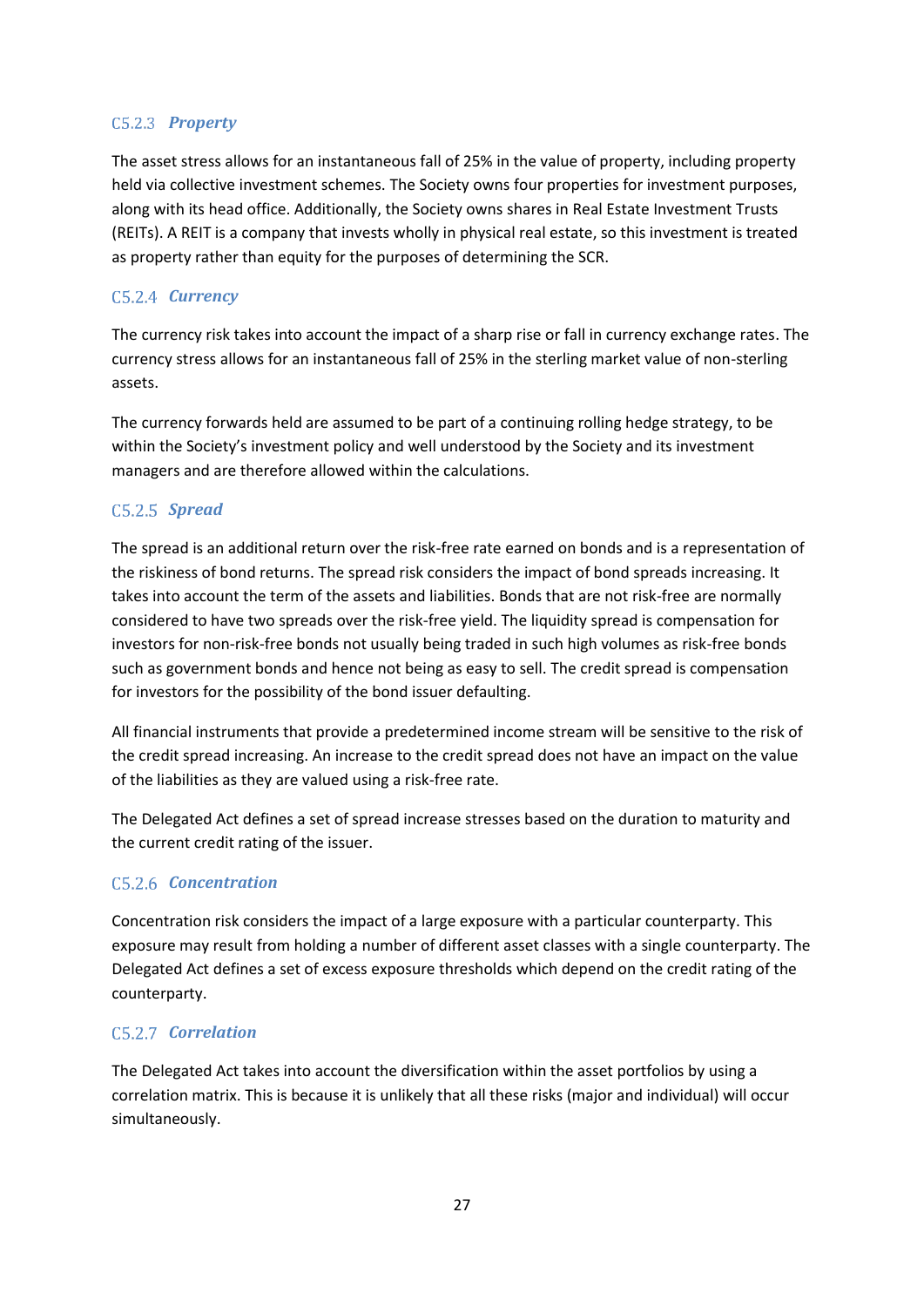#### *Market risk mitigation*

The Society normally calculates its solvency position weekly or more frequently if circumstances require it. If the free assets fell below the trigger point for action then the Society would consult with the Investment Manager and Chief Actuary with a view to realigning the investment portfolio so that the Society's risk threshold was not breached.

#### **C5.3 Counterparty risk**

The counterparty risk module considers the risk of potential losses due to unexpected default, or deterioration in the credit standing of counterparties and debtors over the ensuing year. The method given within the Delegated Act assesses the probabilities of default and losses given default based on current credit ratings. The exposures considered are split into types 1 and 2. Type 1 exposures include cash deposits at banks whilst type 2 exposures include policy holder debtors. The capital requirements for type 1 and type 2 exposures are calculated separately and then used to calculate an overall SCR counterparty risk allowing for diversification. For type 1 counterparties, the Society uses Standard and Poor's credit ratings. The SCR for counterparty default risk is quantified in section E2.4.

#### *Counterparty risk mitigation*

Counterparty default risk in relation to financial investments is managed by ensuring that the fund manager avoids excessive exposure to any one single counterparty. Additionally, the maximum exposure to fixed income holdings of different ratings is specified to ensure that the Society is not exposed to undue risk.

#### **C5.4 Liquidity risk**

Liquidity risk is the risk that the Society, though solvent, does not have sufficient financial resources to enable it to meet its obligations as they fall due. The Society's exposure to liquidity risk is considered to be low, since it maintains a high level of liquid assets to meet its liabilities. The only significant investments that are considered illiquid are the investment properties.

The SCR does not include any allowance for liquidity risk.

#### **C5.5 Operational Risk**

Operational risk is the risk of loss arising from inadequate or failed internal processes, or from personnel and systems, or from external events. The capital requirement for operational risk uses a formulaic approach based on either office premiums or technical provisions, which is quantified in section E2.6.

The operational risks include:

- Compliance the risk of not meeting legal or regulatory requirements, including Conduct of Business rules, anti-money laundering and data protection.
- Business Continuity the risk of inability to provide service to members due to events beyond the Society's control, including failure of ICT systems or disruption to head office.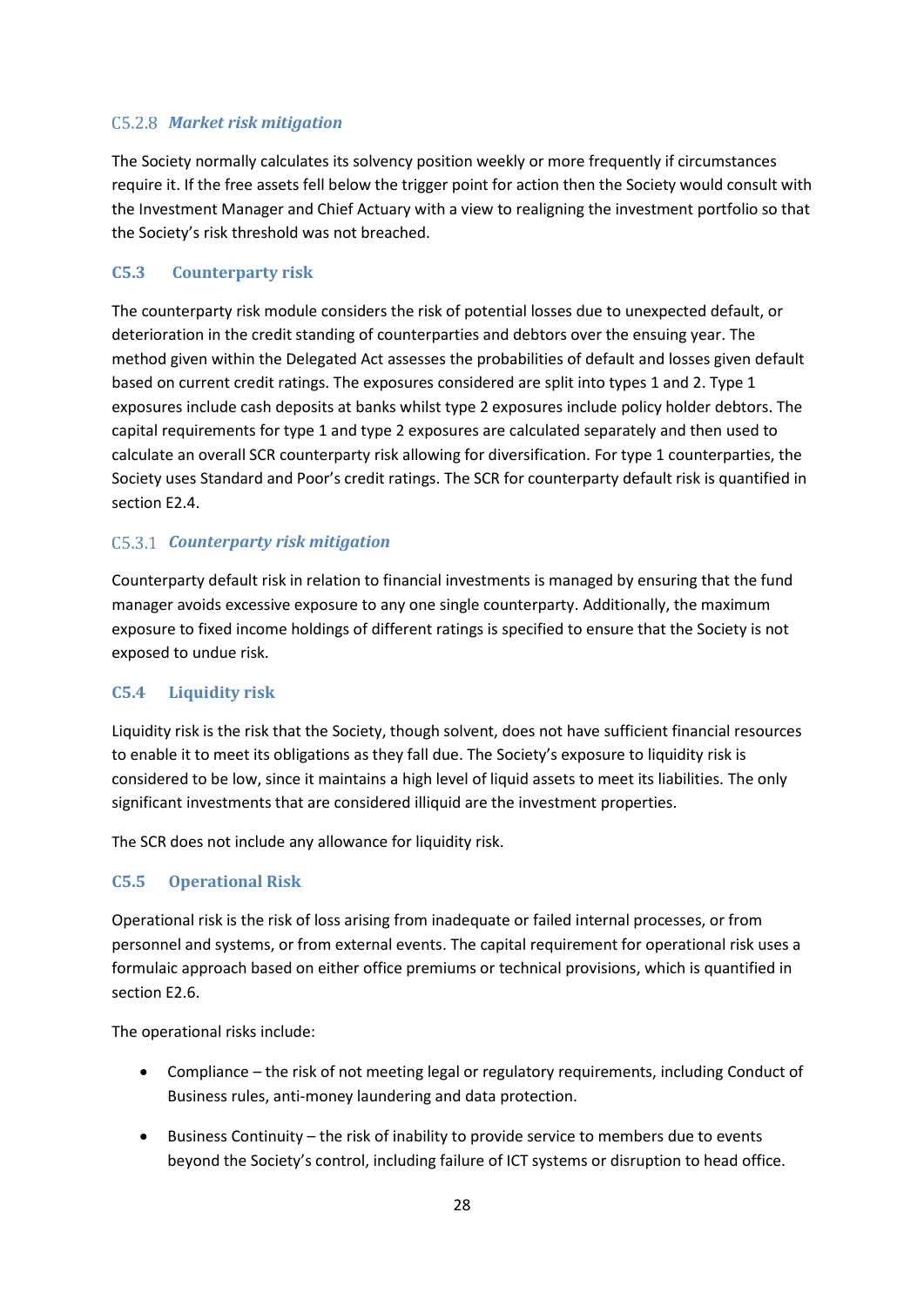- Staff the risk to the Society's operations as a result of staff turnover or non-availability of key staff.
- Fraud the risk of members' funds being misappropriated.
- Outsourcing the risk of a service provider failure or non-performance.
- Reputation the risk of the Society suffering from adverse publicity.
- Customer Services the risk of complaints and poor customer outcomes arising from delays, errors and omissions.
- Financial returns for members the risk that the Society might be unable to offer products that provide a reasonable return to members. The ongoing low interest rate environment in which the Society operates impacts on its ability to provide reasonable returns to its members on the policies they hold. The Society has addressed this by reducing its overhead costs.
- New Business levels the risk that the Society's new business levels may not grow as expected, particularly if Area Representatives are not replaced as and when they retire. The Society aims to address this by recruiting new Area Representatives and Depot Introducers. The Society has sought to reduce its dependence on this channel through investment in a new website, digital marketing initiatives, voucher incentive schemes and tactical expansion beyond its core train crew market.

#### <span id="page-28-0"></span>**C6 Other material risks**

The Society does not sell or re-pledge collateral within the meaning of Article 214 of the Delegated Act.

The Society has not entered into securities lending or borrowing transactions, repurchase or reverse repurchase agreements as referred to in Article 4(1)(82) of Regulation (EU) No 575/2013.

The Society does not sell variable (or any other) annuities.

No further material risks have been identified.

#### <span id="page-28-1"></span>**C7 Risk exposure over the business planning period**

There are no material risk exposures during the business planning period that the Society was not exposed to during 2021.

### <span id="page-28-2"></span>**C8 Expected profit in future premiums**

The expected profit included in future premiums (EPIFP) is £2,068,955. This is disclosed in form S.23.01.01. The EPIFP has been calculated assuming that no further premiums are paid, but expenses, normally calculated as a proportion of premium, are assumed to continue at the same level. All insurance contracts are then assumed to be made into paid-up policies with a reduced sum assured. Although technically the Society's products allow policies to become paid up, such a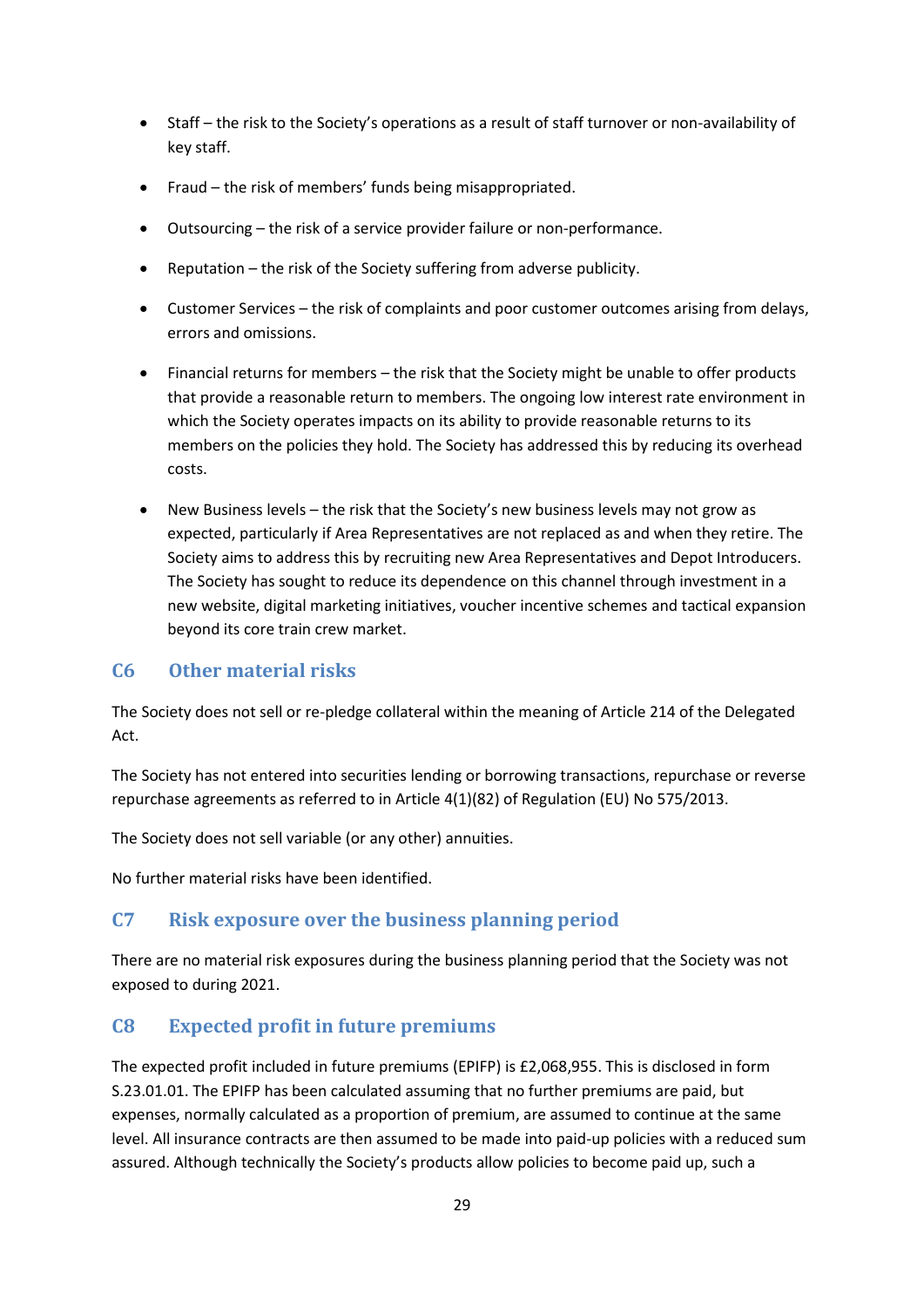request has never been made and therefore the Society does not have a formal basis for setting the sum assured for a paid-up policy. Therefore, for the purpose of the EPIFP we have assumed a simple basis, where the reduced sum assured is calculated as the original sum assured multiplied by the ratio of the time the policy has been in force divided by the term of the policy. Surrender values, which are calculated as a proportion of premiums paid to date, are based on premiums paid up to the valuation date. The technical provisions are then recalculated for each policy and the EPIFP is determined as the difference between the recalculated figure and the actual technical provision.

#### <span id="page-29-0"></span>**C9 Other material information**

No other material information is necessary to give a full picture of the Society's risk profile.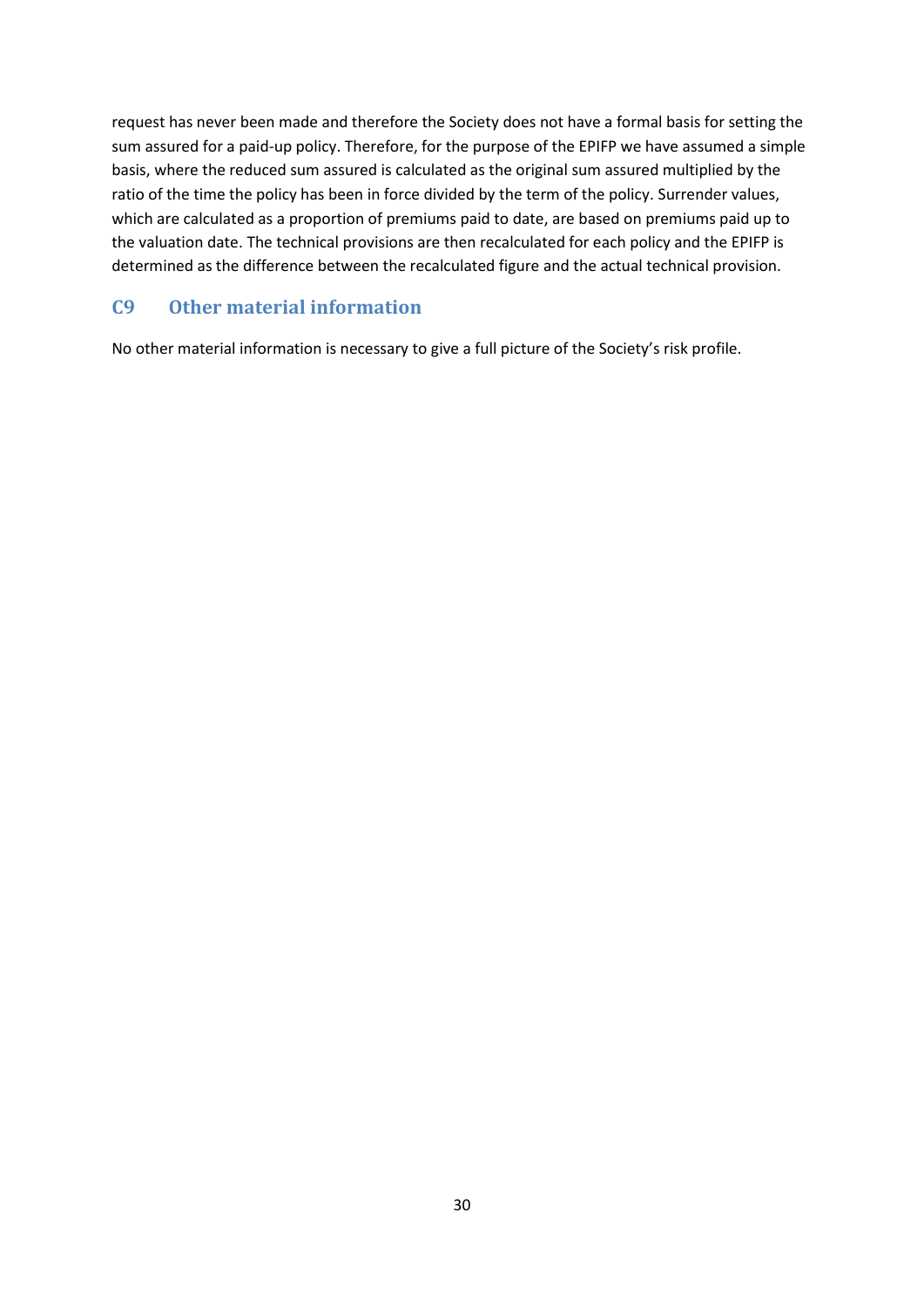## <span id="page-30-0"></span>**D Valuation for solvency purposes**

#### <span id="page-30-1"></span>**D1 Valuation of assets**

The table below details the basis for the Society's Solvency II asset valuation for each material class of assets. Assets are measured on a market value basis as at 31 December 2021.

| £000                                     | Solvency II | <b>Financial Statements</b> |
|------------------------------------------|-------------|-----------------------------|
| Property                                 | 3,489       | 3,080                       |
| <b>Financial Investments</b>             | 32,231      | 32,569                      |
| Loans and Mortgages                      | 652         | 652                         |
| Cash and cash equivalents                | 468         | 540                         |
| Insurance receivables                    | 135         | 135                         |
| Any other assets, not<br>elsewhere shown | 355         | 355                         |
| Total assets                             | 37,331      | 37,331                      |

#### **D1.1 Property**

For Solvency II purposes the properties have been valued at fair value, this is the same basis as the Financial Statements, which follow UK GAAP. Full valuations are made by an independent, professionally qualified surveyor, on an annual basis.

For Solvency II purposes, any Real Estate Investment Trusts (REITs) held directly have also been included in the property asset category. The REIT value is taken at market value as at 31 December 2021 and then increased by the loan to value ratio. The increased value is assumed to be supplemented by cash deposits.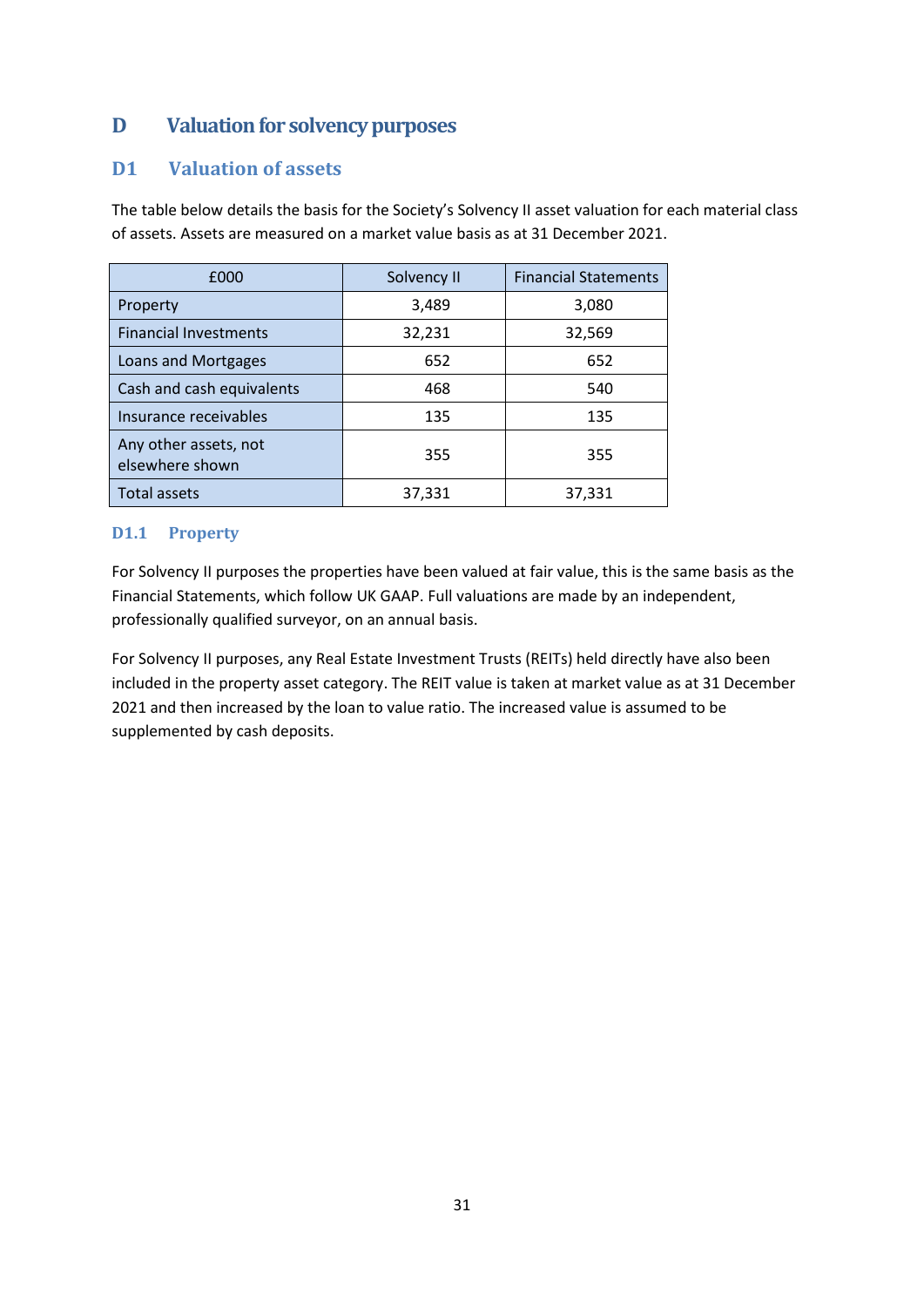#### **D1.2 Financial Investments**

The Society's investments are valued at fair value. Fair value is the quoted mid-market value as at 31 December 2021.

|                                       | Solvency<br>$\mathbf{H}$<br>f'000 | <b>Financial</b><br><b>Statements</b><br>f'000 | <b>Difference</b> | Comments                                                                                                                                                                                                            |
|---------------------------------------|-----------------------------------|------------------------------------------------|-------------------|---------------------------------------------------------------------------------------------------------------------------------------------------------------------------------------------------------------------|
| Government bonds                      | 10,468                            | 10,449                                         | 20                | The Solvency II value includes £20k of<br>government bonds held as part of a<br>collective.                                                                                                                         |
| Other fixed interest<br>securities    | 9,695                             | 9,471                                          | 224               | Some of the collectives hold<br>corporate bonds as underlying assets.                                                                                                                                               |
| Directly held<br>equities             | 12,068                            | 6,205                                          | 5,863             | The difference is mainly due to the<br>fact that the majority of the assets<br>held in collectives are actually<br>equities. Some holdings are REITs and<br>so are treated as property for<br>Solvency II purposes. |
| Collectives                           | $\Omega$                          | 6,444                                          | $-6,444$          | Assets are valued on a look-through<br>basis and have therefore been<br>allocated to equities, bonds or cash<br>deposits.                                                                                           |
| <b>Total financial</b><br>investments | 32,231                            | 32,569                                         | $-338$            |                                                                                                                                                                                                                     |

The separate financial investment categories have been analysed in the following table.

#### **D1.3 Loans and Mortgages**

Loans and mortgages are valued on the same basis for Solvency II purposes as they are in the Financial Statements. The Society did not have any loans secured by mortgages as at the year-end date.

#### **D1.4 Cash and Cash Equivalents**

Cash and cash equivalents are valued at carrying value on 31 December 2021. A reduction has been applied to the cash and cash equivalents under Solvency II for the gearing of the REITs. It is assumed that the difference between market value and the underlying Solvency II value would be financed by a reduction in cash. There are also some collective investments that hold deposits as underlying assets and these have also been included in the cash and cash equivalents value for Solvency II purposes.

#### **D1.5 Other Assets**

All other assets, including insurance receivables, are valued for Solvency II purposes on the same basis as the Financial Statements, at fair value or settlement value.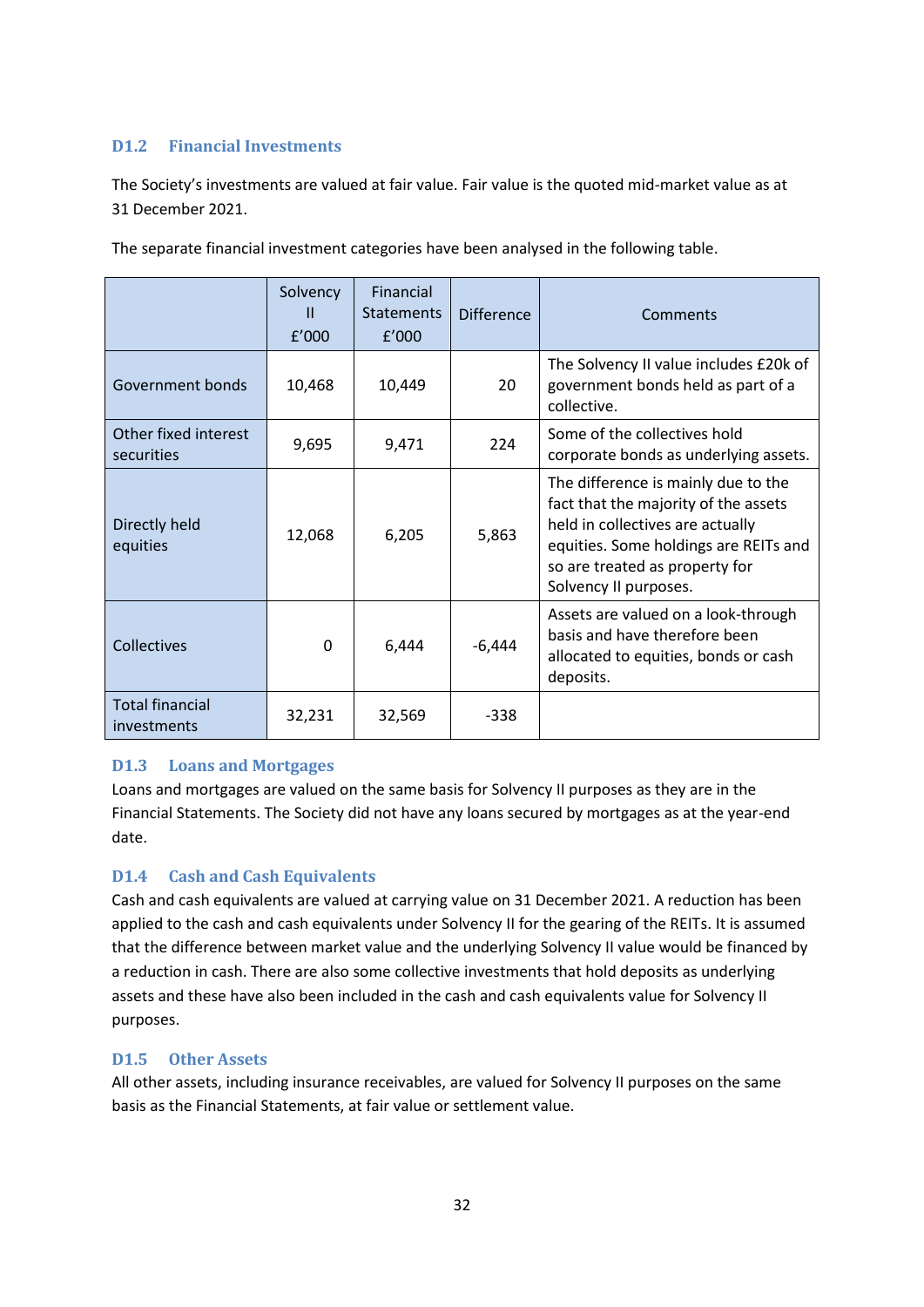#### **D1.6 Recognition and Valuation Basis**

There has been no change to the recognition or valuation basis of assets for Solvency II purposes during the reporting period.

#### <span id="page-32-0"></span>**D2 Valuation of technical provisions**

#### **D2.1 Results**

All of the Society's business is classified as one line of business. The total technical provisions are shown below:

| £000                 | 31 December 2021 |
|----------------------|------------------|
| best estimate        | 25,153           |
| risk margin          | 458              |
| technical provisions | 25,611           |

#### **D2.2 Method of valuation**

The methodology for the calculation of technical provisions is outlined in the Delegated Act and associated guidelines. In broad terms, the gross technical provisions can be defined as the sum of the best estimate and risk margin.

#### *Calculation of best estimate*

The best estimate is the total of the discounted policy cash-flows. The policy cash-flows allowed for within the cash-flow projection are:

| income | Premiums                                                                                                                                                       |
|--------|----------------------------------------------------------------------------------------------------------------------------------------------------------------|
|        | expenditure expenses plus surrender, death, disability and maturity benefits (including future<br>bonus declarations where applicable) and tax (if applicable) |

The expected cash-flows are generated using product details, individual policy data and assumptions on future expenses and mortality, morbidity and surrender rates.

The valuation uses both the current surrender factors, as set out in the 2020 actuarial valuation Surrender Report, assumed to apply until 31 May 2022 and the recommended factors as set out in the 2021 actuarial valuation Surrender Report, assumed to apply from 1 June 2022

The cash-flows also include a 'cost of guarantee' to allow for the value of the guarantees, given that actual returns may not be equal to those assumed in the valuation. We consider the effect on both assets backing the liabilities, the guaranteed cashflows and the total cashflows, based on volatility assumptions for each asset type. We use a Black-Scholes formula method.

#### *Calculation of risk margin*

The risk margin is a part of the technical provisions required to ensure that the value of technical provisions is equivalent to the amount that an insurance undertaking would expect to require in order to take over and meet the insurance obligations.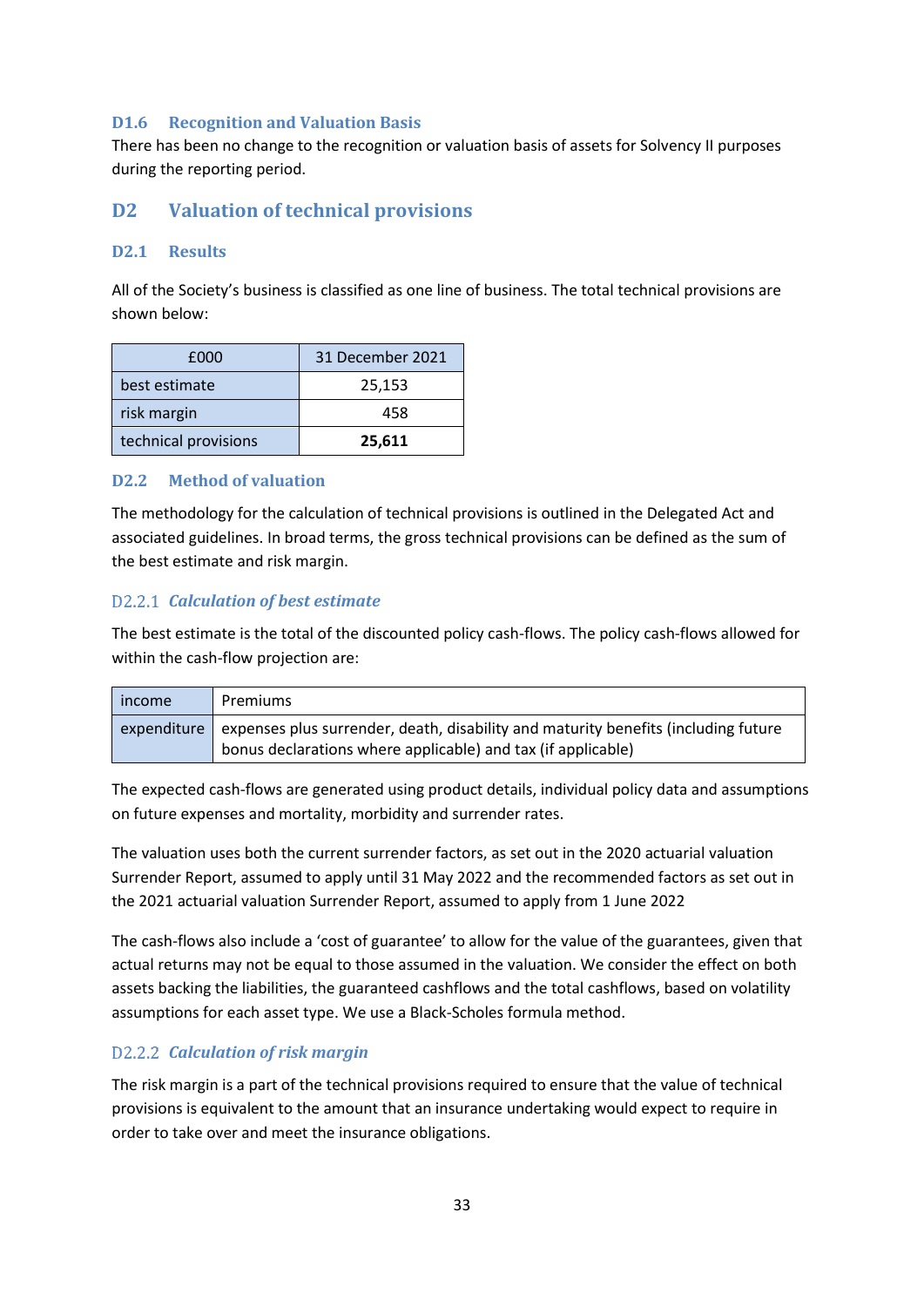The risk margin is calculated as the cost of providing an amount necessary to support the insurance obligations up until their maturity or final claim date. Under the Delegated Act, the amount required is equal to the SCR for the insurance obligations. The cost of providing this amount is calculated as the cost of capital rate multiplied by the SCR at each time interval in the future up until the policy end date and discounted back to the valuation date. The cost of capital rate within the Delegated Act is 6%.

For the calculation of the risk margin, Article 38 of the Delegated Act states that the risk margin calculation should assume that the assets are selected in such a way that they minimise the SCR for market risk. Therefore, it has been assumed that the Society would be able to rebalance its asset portfolio in order to minimise the market risk SCR down to zero. This is a consequence of the Society's policy liabilities being held within a With-Profits Fund, which allows such rebalancing to take place. A similar argument applies for the counterparty risk. The calculation of the risk margin therefore only includes life underwriting and operational risk.

#### D2.2.3 **Unbundling**

Unbundling refers to the requirements to separate, where possible, different lines of business that are included within one contract. The Society's death and disability policies include elements of health insurance (with profit participation) and life insurance (with profit participation), but it would be difficult to define obligations and premiums attributable to each part, so the two lines of business have not been separated and all business is assumed to be life insurance with profit participation.

#### *Contract Boundaries*

Article 18 of the Delegated Act provides principles to follow when determining the contract boundary of a policy type i.e. the future point at which the calculation of future net cash-flows should cease. As the Society has fixed premium rates throughout the term of its policies, the contract boundary is the maturity date for all the Society's policies.

#### **D2.3 Assumptions**

The assumptions used are supposed to reflect a reasonable best estimate of the likely experience, with no prudence margins.

#### *Expenses*

We have assumed an expense allowance of 16.1% of gross premiums. This is consistent with the Society's expected future expenses over the next ten years. We have also assumed an investment management fee of 0.334% of the policy reserve.

#### *Mortality and morbidity*

The table below summarises the mortality and morbidity assumptions. In addition, a small mortality loading has been applied for the first 12 months of the projection in respect of COVID-19.

|              | mortality                | morbidity                                           |
|--------------|--------------------------|-----------------------------------------------------|
| under 17     | 40% ELT15                |                                                     |
| l 17 or over | 70% AMC00/AFC00 ultimate | 40% of the Society's own table of disablement rates |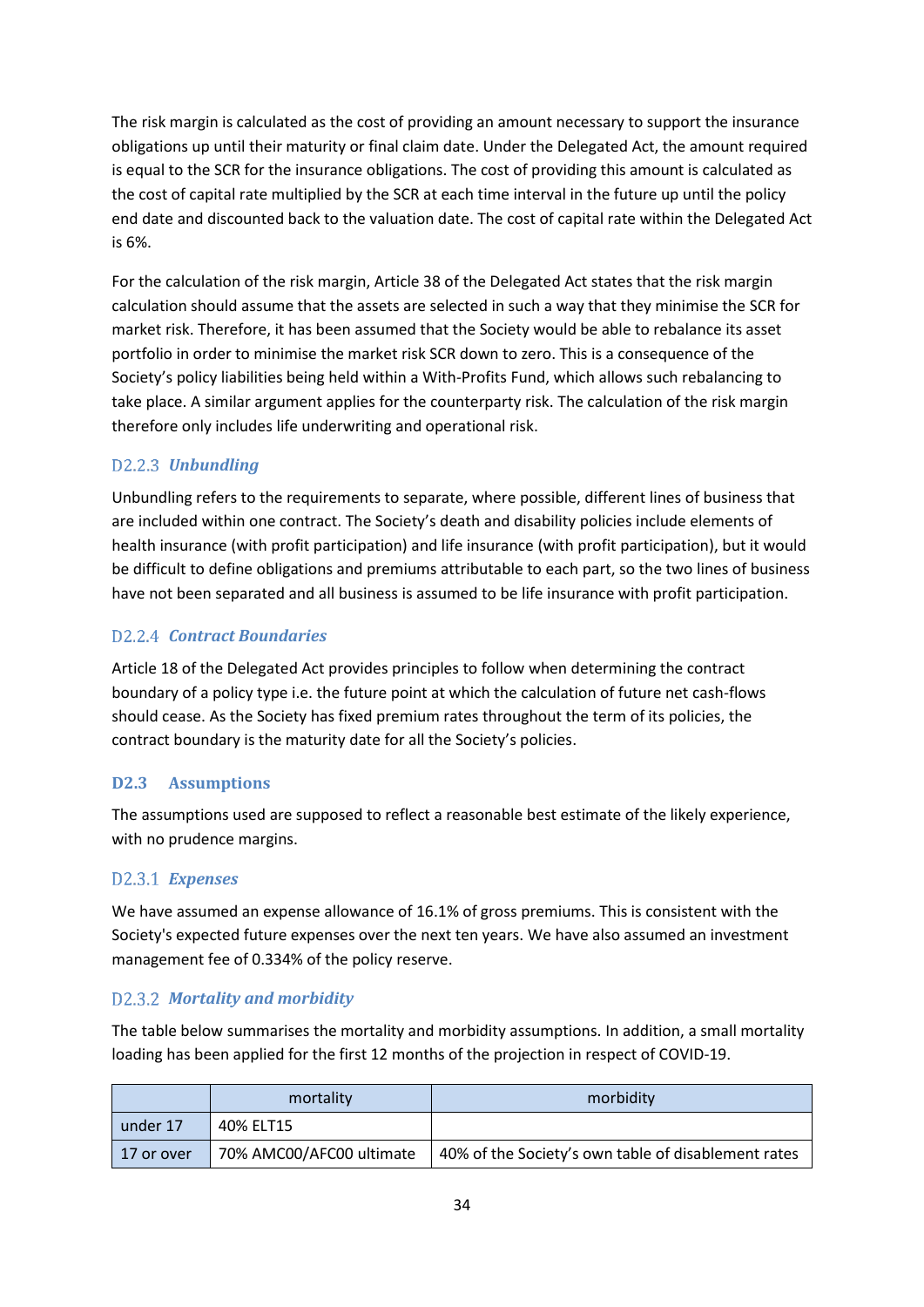#### *Future bonuses*

| reversionary bonus rate as % pa of sum<br>assured | 2021 | 2022 | 2023 | 2024 | Thereafter |
|---------------------------------------------------|------|------|------|------|------------|
| policies issued on or before 13/3/1984            | 1.50 | 1.00 | 0.50 | 0.00 | 0.00       |
| policies issued 14/3/1984 to<br>31/12/2017        | 0.75 | 0.50 | 0.25 | 0.00 | 0.00       |
| policies issued after 31/12/2017 (1)              | 1.00 | 0.75 | 0.50 | 0.25 | 0.00       |

We have assumed the following pattern of reversionary bonuses:

(1) In practice, a small number of members applied for policies in November and December 2017 but their policies were not issued until January and February 2018. These policies received sums assured under the old rates and therefore will receive bonuses on the relevant bonus scales.

Final bonuses are based on the current rates up to 31 May 2022. From 1 June 2022 to 31 May 2022, final bonuses are based on the rates approved by the Management Committee as part of the 31 December 2021 actuarial valuation. The final bonus rates are shown in the tables which follow:

| Maturity or Death/Disability<br>Claim   | Maturity or Death/Disabi      | Claim                    |                  |
|-----------------------------------------|-------------------------------|--------------------------|------------------|
|                                         | 1 January 2022 to 31 May 2022 | 1 June 2022 to 31 May 20 |                  |
| final bonus rate<br>inception year<br>% |                               | inception year           | final bonus<br>% |
| 1974-1976                               | 14.00                         | 1974-1975                | 16.75            |
| 1977-1984                               | 0.00                          | 1976-1983                | 0.00             |
| 1985-1987                               | 21.50                         | 1984-1992                | 27.25            |
| 1988-1993                               | 21.25                         | 1993-2001                | 23.00            |
| 1994-2001                               | 22.25                         | 2002-2006                | 17.50            |
| 2002-2004                               | 18.50                         | 2007-2011                | 10.75            |
| 2005-2009                               | 12.25                         | 2012-2022                | 6.25             |
| 2010-2018                               | 4.50                          |                          |                  |
| 2019-2021                               | 6.10                          |                          |                  |

| Maturity or Death/Disability<br>Claim |                       |  |
|---------------------------------------|-----------------------|--|
| 1 June 2022 to 31 May 2023            |                       |  |
| inception year                        | final bonus rate<br>% |  |
| 1974-1975                             | 16.75                 |  |
| 1976-1983                             | 0.00                  |  |
| 1984-1992                             | 27.25                 |  |
| 1993-2001                             | 23.00                 |  |
| 2002-2006                             | 17.50                 |  |
| 2007-2011                             | 10.75                 |  |
| 2012-2022                             | 6.25                  |  |
|                                       |                       |  |
|                                       |                       |  |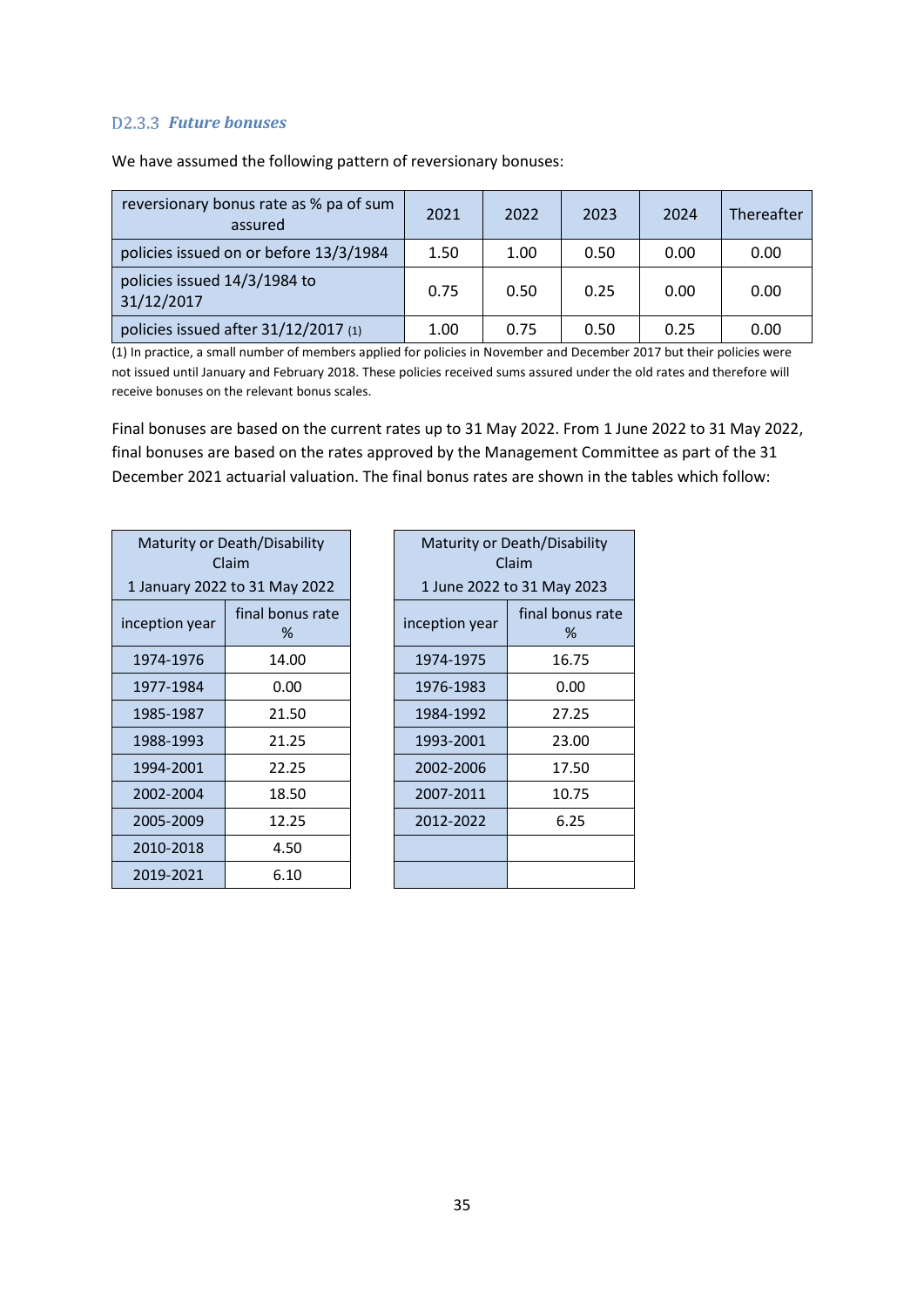#### *Lapses*

We assume that lapses occur at the following rates per annum in the table which follows. The surrender value is calculated as the premiums paid multiplied by the relevant surrender factor.

| Age Band  | <b>Duration Band</b> | Saver and<br>Disability | Saver | Child |
|-----------|----------------------|-------------------------|-------|-------|
|           | 0                    | 2.2%                    | 3.0%  | 2.4%  |
| $0-20,$   | $1 - 2$              | 8.4%                    | 11.4% | 8.9%  |
| $40+$     | 3                    | 5.5%                    | 7.5%  | 5.9%  |
|           | $4 - 7$              | 4.8%                    | 6.6%  | 5.2%  |
|           | 8                    | 3.4%                    | 4.7%  | 3.7%  |
| $0 - 20,$ | $9 - 20$             | 2.6%                    | 3.5%  | 2.8%  |
| $40+$     | $20+$                | 3.5%                    | 4.8%  | 3.8%  |
|           | 0                    | 3.0%                    | 4.2%  | 3.2%  |
|           | $1 - 2$              | 11.5%                   | 15.7% | 12.3% |
|           | 3                    | 7.5%                    | 10.3% | 8.1%  |
| $20 - 29$ | $4 - 7$              | 6.7%                    | 9.1%  | 7.1%  |
|           | 8                    | 4.7%                    | 6.5%  | 5.1%  |
|           | $9 - 20$             | 3.5%                    | 4.8%  | 3.8%  |
|           | $20+$                | 4.9%                    | 6.7%  | 5.2%  |
|           | 0                    | 2.6%                    | 3.6%  | 2.8%  |
|           | $1 - 2$              | 9.9%                    | 13.5% | 10.5% |
|           | 3                    | 6.5%                    | 8.9%  | 6.9%  |
| 30-39     | $4 - 7$              | 5.7%                    | 7.8%  | 6.1%  |
|           | 8                    | 4.1%                    | 5.6%  | 4.3%  |
|           | $9 - 20$             | 3.0%                    | 4.2%  | 3.2%  |
|           | $20+$                | 4.2%                    | 5.7%  | 4.5%  |

#### *Investment Returns*

The investment returns assumed within the valuation follow the risk-free rates for sterling assets provided by EIOPA.

#### *Surrender Values*

The surrender values are calculated using the current surrender values up to 31 May 2022 and then the recommended surrender factors from 1 June 2022 as per the Report of the With-Profits Actuary in respect of the 31 December 2021 actuarial valuation.

#### *Tax*

A tax rate of 0% has been assumed for all policies.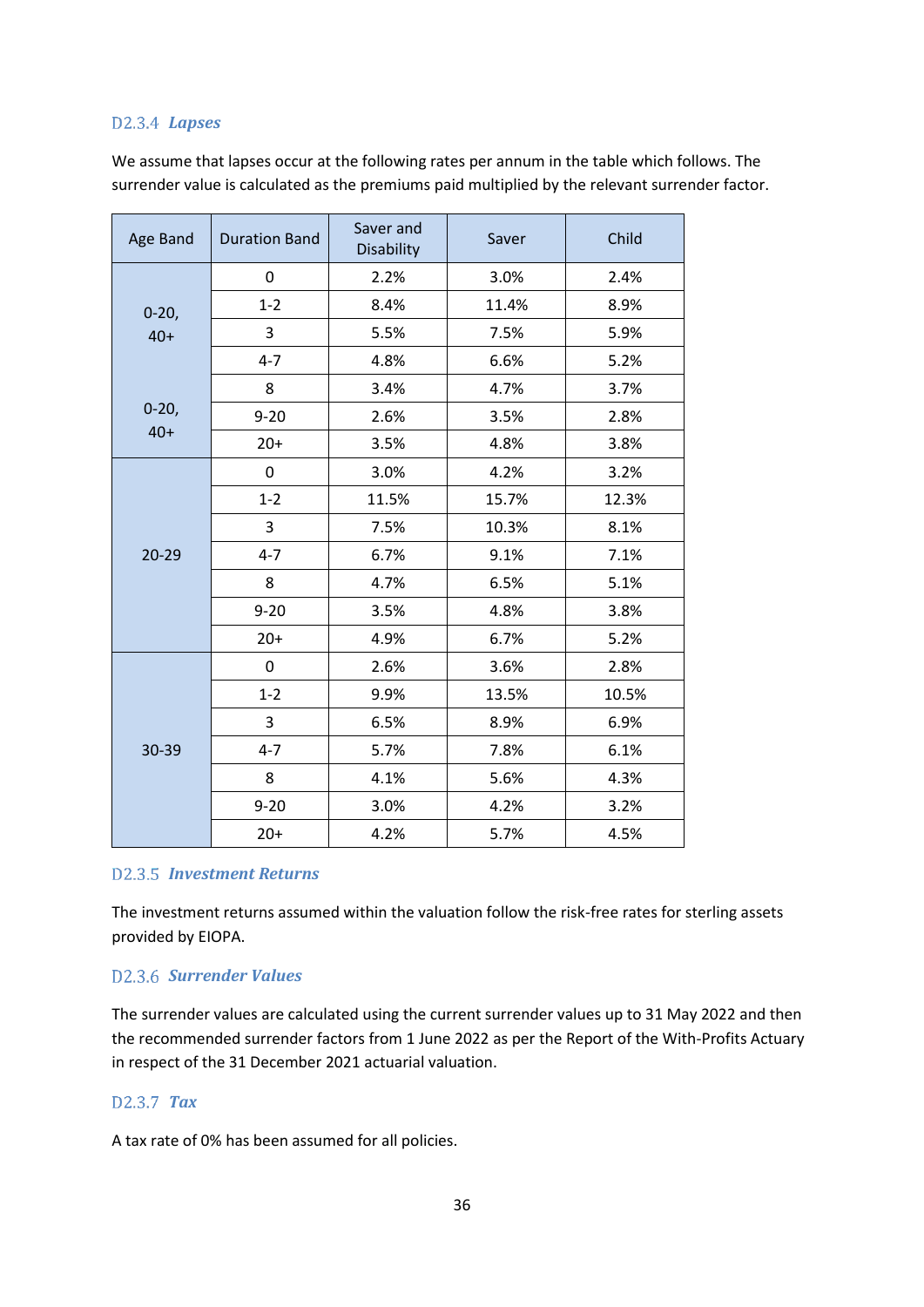#### **D2.4 Level of uncertainty**

There are no material deficiencies in the data used for the calculation of the technical provisions.

By definition, the models used in the calculation of the technical provisions are a simplified version of real life but are designed to capture the key features of the cashflows being modelled. The Society is not aware of any material features that have been excluded from the calculations and the methodology employed is proportionate to the nature, scale and complexity of the risk accepted by the Society.

The cashflows projected in determining the technical provisions are best estimates. However, there is always uncertainty in projecting those cashflows, including uncertainty of timing, frequency of and severity of claim events, uncertainty in claim amounts, uncertainty in expenses and uncertainty in policyholder behaviour.

A robust assumption setting process is followed to ensure that uncertainties are well understood. Historical experience is used to guide the assumption setting, but past experience is no guarantee of future experience. Analysis of how the model results compare to past experience can be used as a guide and is part of the assumption setting process. The sensitivity of the results is also central to the assumption setting process. The technical provisions are most sensitive to discount rates, lapse and expense assumptions.

#### **D2.5 Explanation of material differences between Financial Statements and Solvency II**

The technical provisions shown in the Society's Financial Statements are equal to the Solvency II technical provisions, therefore there are no differences in the bases, methods and assumptions used.

#### **D2.6 Transitional adjustments**

The regulations allow insurers, in some circumstances, to use transitional adjustments to smooth the change between the Solvency I and Solvency II regimes. The Society has not used any of the following:

- the matching adjustment referred to in Article 77b of the Directive
- the volatility adjustment referred to in Article 77d of the Directive
- the transitional risk-free interest rate-term structure referred to Article 308c of the Directive
- the transitional deduction referred to in Article 308d of the Directive.

The Society has used the equity transitional measure referred to in Article 308b(12) of the Directive.

#### **D2.7 Recoverables from reinsurance and Special Purpose Vehicles**

The Society does not have any reinsurance or use any Special Purpose Vehicles.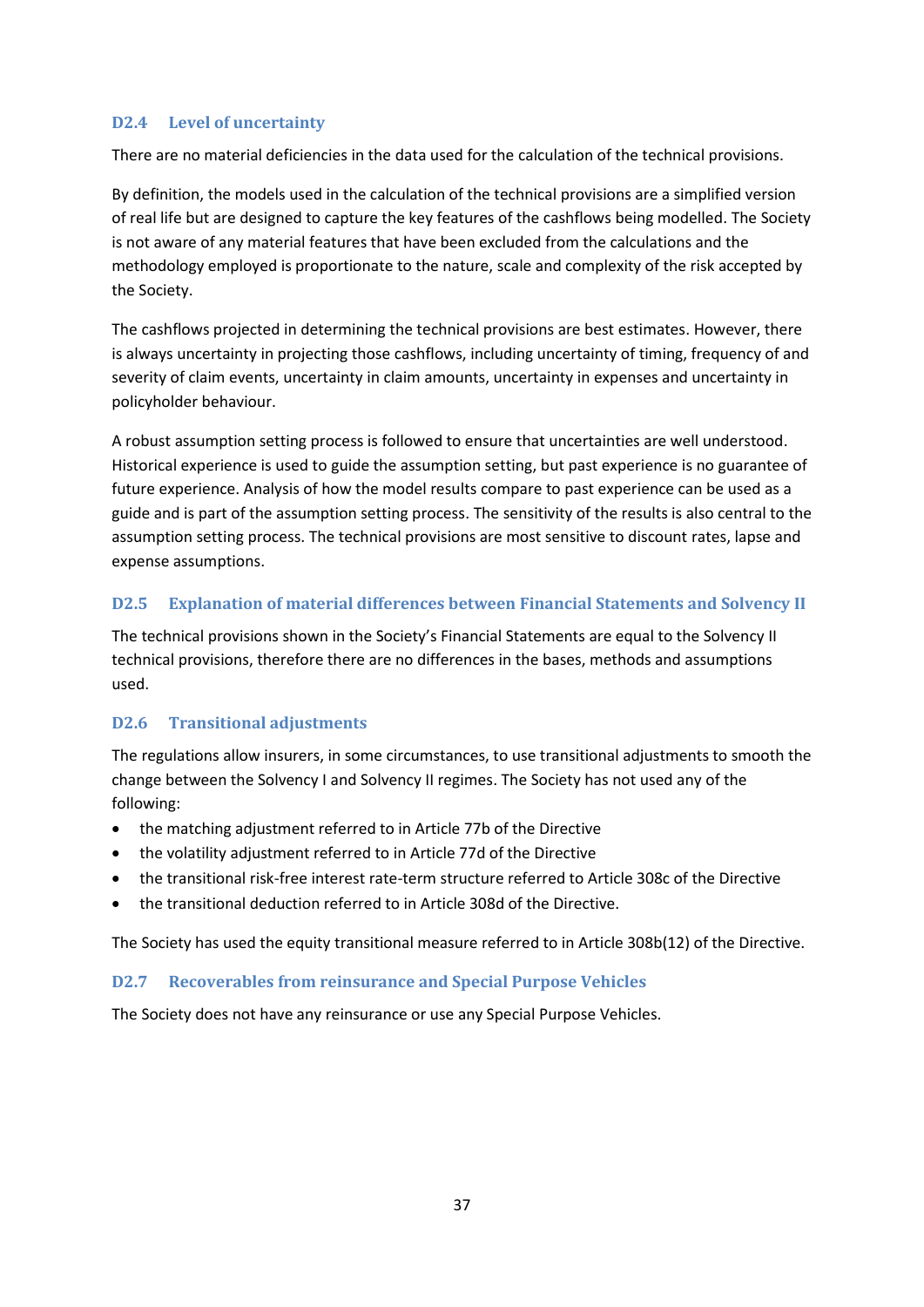#### **D2.8 Material changes in assumptions and methods from previous reporting period**

| Change                                  | Reason                                                                       | Effect £000 |
|-----------------------------------------|------------------------------------------------------------------------------|-------------|
| Change in valuation model               | See comment below                                                            | (503)       |
| Unwinding of discount rate              | Impact of discount rate moving forward<br>one year                           | (29)        |
| Change in data from 2020<br>to 2021     | Policies moving one year closer to maturity<br>and policies terminating      | (1,644)     |
| Change in mortality<br>assumptions      | Changed due to higher recent mortality<br>experience                         | 16          |
| Change in lapse<br>assumption           | Reduced rates, due to lower recent lapse<br>experience                       | 82          |
| Change in risk-free rates               | Changed, as required by regulations                                          | (1, 139)    |
| Change in expense<br>assumption         | Change to ensure projected expenses<br>approximately equal budgeted expenses | (7)         |
| Change in volatility<br>assumption      | Updated to methodology                                                       | (7)         |
| Change in surrender value<br>factors    | Change in factors from June 2022, as<br>agreed by the Management Committee   | 42          |
| Change in bonus rate<br>recommendations | Change in rates from June 2022, as agreed<br>by the Management Committee     | 579         |
| Allowance for new<br>business           | Liability for 2021 new business                                              | 307         |

The table below analyses the change in technical provisions from 31 December 2020 to 31 December 2021:

The change in valuation model referred to above relates to the changeover from Excel to SDA Frame. This resulted in a reduction to the technical provision of £503k. Two of the changes were more significant: the change in the cost of guarantee calculation increasing the technical provision by £66k and the change to allow for rebasing in the risk margin calculation reducing the technical provision by £616k. The other changes did not relate to methodology as such but involved, for example, more accurate modelling, simplifications where this was proportional, rounding differences or timing changes.

### <span id="page-37-0"></span>**D3 Valuation of other liabilities**

The table below details the valuation of other liabilities for Solvency II purposes and as per the Financial Statements, which follow UK GAAP.

| £000                    | Solvency II | Financial<br><b>Statements</b> |
|-------------------------|-------------|--------------------------------|
| claims outstanding      | 172         | 172                            |
| other creditors         | 534         | 534                            |
| total other liabilities | 706         | 706                            |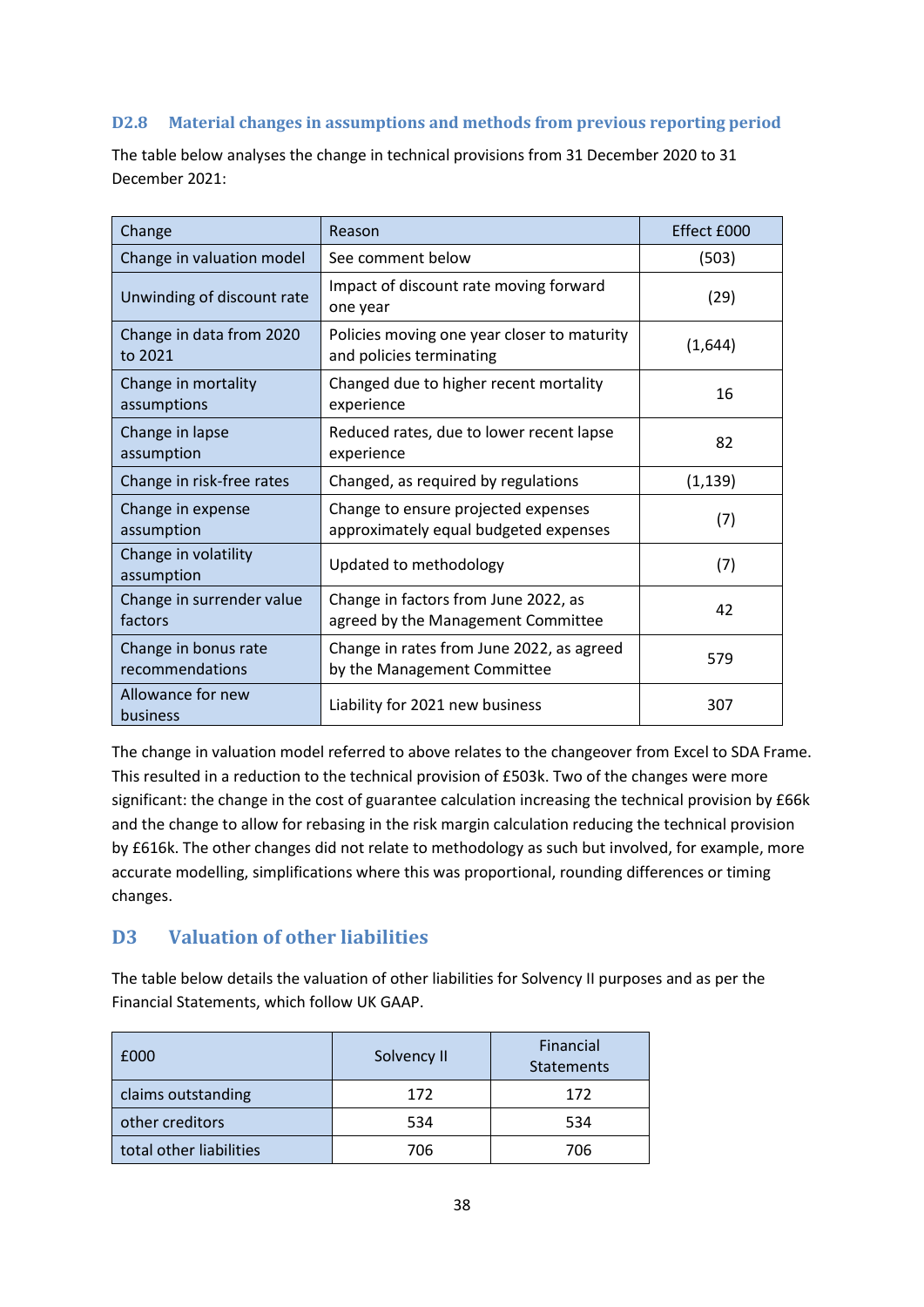#### **D3.1 Recognition and Valuation Basis**

There has been no change to the recognition or valuation basis of other liabilities for Solvency II purposes during the reporting period.

#### <span id="page-38-0"></span>**D4 Alternative methods for valuation**

There were no alternative methods required for the valuation of the Society's assets or liabilities.

#### <span id="page-38-1"></span>**D5 Other material information**

No other material information is necessary to give a full picture of the Society's valuation for solvency purposes.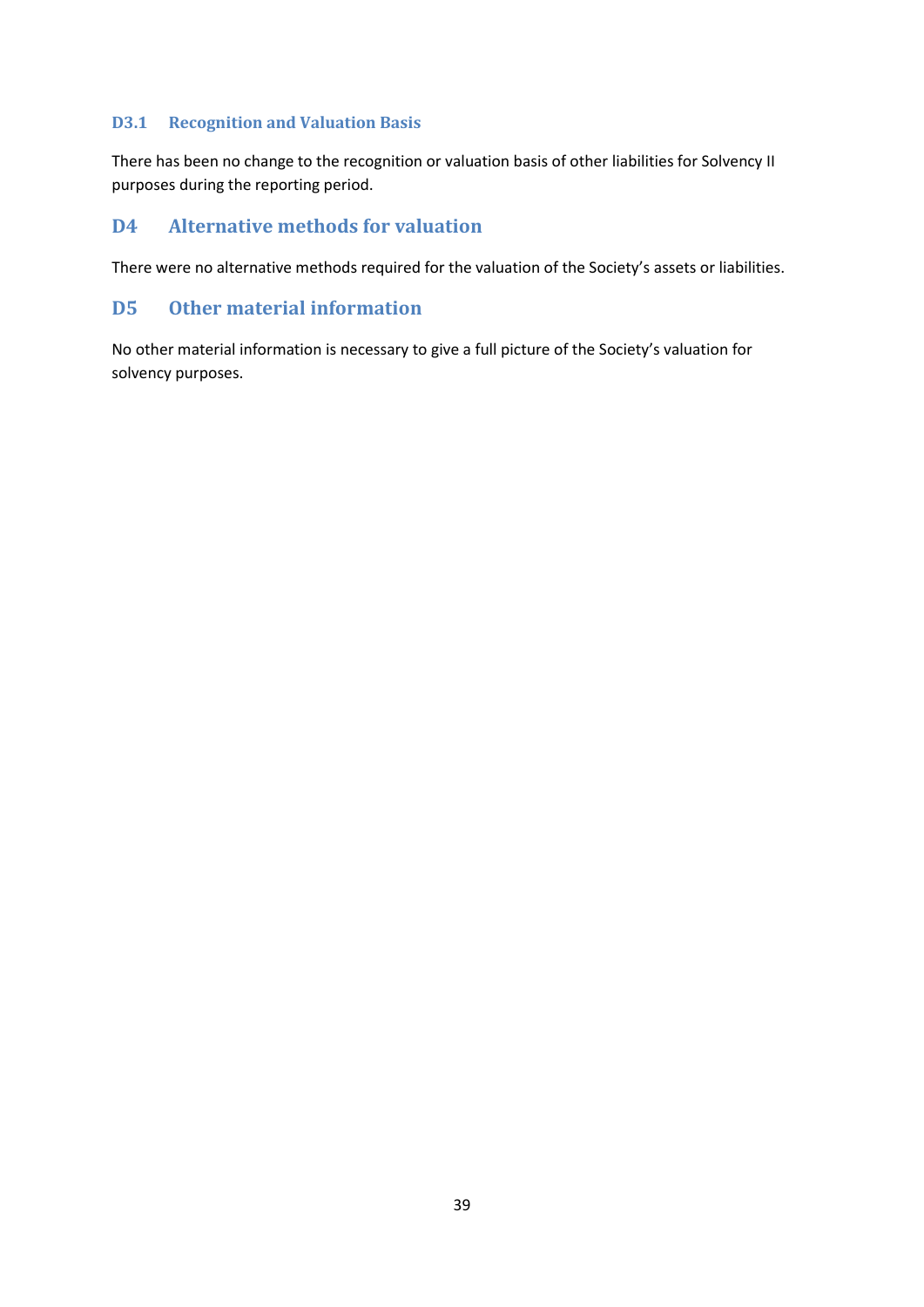## <span id="page-39-0"></span>**E Capital Management**

### <span id="page-39-1"></span>**E1 Own funds**

The Society is a mutual organisation and so does not have any shareholders. The Society's own funds are essentially the surplus accumulated that has not yet been allocated to policies. It forms the working capital of the Society and is available to meet risk and capital requirements, as well as any uncertain additional liabilities that may arise in the future. It is classified as Tier 1 own funds.

| £000                  | 31 December 2021   31 December 2020 |       |
|-----------------------|-------------------------------------|-------|
| total basic own funds | 11.013                              | 8.742 |

Asset values were at a very similar level to last year. Technical provisions decreased by approximately £2.3million. The change in technical provisions is mainly due to an increase in riskfree rates, a change in data from 2020 to 2021 (i.e. policies moving one year closer to maturity and policies terminating) and a change to the valuation model, offset partially by an increase in assumed future bonuses. There has been an increase in capital requirements, mainly due to a higher equity risk. Overall, the free asset position is significantly higher than at 31 December 2020.

All the own funds are eligible to cover the SCR and Minimum Capital Requirement (MCR).

#### **E1.1 Objectives, policies and processes for managing own funds**

The Society has a Risk and Capital Management Policy, which includes a minimum level of free assets (i.e. own funds less capital requirement) that the Society aims to maintain. This is set with the aim of ensuring that the Society can still meets its liabilities and capital requirements in a wide range of future circumstances. The policy also states potential actions to be taken if the free assets reach a specified "trigger point" which is higher than the minimum level, such as realignment of investment portfolios.

The Society's solvency position is monitored regularly:

- Liabilities are revalued at least annually, with revaluation more regularly if conditions suggest its free assets may be approaching the trigger point.
- Weekly calculations are normally carried out using the most recently calculated liabilities and estimated assets, based on market movements.
- The estimated solvency position is provided to the Management Committee each month.

The Society also carries out annual projections of its business, focussed on its business planning period of five years, but projecting for at least ten years, and including projections under a variety of scenarios.

#### **E1.2 Comparison of own funds under Solvency II and in Financial Statements**

The Own Funds shown in the Society's Financial Statements are equal to the Solvency II Own Funds.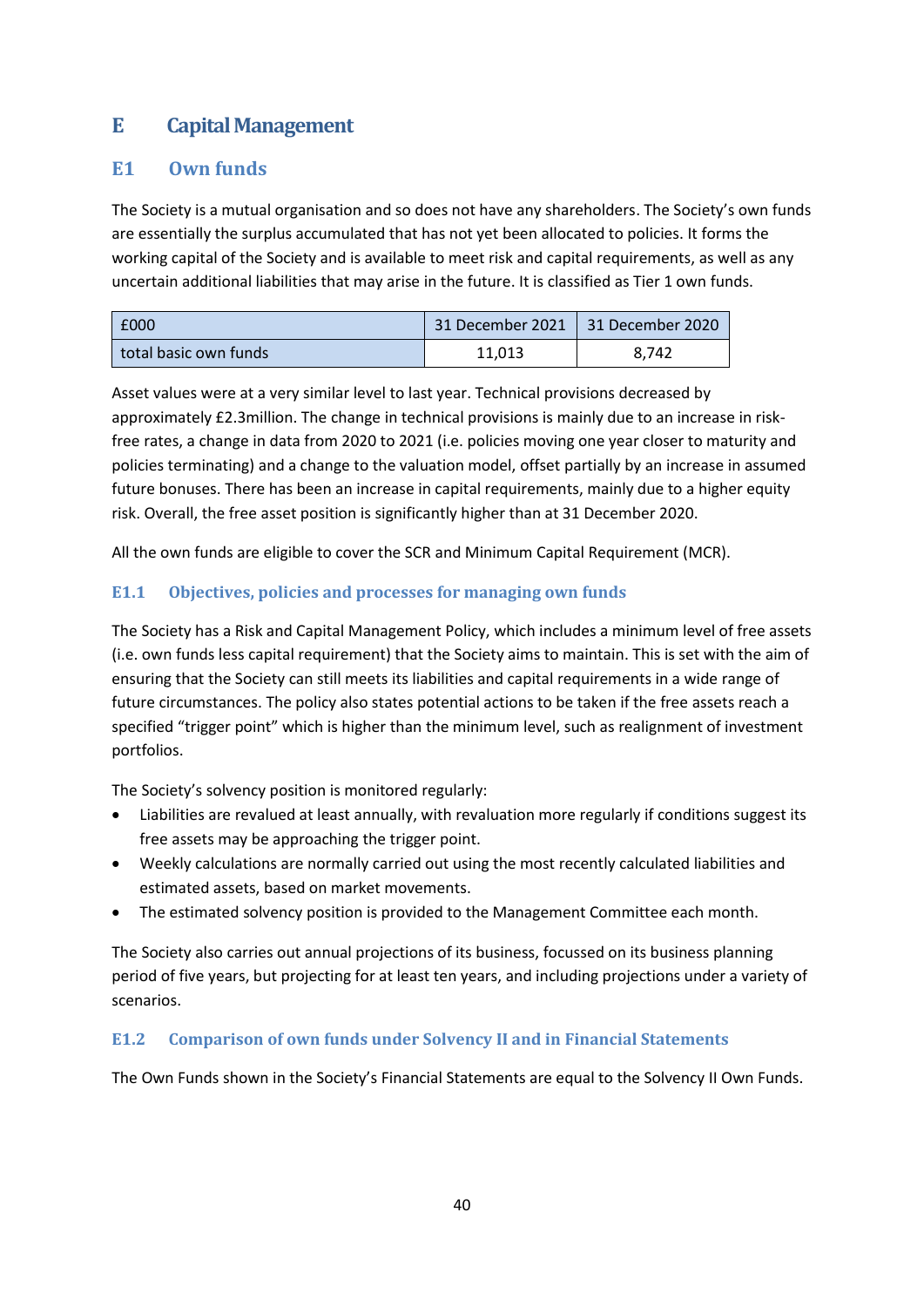#### **E1.3 Other issues**

None of the basic Own Funds are subject to the transitional arrangements referred to in Articles 308b(9) and 308b(10) of the Directive. There are no ancillary Own Funds. No deductions are made from Own Funds as there are no significant restrictions affecting the availability and transferability of Own Funds within the Society.

#### <span id="page-40-0"></span>**E2 SCR and MCR**

#### **E2.1 Overall method for calculating SCR**

The Society has adopted the standard formula methodology approach. The methodology for the calculation of capital requirements is outlined in the Delegated Act and associated guidelines.

The SCR is capital that needs to be held in addition to the technical provisions (best estimate plus risk margin). There is no capital add on. The Society does not use any of the standard formula simplifications set out in the Delegated Act for the SCR calculation, nor any undertaking-specific parameters. The SCR is assessed based on the Society's risks as being sufficient to cover possible losses due to those risks. It considers four different risks: market, counterparty, life underwriting and operational.

The capital requirements under each risk module (apart from operational risk) are calculated and then correlated together to form the BSCR. The capital requirements are calculated both before and after the loss absorbency of technical provisions so that an adjustment to the BSCR can be made to allow for the fact that capital requirements will change if future discretionary benefits can be changed. The capital requirement for operational risk is then added on as an additional requirement at the end of the calculation.

In summary the SCR formula is:

• BSCR + Adjustment for Loss Absorbency of Technical Provisions + Operational Risk

The resulting SCR by risk module is shown below. The SCR is still subject to supervisory assessment, but we have not had any queries from the PRA on previous submissions.

| £000                     | before loss<br>absorbency | after loss<br>absorbency |
|--------------------------|---------------------------|--------------------------|
| mortality                | 63                        |                          |
| longevity                | n                         | n                        |
| morbidity                | 68                        |                          |
| lapse                    | ŋ                         |                          |
| expense                  | 568                       | n                        |
| <b>CAT</b>               | 38                        | 38                       |
| total before correlation | 737                       | 38                       |
| total after correlation  | 636                       | 38                       |

#### **E2.2 Life underwriting risk**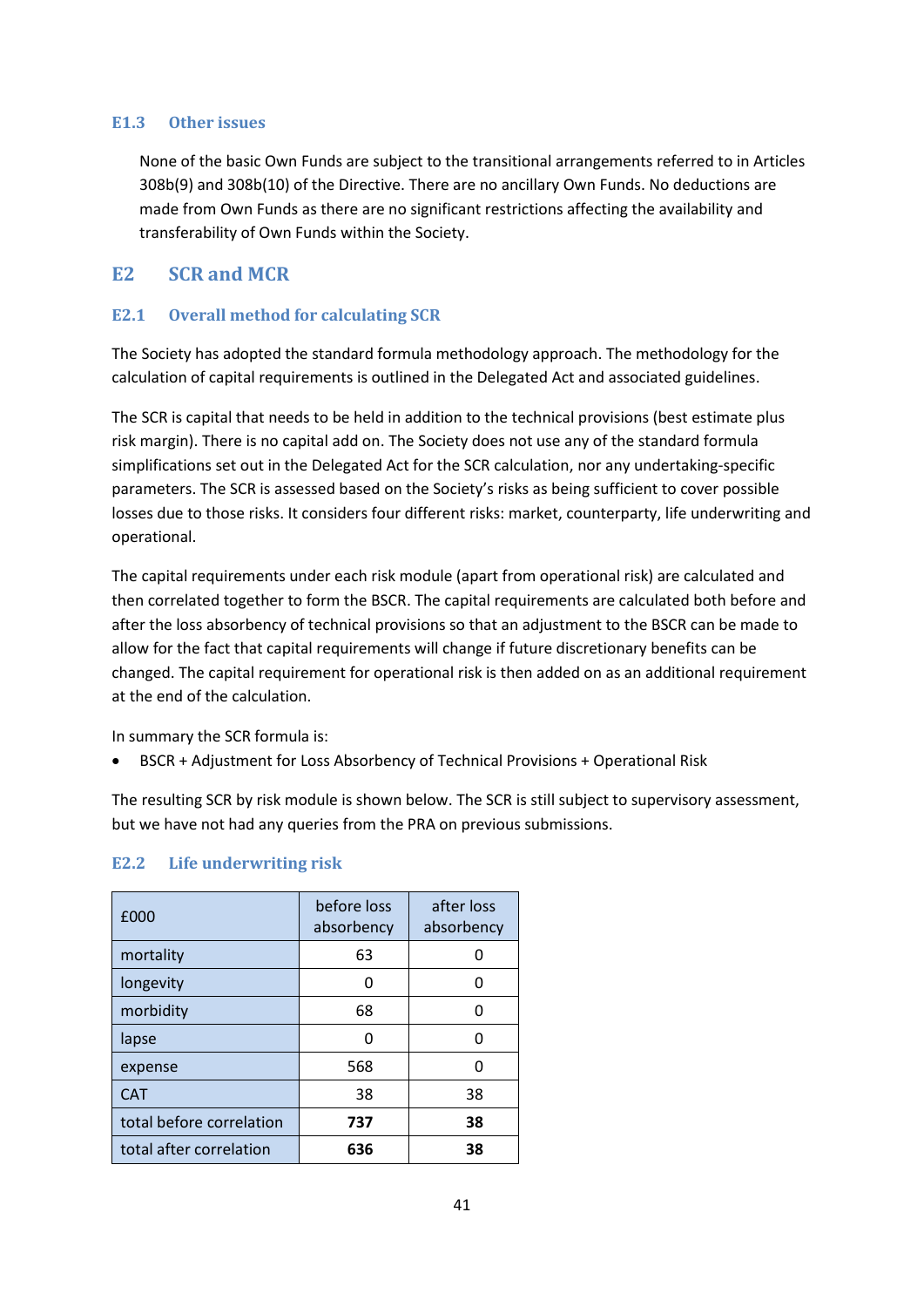#### **E2.3 Market risk**

| £000                     | before loss<br>absorbency | after loss<br>absorbency |
|--------------------------|---------------------------|--------------------------|
| interest rate            | 51                        |                          |
| equity                   | 5,496                     | 3,867                    |
| property                 | 872                       | 83                       |
| currency                 | 1,829                     | 860                      |
| spread                   | 1,245                     | 385                      |
| concentration            | 96                        |                          |
| total before correlation | 9,589                     | 5,195                    |
| total after correlation  | 7,862                     | 4,523                    |

The Society does not use the duration-based equity risk sub-module option set out in Article 304 of the Directive.

#### **E2.4 Counterparty risk**

| £000         | before loss<br>absorbency | after loss<br>absorbency |
|--------------|---------------------------|--------------------------|
| counterparty | 104                       |                          |

#### **E2.5 BSCR**

|                                              | £000  |
|----------------------------------------------|-------|
| <b>BSCR</b> before loss absorbency           | 8,072 |
| <b>BSCR</b> after loss absorbency            | 4,533 |
| <b>BSCR before loss absorbency</b><br>Y =    |       |
| less BSCR after loss absorbency              | 3,540 |
| total value of technical provisions<br>$7 =$ | 8,046 |
| in relation to future discretionary benefits |       |
| loss absorbency of technical provisions      | 3,540 |
| $=$ maximum(minimum(Y, Z), 0)                |       |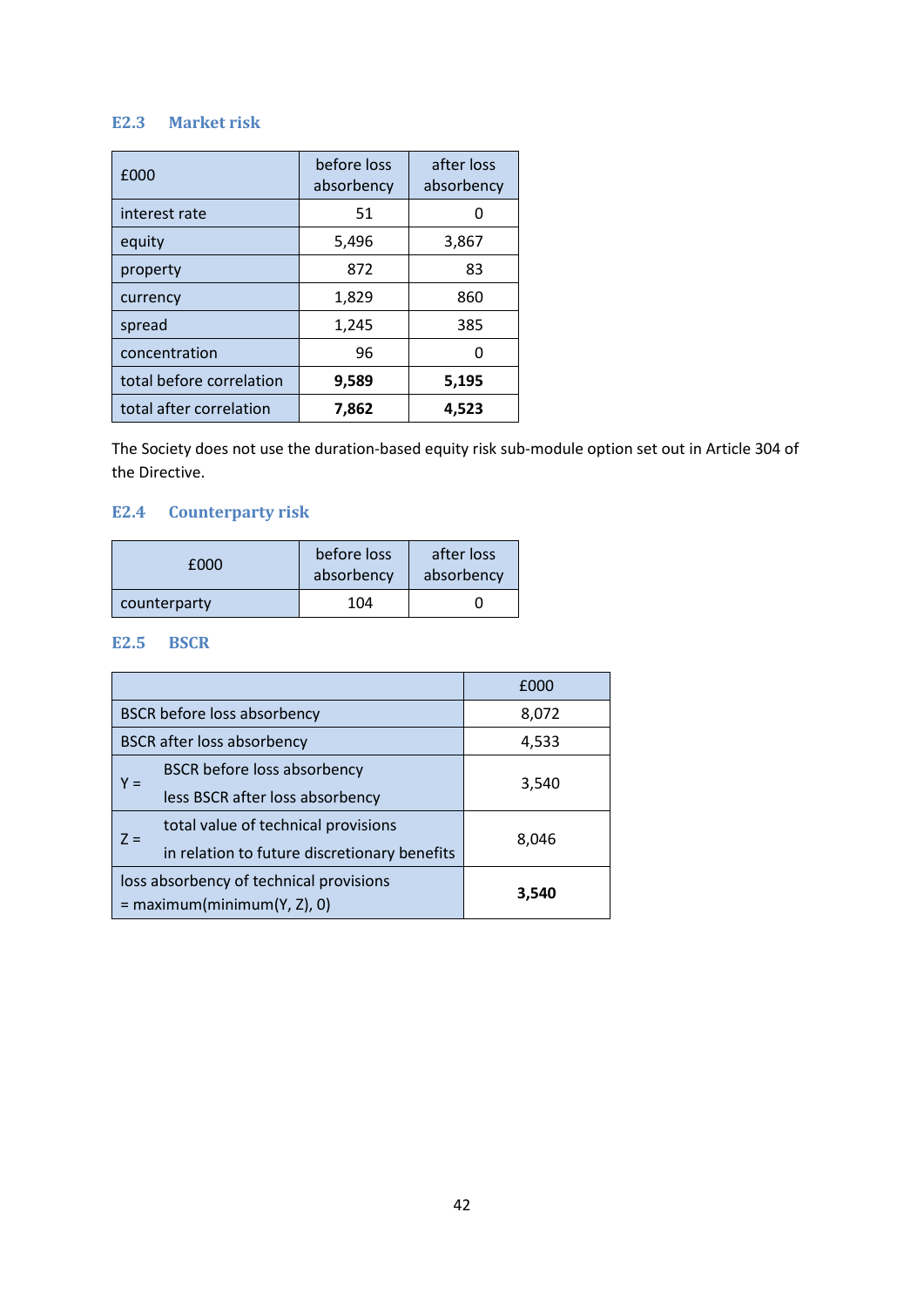#### **E2.6 Operational risk**

|                                            | £000   |
|--------------------------------------------|--------|
| premiums earned in prior year              | 4,447  |
| premiums earned in this year               | 4,267  |
| technical provisions (without risk margin) | 25,153 |
| OP (premiums)                              | 171    |
| OP (technical provisions)                  | 113    |
| SCR operational risk                       |        |

#### **E2.7 Overall SCR**

| £000                                         | 31 December<br>2021 | 31 December<br>2020 |
|----------------------------------------------|---------------------|---------------------|
| <b>BSCR</b>                                  | 8,072               | 6,596               |
| less loss absorbency of technical provisions | 3,540               | 2,746               |
| plus SCR operational risk                    | 171                 | 178                 |
| overall SCR                                  | 4,703               | 4,028               |

The increase in the SCR is primarily attributable to the following factors:

- An increase in the value of equities due to market movements;
- An increase in the equity stress, in line with regulatory requirements;;
- An increase in the holdings of non-sterling assets.

#### **E2.8 Minimum Capital Requirement**

The calculation below shows that the €3.7m absolute floor bites, so the minimum capital requirement is £3,126k, lower than at 31 December 2020 due to an increase in the value of sterling relative to the euro. As last year, this is less than the SCR.

| £000                                          | 31 December 2021 | 31 December 2020 |
|-----------------------------------------------|------------------|------------------|
| <b>SCR</b>                                    | 4,703            | 4,028            |
| technical provisions - guaranteed benefits    | 17,107           | 18,481           |
| technical provisions - discretionary benefits | 8,046            | 8,400            |
| <b>MCR</b> linear                             | 230              | 263              |
| SCR-related floor (25% SCR)                   | 1,176            | 1,007            |
| SCR-related ceiling (45% SCR)                 | 2,117            | 1,812            |
| absolute floor                                | 3,126            | 3,338            |
| <b>MCRSCR</b>                                 | 3,126            | 3,338            |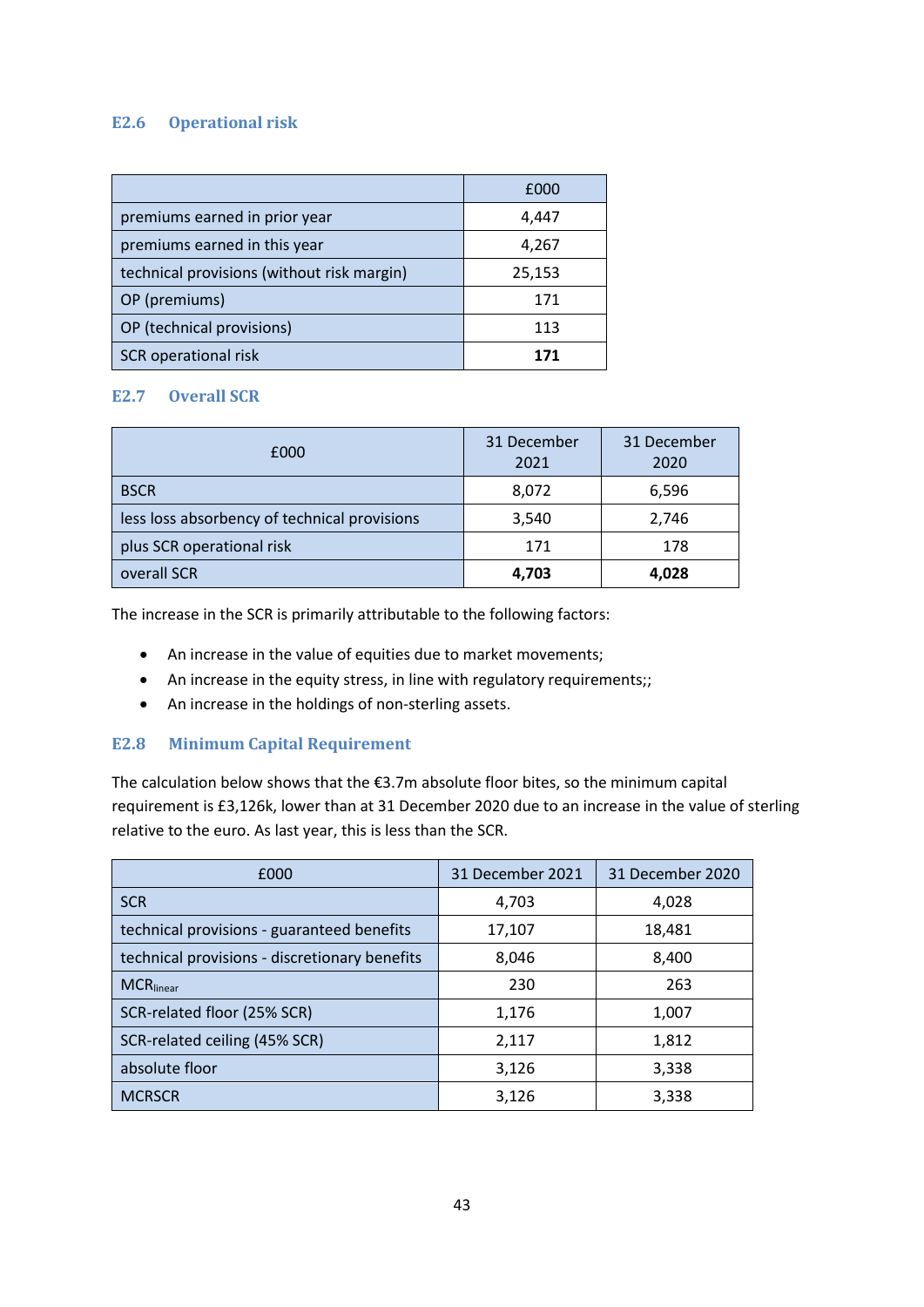#### <span id="page-43-0"></span>**E3 Non-compliance**

The Society had sufficient assets to cover the technical provisions, MCR and SCR at all times during 2021.

### <span id="page-43-1"></span>**E4 Other material information**

There is no other material information to disclose regarding the capital management of the Society.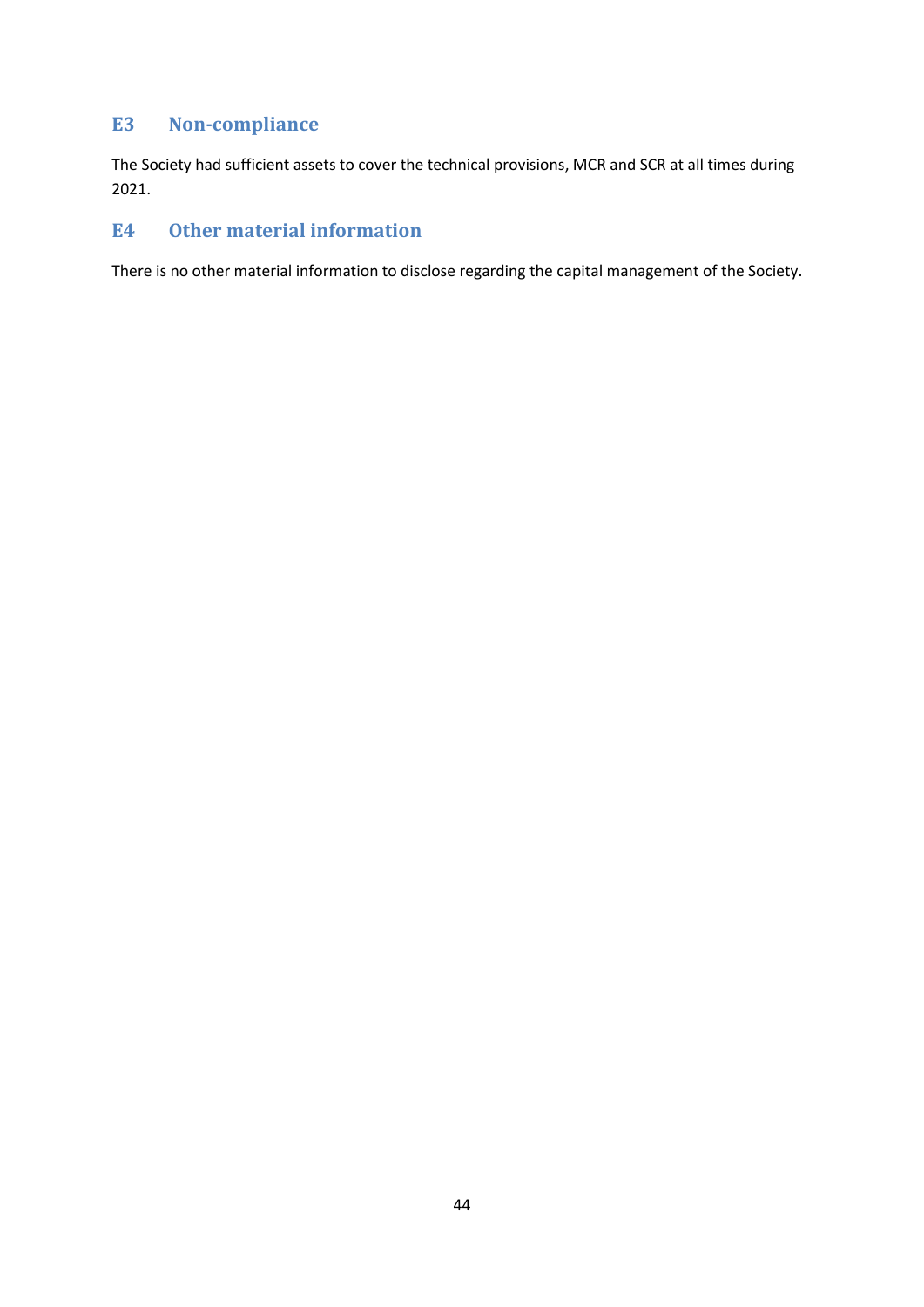# Railway Enginemen's Assurance Society

Solvency and Financial Condition Report

**Disclosures** 

31 December 2021

(Monetary amounts in GBP thousands)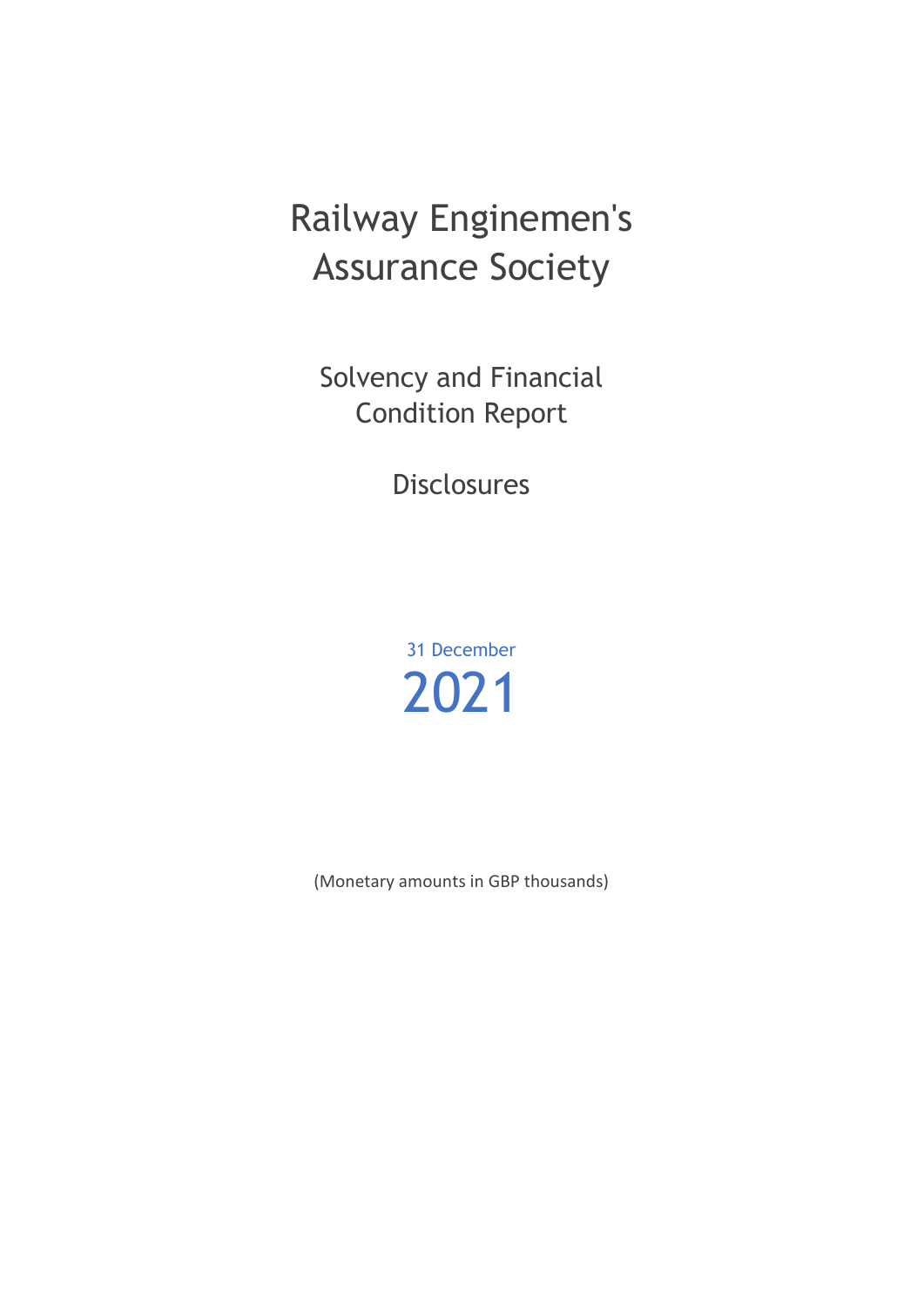#### **General information**

| Undertaking name                                    | Railway Enginemen's Assurance Society                         |
|-----------------------------------------------------|---------------------------------------------------------------|
| Undertaking identification code                     | 213800RM1N52XCQ96840                                          |
| Type of code of undertaking                         | LEI                                                           |
| Type of undertaking                                 | Life undertakings                                             |
| Country of authorisation                            | GB                                                            |
| Language of reporting                               | en                                                            |
| Reporting reference date                            | 31 December 2021                                              |
| Currency used for reporting                         | GBP                                                           |
| Accounting standards                                | Local GAAP                                                    |
| Method of Calculation of the SCR                    | Standard formula                                              |
| Matching adjustment                                 | No use of matching adjustment                                 |
| Volatility adjustment                               | No use of volatility adjustment                               |
| Transitional measure on the risk-free interest rate | No use of transitional measure on the risk-free interest rate |
| Transitional measure on technical provisions        | No use of transitional measure on technical provisions        |
|                                                     |                                                               |

#### **List of reported templates**

S.02.01.02 - Balance sheet

S.05.01.02 - Premiums, claims and expenses by line of business

S.05.02.01 - Premiums, claims and expenses by country

S.12.01.02 - Life and Health SLT Technical Provisions

S.23.01.01 - Own Funds

S.25.01.21 - Solvency Capital Requirement - for undertakings on Standard Formula

S.28.01.01 - Minimum Capital Requirement - Only life or only non-life insurance or reinsurance activity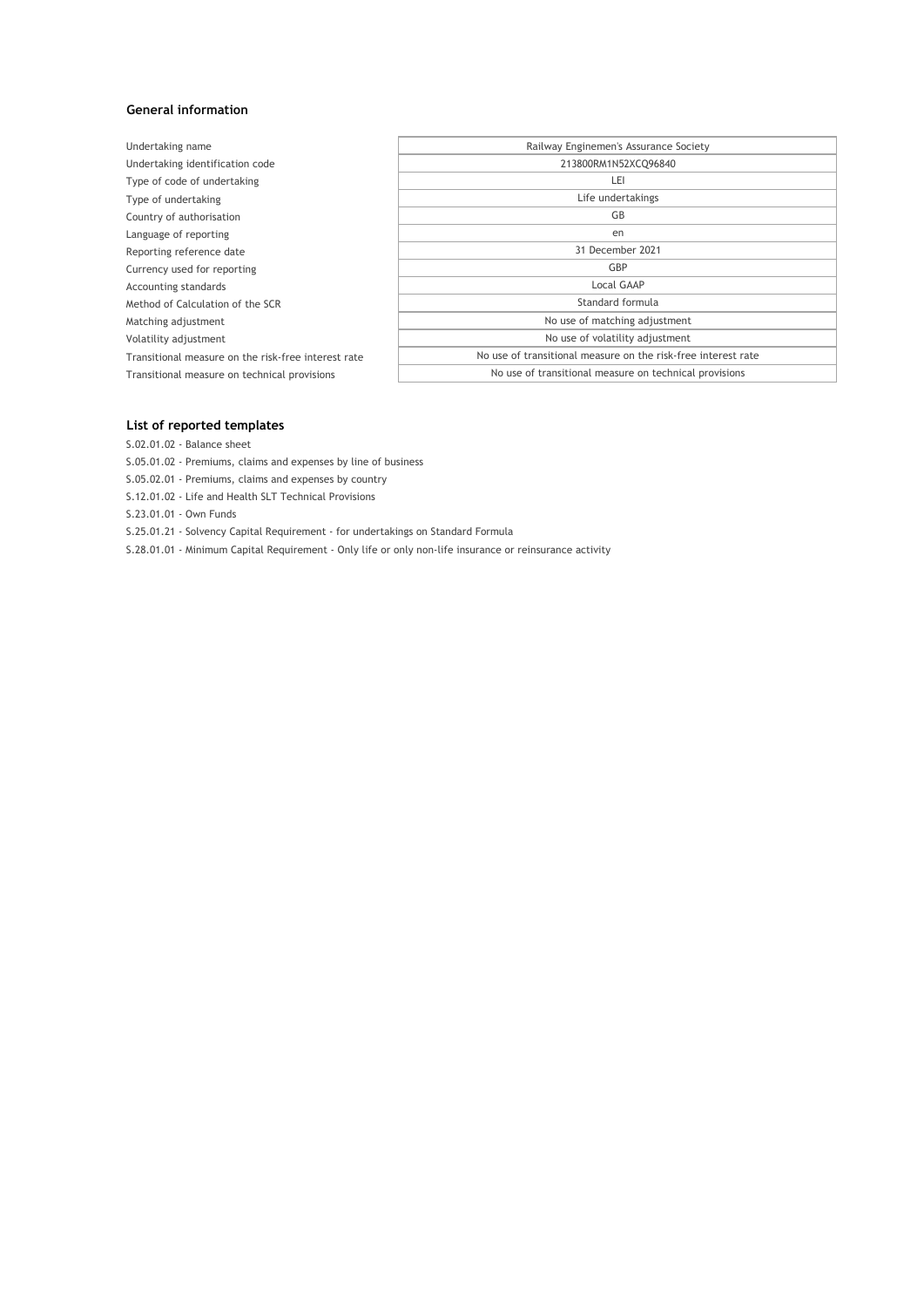#### **S.02.01.02 Balance sheet**

|       |                                                                                        | Solvency II  |
|-------|----------------------------------------------------------------------------------------|--------------|
|       |                                                                                        | value        |
|       | <b>Assets</b>                                                                          | C0010        |
| R0030 | Intangible assets                                                                      |              |
| R0040 | Deferred tax assets                                                                    |              |
| R0050 | Pension benefit surplus                                                                |              |
| R0060 | Property, plant & equipment held for own use                                           | 414          |
| R0070 | Investments (other than assets held for index-linked and unit-linked contracts)        | 35,376       |
| R0080 | Property (other than for own use)                                                      | 2,954        |
| R0090 | Holdings in related undertakings, including participations                             | $\mathbf{0}$ |
| R0100 | Equities                                                                               | 5,742        |
| R0110 | Equities - listed                                                                      | 5,742        |
| R0120 | Equities - unlisted                                                                    |              |
| R0130 | <b>Bonds</b>                                                                           | 20,048       |
| R0140 | Government Bonds                                                                       | 10,480       |
| R0150 | Corporate Bonds                                                                        | 9,568        |
| R0160 | Structured notes                                                                       | 0            |
| R0170 | Collateralised securities                                                              | $\mathbf{0}$ |
| R0180 | Collective Investments Undertakings                                                    | 6,633        |
| R0190 | Derivatives                                                                            |              |
| R0200 | Deposits other than cash equivalents                                                   | 0            |
| R0210 | Other investments                                                                      | $\Omega$     |
| R0220 | Assets held for index-linked and unit-linked contracts                                 |              |
| R0230 | Loans and mortgages                                                                    | 652          |
| R0240 | Loans on policies                                                                      | 652          |
| R0250 | Loans and mortgages to individuals                                                     |              |
| R0260 | Other loans and mortgages                                                              |              |
| R0270 | Reinsurance recoverables from:                                                         | 0            |
| R0280 | Non-life and health similar to non-life                                                | 0            |
| R0290 | Non-life excluding health                                                              |              |
| R0300 | Health similar to non-life                                                             |              |
| R0310 | Life and health similar to life, excluding index-linked and unit-linked                | 0            |
| R0320 | Health similar to life                                                                 | 0            |
| R0330 | Life excluding health and index-linked and unit-linked                                 | 0            |
| R0340 | Life index-linked and unit-linked                                                      | 0            |
| R0350 | Deposits to cedants                                                                    | $\mathbf 0$  |
| R0360 | Insurance and intermediaries receivables                                               | 135          |
| R0370 | Reinsurance receivables                                                                |              |
| R0380 | Receivables (trade, not insurance)                                                     |              |
| R0390 | Own shares (held directly)                                                             |              |
| R0400 | Amounts due in respect of own fund items or initial fund called up but not yet paid in | 0            |
| R0410 | Cash and cash equivalents                                                              | 540          |
| R0420 | Any other assets, not elsewhere shown                                                  | 213          |
| R0500 | <b>Total assets</b>                                                                    | 37,330       |
|       |                                                                                        |              |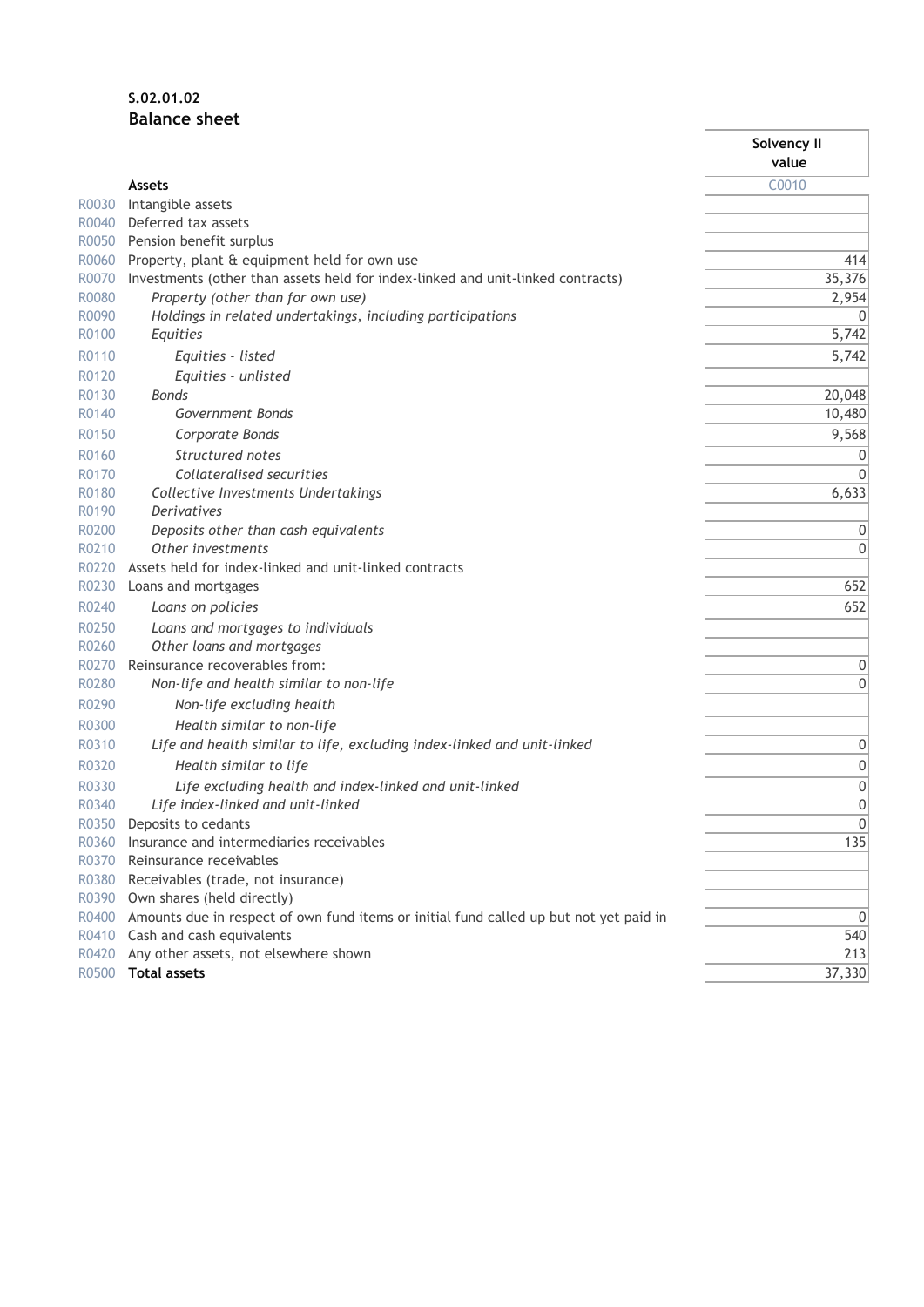#### **S.02.01.02 Balance sheet**

|                   |                                                                                                         | Solvency II<br>value |
|-------------------|---------------------------------------------------------------------------------------------------------|----------------------|
|                   |                                                                                                         |                      |
|                   | Liabilities                                                                                             | C0010                |
| R0510             | Technical provisions - non-life                                                                         | 0                    |
| R0520             | Technical provisions - non-life (excluding health)                                                      | $\mathbf{0}$         |
| R0530             | TP calculated as a whole                                                                                |                      |
| R0540             | <b>Best Estimate</b>                                                                                    |                      |
| R0550             | Risk margin                                                                                             |                      |
| R0560             | Technical provisions - health (similar to non-life)                                                     | 0                    |
| R0570             | TP calculated as a whole                                                                                |                      |
| R0580             | <b>Best Estimate</b>                                                                                    |                      |
| R0590             | Risk margin                                                                                             |                      |
| R0600             | Technical provisions - life (excluding index-linked and unit-linked)                                    | 25,611               |
| R0610             | Technical provisions - health (similar to life)                                                         | 0                    |
| R0620             | TP calculated as a whole                                                                                | 0                    |
| R0630             | <b>Best Estimate</b>                                                                                    | $\mathbf 0$          |
| R0640             | Risk margin                                                                                             | $\mathbf 0$          |
| R0650             | Technical provisions - life (excluding health and index-linked and unit-linked)                         | 25,611               |
| R0660             | TP calculated as a whole                                                                                | 0                    |
| R0670             | <b>Best Estimate</b>                                                                                    | 25,153               |
| R0680             | Risk margin                                                                                             | 458                  |
| R0690             | Technical provisions - index-linked and unit-linked                                                     | 0                    |
| R0700             | TP calculated as a whole                                                                                | $\mathbf 0$          |
| R0710             | <b>Best Estimate</b>                                                                                    | $\mathbf{0}$         |
| R0720             | Risk margin                                                                                             | $\mathbf 0$          |
| R0740             | Contingent liabilities                                                                                  |                      |
| R0750             | Provisions other than technical provisions                                                              |                      |
| R0760             | Pension benefit obligations                                                                             |                      |
| R0770             | Deposits from reinsurers                                                                                |                      |
| R0780             | Deferred tax liabilities                                                                                | 298                  |
| R0790<br>R0800    | Derivatives                                                                                             |                      |
| R0810             | Debts owed to credit institutions<br>Financial liabilities other than debts owed to credit institutions | 220                  |
| R0820             | Insurance & intermediaries payables                                                                     | 172                  |
| R0830             | Reinsurance payables                                                                                    |                      |
| R0840             | Payables (trade, not insurance)                                                                         |                      |
| R0850             | Subordinated liabilities                                                                                | 0                    |
| R0860             | Subordinated liabilities not in BOF                                                                     |                      |
| R0870             | Subordinated liabilities in BOF                                                                         | 0                    |
| R0880             | Any other liabilities, not elsewhere shown                                                              | 16                   |
| R0900             | <b>Total liabilities</b>                                                                                | 26,317               |
|                   |                                                                                                         |                      |
| R <sub>1000</sub> | <b>Excess of assets over liabilities</b>                                                                | 11,013               |

٦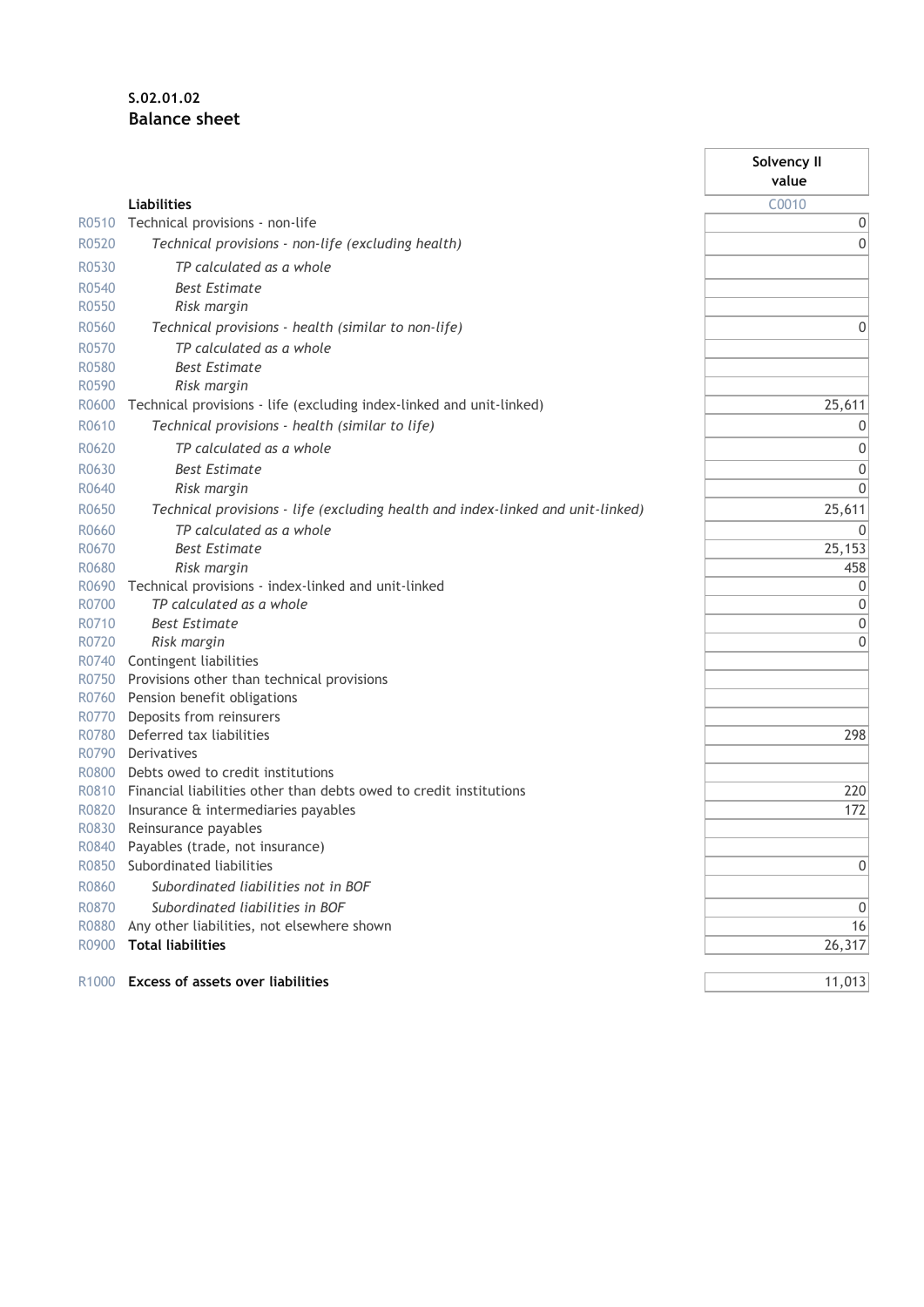#### **S.05.01.02 Premiums, claims and expenses by line of business**

#### **Life**

|                         |                                       |                     |                                           | Line of Business for: life insurance obligations |                         |                                                                                                                            |                                                                                                                                                               |                       | Life reinsurance obligations |              |
|-------------------------|---------------------------------------|---------------------|-------------------------------------------|--------------------------------------------------|-------------------------|----------------------------------------------------------------------------------------------------------------------------|---------------------------------------------------------------------------------------------------------------------------------------------------------------|-----------------------|------------------------------|--------------|
|                         |                                       | Health<br>insurance | Insurance with<br>profit<br>participation | Index-linked<br>and unit-linked<br>insurance     | Other life<br>insurance | <b>Annuities</b><br>stemming from<br>non-life insurance<br>contracts and<br>relating to health<br>insurance<br>obligations | Annuities<br>stemming from<br>non-life insurance<br>contracts and<br>relating to<br>insurance<br>obligations other<br>than health<br>insurance<br>obligations | Health<br>reinsurance | Life<br>reinsurance          | <b>Total</b> |
|                         |                                       | C0210               | C0220                                     | C0230                                            | C0240                   | C0250                                                                                                                      | C0260                                                                                                                                                         | C0270                 | C0280                        | C0300        |
|                         | <b>Premiums written</b>               |                     |                                           |                                                  |                         |                                                                                                                            |                                                                                                                                                               |                       |                              |              |
| R1410 Gross             |                                       |                     | 4,267                                     |                                                  |                         |                                                                                                                            |                                                                                                                                                               |                       |                              | 4,267        |
| R <sub>1420</sub>       | Reinsurers' share                     |                     |                                           |                                                  |                         |                                                                                                                            |                                                                                                                                                               |                       |                              | $\Omega$     |
| R <sub>1500</sub>       | <b>Net</b>                            |                     | 4,267                                     |                                                  |                         |                                                                                                                            |                                                                                                                                                               |                       |                              | 4,267        |
|                         | <b>Premiums earned</b>                |                     |                                           |                                                  |                         |                                                                                                                            |                                                                                                                                                               |                       |                              |              |
| R <sub>1510</sub> Gross |                                       |                     | 4,267                                     |                                                  |                         |                                                                                                                            |                                                                                                                                                               |                       |                              | 4,267        |
| R <sub>1520</sub>       | Reinsurers' share                     |                     |                                           |                                                  |                         |                                                                                                                            |                                                                                                                                                               |                       |                              | $\Omega$     |
| R1600 Net               |                                       |                     | 4,267                                     |                                                  |                         |                                                                                                                            |                                                                                                                                                               |                       |                              | 4,267        |
|                         | <b>Claims incurred</b>                |                     |                                           |                                                  |                         |                                                                                                                            |                                                                                                                                                               |                       |                              |              |
| R1610 Gross             |                                       |                     | 5,041                                     |                                                  |                         |                                                                                                                            |                                                                                                                                                               |                       |                              | 5,041        |
|                         | R1620 Reinsurers' share               |                     |                                           |                                                  |                         |                                                                                                                            |                                                                                                                                                               |                       |                              | $\Omega$     |
| R1700 Net               |                                       |                     | 5,041                                     |                                                  |                         |                                                                                                                            |                                                                                                                                                               |                       |                              | 5,041        |
|                         | Changes in other technical provisions |                     |                                           |                                                  |                         |                                                                                                                            |                                                                                                                                                               |                       |                              |              |
| R1710 Gross             |                                       |                     | 2,303                                     |                                                  |                         |                                                                                                                            |                                                                                                                                                               |                       |                              | 2,303        |
| R <sub>1720</sub>       | Reinsurers' share                     |                     |                                           |                                                  |                         |                                                                                                                            |                                                                                                                                                               |                       |                              | $\Omega$     |
| R1800                   | Net                                   |                     | 2,303                                     |                                                  |                         |                                                                                                                            |                                                                                                                                                               |                       |                              | 2,303        |
| R1900                   | <b>Expenses incurred</b>              |                     | 912                                       |                                                  |                         |                                                                                                                            |                                                                                                                                                               |                       |                              | 912          |
| R2500                   | Other expenses                        |                     |                                           |                                                  |                         |                                                                                                                            |                                                                                                                                                               |                       |                              |              |
| R2600                   | <b>Total expenses</b>                 |                     |                                           |                                                  |                         |                                                                                                                            |                                                                                                                                                               |                       |                              | 912          |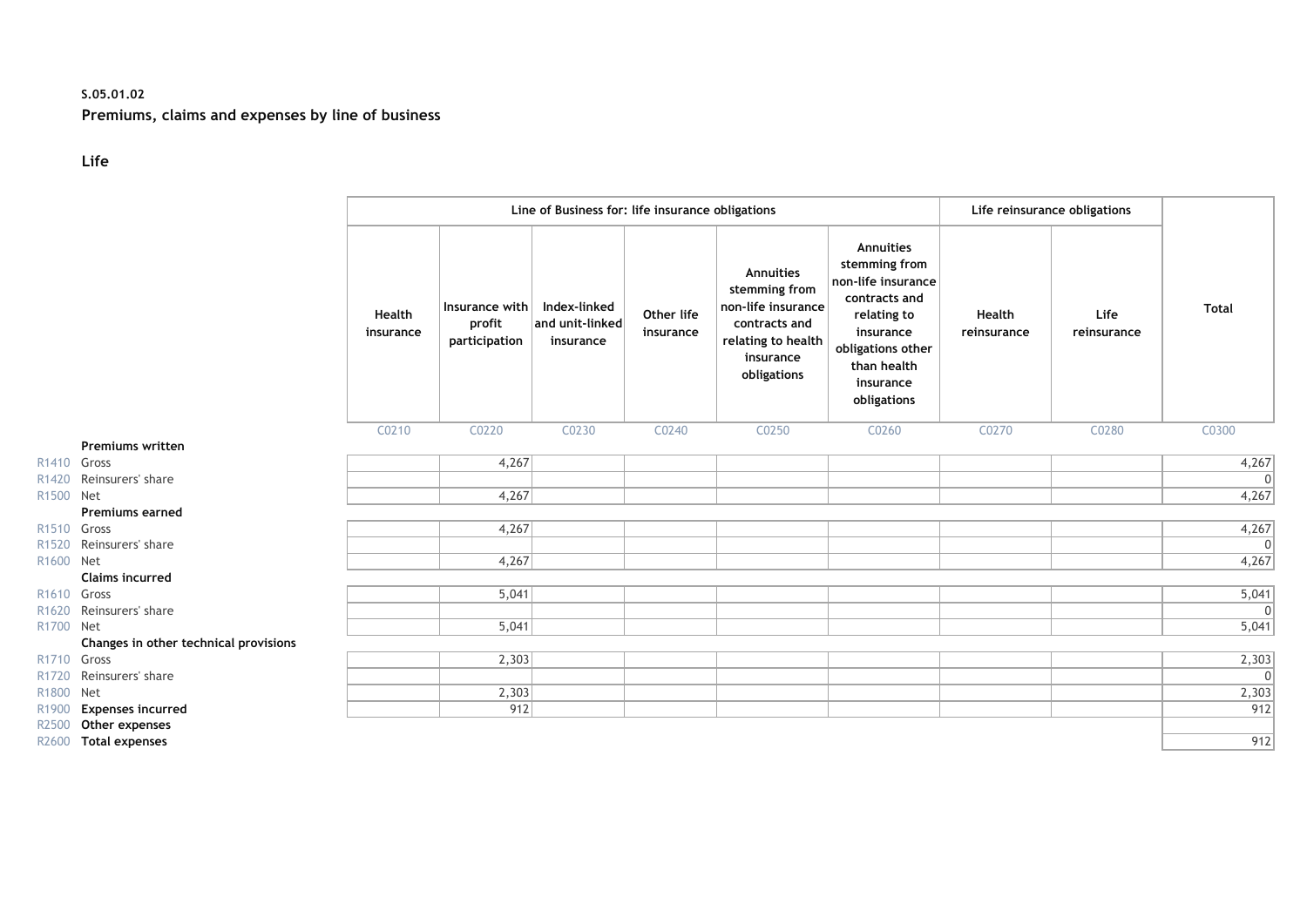#### **S.05.02.01**

#### **Premiums, claims and expenses by country**

#### **Life**

|                         |                                            | C0150               | C0160 | C0170       | C0180                                                        | C0190 | C0200                                                                       | C0210           |
|-------------------------|--------------------------------------------|---------------------|-------|-------------|--------------------------------------------------------------|-------|-----------------------------------------------------------------------------|-----------------|
|                         |                                            |                     |       | obligations | Top 5 countries (by amount of gross premiums written) - life |       | Top 5 countries (by amount of gross<br>premiums written) - life obligations | Total Top 5 and |
| R1400                   |                                            | <b>Home Country</b> |       |             |                                                              |       |                                                                             | home country    |
|                         |                                            | C0220               | C0230 | C0240       | C0250                                                        | C0260 | C0270                                                                       | C0280           |
|                         | <b>Premiums written</b>                    |                     |       |             |                                                              |       |                                                                             |                 |
| R <sub>1410</sub> Gross |                                            | 4,267               |       |             |                                                              |       |                                                                             | 4,267           |
|                         | R1420 Reinsurers' share                    |                     |       |             |                                                              |       |                                                                             | 0               |
| R1500 Net               |                                            | 4,267               |       |             |                                                              |       |                                                                             | 4,267           |
|                         | <b>Premiums earned</b>                     |                     |       |             |                                                              |       |                                                                             |                 |
| R1510 Gross             |                                            | 4,267               |       |             |                                                              |       |                                                                             | 4,267           |
| R <sub>1520</sub>       | Reinsurers' share                          |                     |       |             |                                                              |       |                                                                             | 0               |
| R1600 Net               |                                            | 4,267               |       |             |                                                              |       |                                                                             | 4,267           |
|                         | <b>Claims incurred</b>                     |                     |       |             |                                                              |       |                                                                             |                 |
| R <sub>1610</sub> Gross |                                            | 5,041               |       |             |                                                              |       |                                                                             | 5,041           |
| R <sub>1620</sub>       | Reinsurers' share                          |                     |       |             |                                                              |       |                                                                             | 0               |
| R1700 Net               |                                            | 5,041               |       |             |                                                              |       |                                                                             | 5,041           |
|                         | Changes in other technical provisions      |                     |       |             |                                                              |       |                                                                             |                 |
| R1710 Gross             |                                            | 2,303               |       |             |                                                              |       |                                                                             | 2,303           |
| R <sub>1720</sub>       | Reinsurers' share                          |                     |       |             |                                                              |       |                                                                             | 0               |
| R1800 Net               |                                            | 2,303               |       |             |                                                              |       |                                                                             | 2,303           |
| R1900<br>R2500          | <b>Expenses incurred</b><br>Other expenses | 912                 |       |             |                                                              |       |                                                                             | 912             |
| R2600                   | <b>Total expenses</b>                      |                     |       |             |                                                              |       |                                                                             | 912             |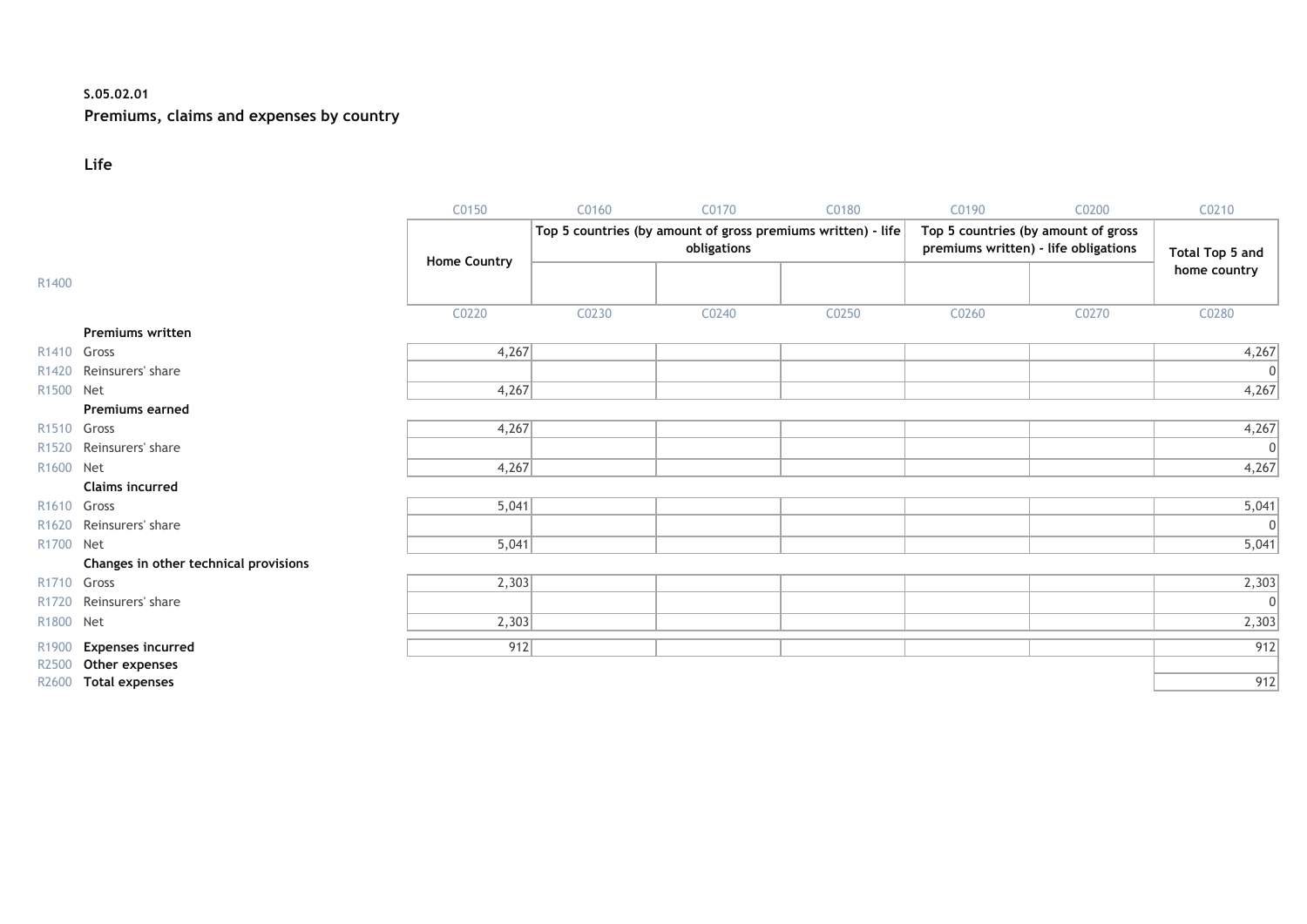#### **S.12.01.02 Life and Health SLT Technical Provisions**

|                                           |       | Index-linked and unit-linked insurance            |                                            |       | Other life insurance                              |                                            | Annuities<br>stemming from                                                                                                        |                         |                                                                                | Health insurance (direct business) |                                                   | Annuities                                     |                                                                                                              |                                                    |                                                       |
|-------------------------------------------|-------|---------------------------------------------------|--------------------------------------------|-------|---------------------------------------------------|--------------------------------------------|-----------------------------------------------------------------------------------------------------------------------------------|-------------------------|--------------------------------------------------------------------------------|------------------------------------|---------------------------------------------------|-----------------------------------------------|--------------------------------------------------------------------------------------------------------------|----------------------------------------------------|-------------------------------------------------------|
| Insurance<br>with profit<br>participation |       | Contracts<br>without<br>options and<br>guarantees | Contracts with<br>options or<br>guarantees |       | Contracts<br>without<br>options and<br>guarantees | Contracts with<br>options or<br>guarantees | non-life<br>insurance<br>contracts and<br>relating to<br>insurance<br>obligation other<br>than health<br>insurance<br>obligations | Accepted<br>reinsurance | Total<br>(Life other<br>than health<br>insurance,<br>including<br>Unit-Linked) |                                    | Contracts<br>without<br>options and<br>guarantees | Contracts<br>with options<br>or<br>guarantees | stemming from<br>non-life<br>insurance<br>contracts and<br>relating to<br>health<br>insurance<br>obligations | Health<br>reinsurance<br>(reinsurance<br>accepted) | <b>Total (Health</b><br>similar to life<br>insurance) |
| C0020                                     | C0030 | C0040                                             | C0050                                      | C0060 | C0070                                             | C0080                                      | C0090                                                                                                                             | C0100                   | C0150                                                                          | C0160                              | C0170                                             | C0180                                         | C0190                                                                                                        | C0200                                              | C0210                                                 |
|                                           |       |                                                   |                                            |       |                                                   |                                            |                                                                                                                                   |                         |                                                                                |                                    |                                                   |                                               |                                                                                                              |                                                    |                                                       |
| ılt                                       |       |                                                   |                                            |       |                                                   |                                            |                                                                                                                                   |                         |                                                                                |                                    |                                                   |                                               |                                                                                                              |                                                    |                                                       |

#### R0010 **Technical provisions calculated as a whole** 0

R0020 the adjustment for expected losses due to counterparty default Total Recoverables from reinsurance/SPV and Finite Re after associated to TP calculated as a whole

#### **Technical provisions calculated as a sum of BE and RM**

#### **Best estimate**<br>R0030 **Gross Best Estimate**

|       | Technical provisions calculated as a sum of BE and RM                                                                                                                                                         |         |  |  |  |         |  |  |
|-------|---------------------------------------------------------------------------------------------------------------------------------------------------------------------------------------------------------------|---------|--|--|--|---------|--|--|
|       | <b>Best estimate</b><br><b>Gross Best Estimate</b>                                                                                                                                                            | 25,153  |  |  |  | 25,153  |  |  |
| R0080 | Total Recoverables from reinsurance/SPV and Finite Re after<br>the adjustment for expected losses due to counterparty default<br>R0090 Best estimate minus recoverables from reinsurance/SPV<br>and Finite Re | 25, 153 |  |  |  | 25, 153 |  |  |
|       | R0100 Risk margin                                                                                                                                                                                             | 458     |  |  |  | 458     |  |  |
|       | Amount of the transitional on Technical Provisions                                                                                                                                                            |         |  |  |  |         |  |  |
|       | R0110 Technical Provisions calculated as a whole                                                                                                                                                              |         |  |  |  |         |  |  |
|       | R0120 Best estimate                                                                                                                                                                                           |         |  |  |  |         |  |  |
|       | R0130 Risk margin                                                                                                                                                                                             |         |  |  |  |         |  |  |
|       | R0200 Technical provisions - total                                                                                                                                                                            | 25,611  |  |  |  | 25,611  |  |  |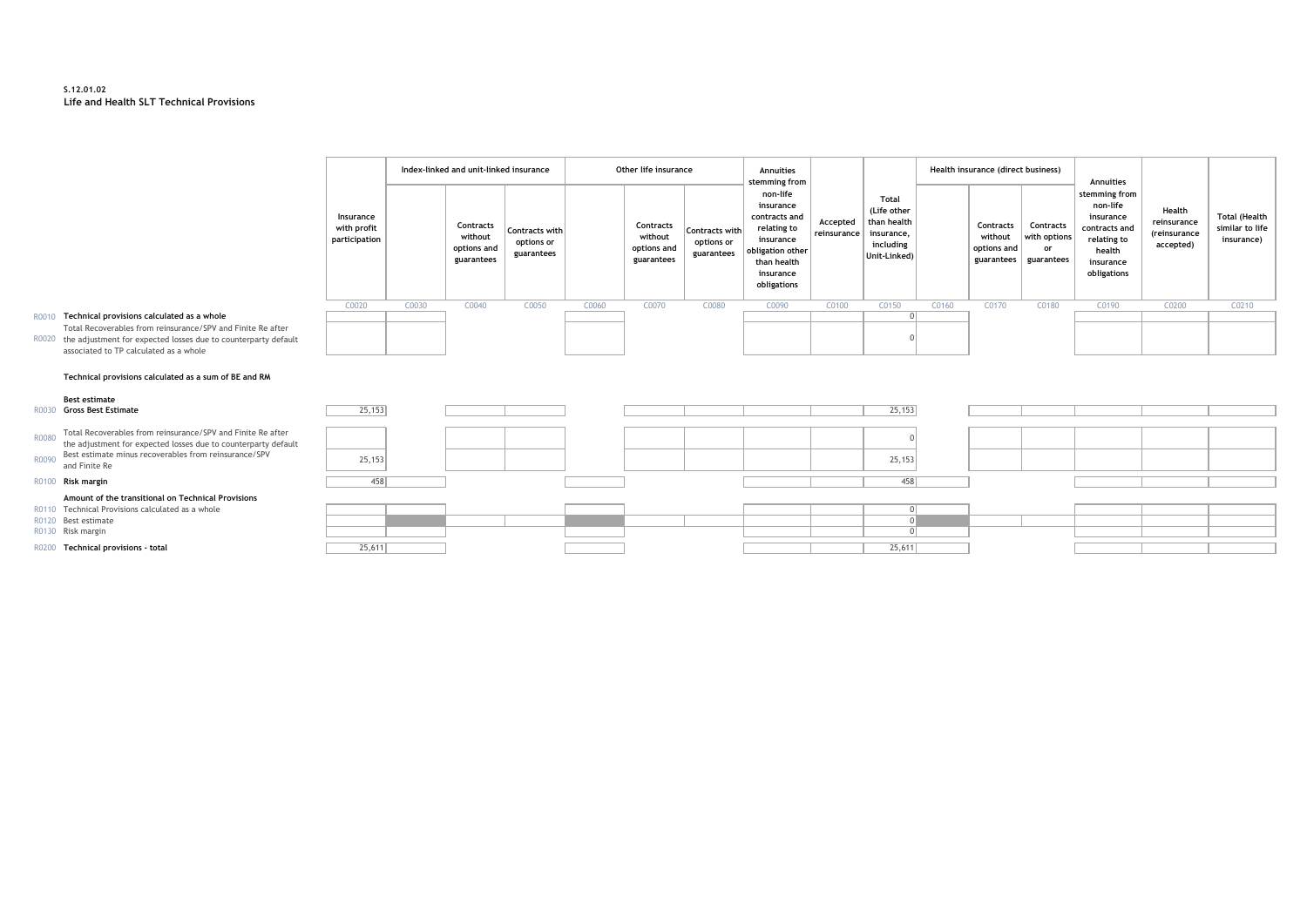#### **S.23.01.01 Own Funds**

#### **Basic own funds before deduction for participations in other financial sector as foreseen in article 68 of Delegated Regulation 2015/35 Total Tier 1**

- $R0010$  Ordinary share capital (gross of own shares)
- R0030 Share premium account related to ordinary share capital
- R0040 Initial funds, members' contributions or the equivalent basic own-fund item for mutual and mutual-type undertakings
- R0050 Subordinated mutual member accounts<br>R0070 Surplus funds
- 
- 
- R0110 Share premium account related to preference shares<br>R0130 Reconciliation reserve
- 
- 
- R0160 An amount equal to the value of net deferred tax assets
- R0180 Other own fund items approved by the supervisory authority as basic own funds not specified above

#### R0220 Own funds from the financial statements that should not be represented by the reconciliation reserve and do not meet the criteria to be classified as Solvency II own funds

- R0230 **Deductions for participations in financial and credit institutions** 0
- R0290 **Total basic own funds after deductions**

#### **Ancillary own funds**

- R0300 Unpaid and uncalled ordinary share capital callable on demand
- R0310 Unpaid and uncalled initial funds, members' contributions or the equivalent basic own fund item for mutual and mutual type undertakings, callable on demand
- R0320 Unpaid and uncalled preference shares callable on demand
- R0330 A legally binding commitment to subscribe and pay for subordinated liabilities on demand
- R0340 Letters of credit and guarantees under Article 96(2) of the Directive 2009/138/EC
- R0350 Letters of credit and guarantees other than under Article 96(2) of the Directive 2009/138/EC
- R0360 Supplementary members calls under first subparagraph of Article 96(3) of the Directive 2009/138/EC
- R0370 Supplementary members calls other than under first subparagraph of Article 96(3) of the Directive 2009/138/EC
- R0390 Other ancillary own funds<br>R0400 **Total ancillary own funds**
- 

#### **Available and eligible own funds**

- $R0500$  Total available own funds to meet the SCR
- $R0510$  Total available own funds to meet the MCR
- R0540 Total eligible own funds to meet the SCR
- R0550 Total eligible own funds to meet the MCR

#### R0620 **Ratio of Eligible own funds to SCR**

#### **Reconcilliation reserve** C0060

- R0700 Excess of assets over liabilities
- R0710 Own shares (held directly and indirectly)
- R0720 Foreseeable dividends, distributions and charges
- R0730 Other basic own fund items 0
- R0740 Adjustment for restricted own fund items in respect of matching adjustment portfolios and ring fenced funds

#### **Expected profits**

- R0770 Expected profits included in future premiums (EPIFP) Life business
- R0780 Expected profits included in future premiums (EPIFP) Non- life business
- R0790 **Total Expected profits included in future premiums (EPIFP)**

|       | Basic own funds before deduction for participations in other financial sector as foreseen in article 68 of Delegated Regulation 2015/35                                     | Total  | Tier 1<br>unrestricted | Tier 1<br>restricted | Tier 2 | Tier 3 |  |
|-------|-----------------------------------------------------------------------------------------------------------------------------------------------------------------------------|--------|------------------------|----------------------|--------|--------|--|
|       |                                                                                                                                                                             | C0010  | C0020                  | C0030                | C0040  | C0050  |  |
|       | R0010 Ordinary share capital (gross of own shares)                                                                                                                          |        |                        |                      |        |        |  |
|       | R0030 Share premium account related to ordinary share capital                                                                                                               |        |                        |                      |        |        |  |
|       | R0040 Initial funds, members' contributions or the equivalent basic own-fund item for mutual and mutual-type undertakings                                                   |        |                        |                      |        |        |  |
|       | R0050 Subordinated mutual member accounts                                                                                                                                   |        |                        |                      |        |        |  |
|       | R0070 Surplus funds                                                                                                                                                         |        |                        |                      |        |        |  |
|       | R0090 Preference shares                                                                                                                                                     |        |                        |                      |        |        |  |
|       | R0110 Share premium account related to preference shares                                                                                                                    |        |                        |                      |        |        |  |
|       | R0130 Reconciliation reserve                                                                                                                                                | 11,013 | 11,013                 |                      |        |        |  |
|       | R0140 Subordinated liabilities                                                                                                                                              |        |                        |                      |        |        |  |
|       | R0160 An amount equal to the value of net deferred tax assets                                                                                                               |        |                        |                      |        |        |  |
|       | R0180 Other own fund items approved by the supervisory authority as basic own funds not specified above                                                                     |        |                        |                      |        |        |  |
| R0220 | Own funds from the financial statements that should not be represented by the reconciliation reserve and do not meet the criteria to be classified as Solvency II own funds |        |                        |                      |        |        |  |
| R0230 | Deductions for participations in financial and credit institutions                                                                                                          |        |                        |                      |        |        |  |
|       | Total basic own funds after deductions                                                                                                                                      | 11.013 | 11.013                 |                      |        |        |  |

| R0300 Unpaid and uncalled ordinary share capital callable on demand                                                                                                 |  |  |  |
|---------------------------------------------------------------------------------------------------------------------------------------------------------------------|--|--|--|
| R0310 Unpaid and uncalled initial funds, members' contributions or the equivalent basic own fund item for mutual and mutual - type undertakings, callable on demand |  |  |  |
| R0320 Unpaid and uncalled preference shares callable on demand                                                                                                      |  |  |  |
| R0330 A legally binding commitment to subscribe and pay for subordinated liabilities on demand                                                                      |  |  |  |
| R0340 Letters of credit and guarantees under Article 96(2) of the Directive 2009/138/EC                                                                             |  |  |  |
| R0350 Letters of credit and guarantees other than under Article 96(2) of the Directive 2009/138/EC                                                                  |  |  |  |
| R0360 Supplementary members calls under first subparagraph of Article 96(3) of the Directive 2009/138/EC                                                            |  |  |  |
| R0370 Supplementary members calls - other than under first subparagraph of Article 96(3) of the Directive 2009/138/EC                                               |  |  |  |
| R0390 Other ancillary own funds                                                                                                                                     |  |  |  |
| R0400 Total ancillary own funds                                                                                                                                     |  |  |  |
|                                                                                                                                                                     |  |  |  |

| 11,013 | 11,013 |  |  |
|--------|--------|--|--|
| 11,013 | 11,013 |  |  |
| 11,013 | 11,013 |  |  |
| 11,013 | 11,013 |  |  |

| R0580 SCR |                                                 | 4,703   |
|-----------|-------------------------------------------------|---------|
| R0600 MCR |                                                 | 3.126   |
| R0620     | Ratio of Eligible own funds to SCR              | 234.15% |
| R0640     | Ratio of Eligible own funds to MCR              | 352.29% |
|           | <b>Reconcilliation reserve</b>                  | C0060   |
|           | R0700 Excess of assets over liabilities         | 11,013  |
|           | R0710 Own shares (held directly and indirectly) | OΙ      |



| ъ. |
|----|
|    |
|    |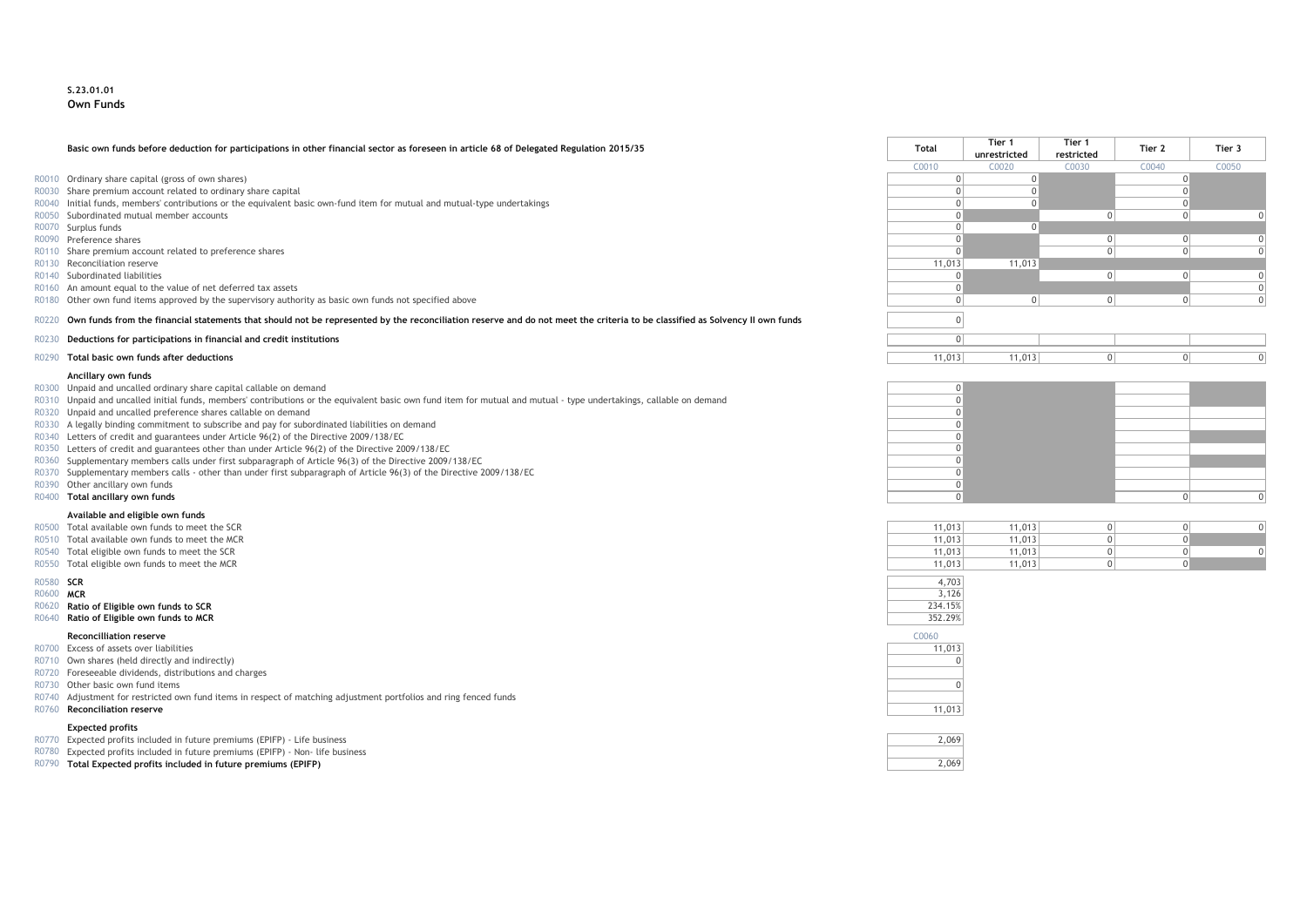#### **S.25.01.21 Solvency Capital Requirement - for undertakings on Standard Formula**

|                                           |                                                                                                                                                                                                                                                                                                                                                                                                                            | Gross solvency<br>capital requirement                            | <b>USP</b>                              | Simplifications                                                                                                                                                                                                                          |  |
|-------------------------------------------|----------------------------------------------------------------------------------------------------------------------------------------------------------------------------------------------------------------------------------------------------------------------------------------------------------------------------------------------------------------------------------------------------------------------------|------------------------------------------------------------------|-----------------------------------------|------------------------------------------------------------------------------------------------------------------------------------------------------------------------------------------------------------------------------------------|--|
|                                           |                                                                                                                                                                                                                                                                                                                                                                                                                            | C0110                                                            | C0090                                   | C <sub>0120</sub>                                                                                                                                                                                                                        |  |
|                                           | R0010 Market risk                                                                                                                                                                                                                                                                                                                                                                                                          | 7,862                                                            |                                         |                                                                                                                                                                                                                                          |  |
| R0020                                     | Counterparty default risk                                                                                                                                                                                                                                                                                                                                                                                                  | 104                                                              |                                         |                                                                                                                                                                                                                                          |  |
| R0030                                     | Life underwriting risk                                                                                                                                                                                                                                                                                                                                                                                                     | 636                                                              | 9                                       |                                                                                                                                                                                                                                          |  |
| R0040                                     | Health underwriting risk                                                                                                                                                                                                                                                                                                                                                                                                   | $\Omega$                                                         | 9                                       |                                                                                                                                                                                                                                          |  |
| R0050                                     | Non-life underwriting risk                                                                                                                                                                                                                                                                                                                                                                                                 | $\Omega$                                                         | 9                                       |                                                                                                                                                                                                                                          |  |
| R0060                                     | Diversification                                                                                                                                                                                                                                                                                                                                                                                                            | $-529$                                                           |                                         |                                                                                                                                                                                                                                          |  |
| R0070<br>R0100                            | Intangible asset risk<br><b>Basic Solvency Capital Requirement</b>                                                                                                                                                                                                                                                                                                                                                         | $\Omega$<br>8,072                                                | USP Key<br>benefits<br>9 - None         | For life underwriting risk:<br>1 - Increase in the amount of annuity                                                                                                                                                                     |  |
|                                           | <b>Calculation of Solvency Capital Requirement</b>                                                                                                                                                                                                                                                                                                                                                                         | C0100                                                            | For health underwriting risk:           |                                                                                                                                                                                                                                          |  |
| R0130                                     | Operational risk                                                                                                                                                                                                                                                                                                                                                                                                           | 171                                                              | benefits                                | 1 - Increase in the amount of annuity                                                                                                                                                                                                    |  |
| R0140                                     | Loss-absorbing capacity of technical provisions                                                                                                                                                                                                                                                                                                                                                                            | $-3,540$                                                         | premium risk                            | 2 - Standard deviation for NSLT health                                                                                                                                                                                                   |  |
| R0150                                     | Loss-absorbing capacity of deferred taxes                                                                                                                                                                                                                                                                                                                                                                                  |                                                                  |                                         | 3 - Standard deviation for NSLT health gross                                                                                                                                                                                             |  |
| R0160                                     | Capital requirement for business operated in accordance with Art. 4 of Directive 2003/41/EC                                                                                                                                                                                                                                                                                                                                | 0                                                                | premium risk                            | 4 - Adjustment factor for non-proportional                                                                                                                                                                                               |  |
| R0200                                     | Solvency Capital Requirement excluding capital add-on                                                                                                                                                                                                                                                                                                                                                                      | 4,703                                                            | reinsurance                             |                                                                                                                                                                                                                                          |  |
| R0210                                     | Capital add-ons already set                                                                                                                                                                                                                                                                                                                                                                                                | $\Omega$                                                         | reserve risk                            | 5 - Standard deviation for NSLT health                                                                                                                                                                                                   |  |
| R0220                                     | Solvency capital requirement                                                                                                                                                                                                                                                                                                                                                                                               | 4.703                                                            | 9 - None                                |                                                                                                                                                                                                                                          |  |
| R0400<br>R0410<br>R0420<br>R0430<br>R0440 | Other information on SCR<br>Capital requirement for duration-based equity risk sub-module<br>Total amount of Notional Solvency Capital Requirements for remaining part<br>Total amount of Notional Solvency Capital Requirements for ring fenced funds<br>Total amount of Notional Solvency Capital Requirements for matching adjustment portfolios<br>Diversification effects due to RFF nSCR aggregation for article 304 | $\mathbf{0}$<br>$\mathbf{0}$<br>$\Omega$<br>$\Omega$<br>$\Omega$ | reinsurance<br>reserve risk<br>9 - None | For non-life underwriting risk:<br>4 - Adjustment factor for non-proportional<br>6 - Standard deviation for non-life<br>premium risk<br>7 - Standard deviation for non-life gross<br>premium risk<br>8 - Standard deviation for non-life |  |
|                                           | Approach to tax rate                                                                                                                                                                                                                                                                                                                                                                                                       | C0109                                                            |                                         |                                                                                                                                                                                                                                          |  |
|                                           | R0590 Approach based on average tax rate                                                                                                                                                                                                                                                                                                                                                                                   | 0                                                                |                                         |                                                                                                                                                                                                                                          |  |
|                                           | Calculation of loss absorbing capacity of deferred taxes<br>R0640 LAC DT                                                                                                                                                                                                                                                                                                                                                   | <b>LAC DT</b><br>C0130                                           |                                         |                                                                                                                                                                                                                                          |  |

R0650 LAC DT justified by reversion of deferred tax liabilities 0

R0660 LAC DT justified by reference to probable future taxable economic profit<br>
R0670 LAC DT justified by carry back, current year<br>
R0680 LAC DT justified by carry back, future years<br>  $\frac{0}{0}$ 

R0670 LAC DT justified by carry back, current year

R0680 LAC DT justified by carry back, future years  $\frac{0}{0}$ <br>R0690 Maximum LAC DT

R0690 Maximum LAC DT